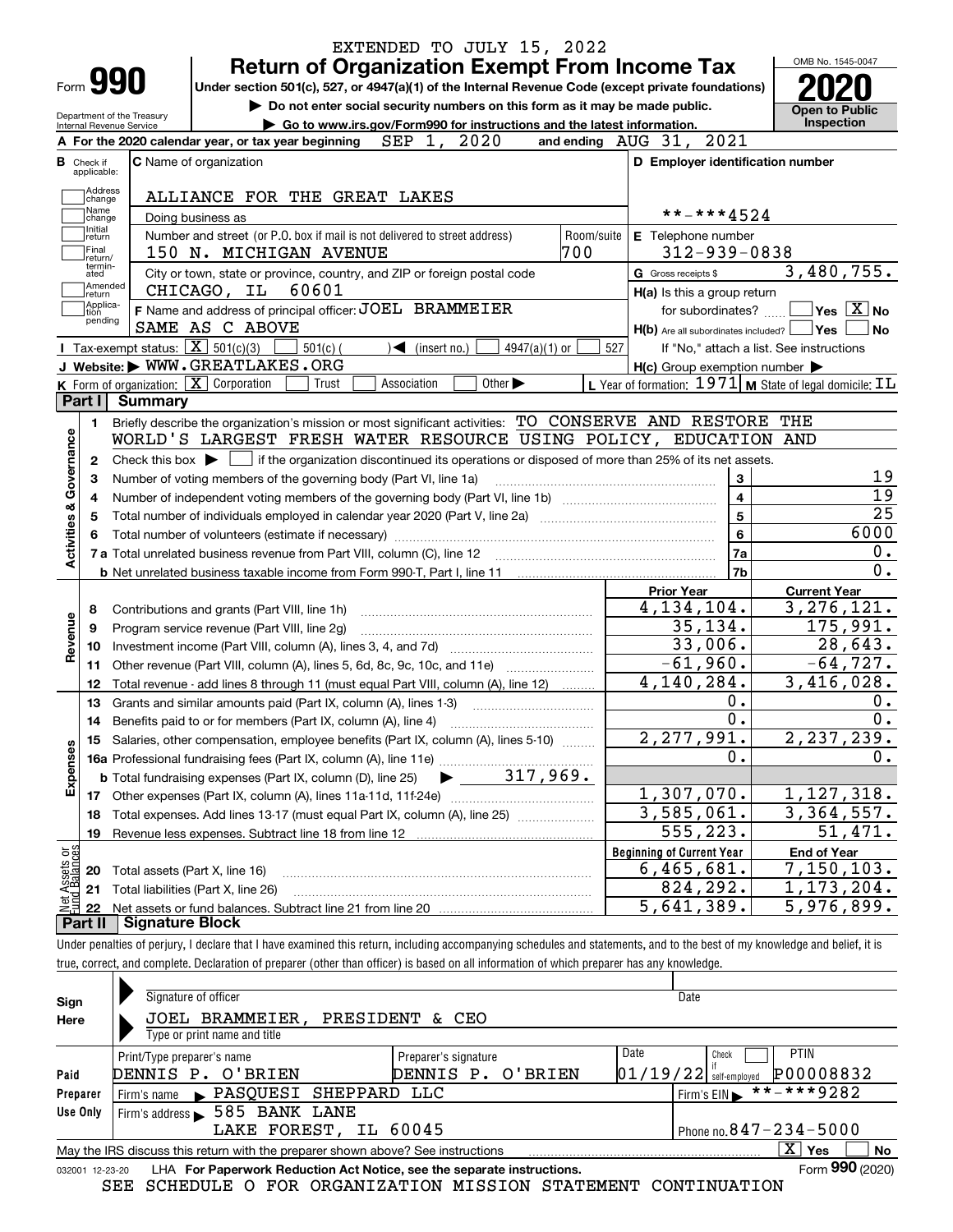| 1            |                                                                                                                                              |                 | $\overline{\mathbf{x}}$                 |
|--------------|----------------------------------------------------------------------------------------------------------------------------------------------|-----------------|-----------------------------------------|
|              | Briefly describe the organization's mission:<br>TO CONSERVE AND RESTORE THE WORLD'S LARGEST FRESH WATER RESOURCE USING                       |                 |                                         |
|              | POLICY, EDUCATION AND LOCAL EFFORTS, ENSURING A HEALTHY GREAT LAKES                                                                          |                 |                                         |
|              | AND CLEAN WATER FOR GENERATIONS OF PEOPLE AND WILDLIFE.                                                                                      |                 |                                         |
|              |                                                                                                                                              |                 |                                         |
| $\mathbf{2}$ | Did the organization undertake any significant program services during the year which were not listed on the                                 |                 |                                         |
|              | prior Form 990 or 990-EZ?                                                                                                                    |                 | $\sqrt{}$ Yes $\sqrt{X}$ No             |
|              | If "Yes," describe these new services on Schedule O.                                                                                         |                 |                                         |
| 3            | Did the organization cease conducting, or make significant changes in how it conducts, any program services?                                 |                 | $\overline{\mathsf{Yes} \mathbb{X}}$ No |
|              | If "Yes," describe these changes on Schedule O.                                                                                              |                 |                                         |
| 4            | Describe the organization's program service accomplishments for each of its three largest program services, as measured by expenses.         |                 |                                         |
|              | Section 501(c)(3) and 501(c)(4) organizations are required to report the amount of grants and allocations to others, the total expenses, and |                 |                                         |
|              | revenue, if any, for each program service reported.                                                                                          |                 |                                         |
| 4a           | 1, 374, 613. including grants of \$<br>) (Expenses \$<br>) (Revenue \$<br>(Code:                                                             |                 | 37,208.                                 |
|              | CLEAN WATER FOR PEOPLE: THE ALLIANCE FOR THE GREAT LAKES ADVOCATES FOR                                                                       |                 |                                         |
|              | SAFE, CLEAN, AND ACCESSIBLE WATER FOR PEOPLE ACROSS THE REGION AND                                                                           |                 |                                         |
|              | WORKS EXTENSIVELY WITH COMMUNITY GROUPS, GOVERNMENT AGENCIES AND                                                                             |                 |                                         |
|              | ELECTED OFFICIALS TO SOLVE CLEAN WATER PROBLEMS. WE SUCCESSFULLY                                                                             |                 |                                         |
|              | ADVANCED A FEDERAL POLICY AGENDA TO INCREASE FUNDING AND SHIFT POLICY                                                                        |                 |                                         |
|              | TOWARD ELIMINATING DRINKING WATER CONTAMINANTS SUCH AS LEAD AND REBUILD                                                                      |                 |                                         |
|              | THE INFRASTRUCTURE THAT CAN PREVENT SEWAGE OVERFLOWS. WE ALSO SECURED A                                                                      |                 |                                         |
|              | DRAMATIC INCREASE IN FUNDING FOR THE GREAT LAKES RESTORATION INITIATIVE                                                                      |                 |                                         |
|              | OVER THE NEXT FIVE YEARS, WHICH PROVIDES FOR CLEANUP OF CONTAMINATED                                                                         |                 |                                         |
|              | SITES AND FISH AND WILDLIFE HABITAT RESTORATION. IN ILLINOIS, THE                                                                            |                 |                                         |
|              | ALLIANCE WORKED TO OVERHAUL ZONING RULES THAT HAVE LED TO DECADES OF                                                                         |                 |                                         |
|              | POLLUTION FOR RESIDENTS OF CALUMET RIVER AND LAKE MICHIGAN                                                                                   |                 |                                         |
| 4b           | 857, 929. including grants of \$<br>) (Expenses \$<br>) (Revenue \$<br>(Code:                                                                |                 | 18,444.                                 |
|              | COMMUNICATIONS & ENGAGEMENT:<br>THE ALLIANCE WORKS THROUGH A VARIETY OF                                                                      |                 |                                         |
|              | PROGRAMS TO ENGAGE MEMBERS OF THE PUBLIC TO BECOME MORE ACTIVE                                                                               |                 |                                         |
|              | ADVOCATES FOR THE GREAT LAKES. IN 2021, THE ALLIANCE CELEBRATED THE                                                                          |                 |                                         |
|              | 30TH ANNIVERSARY OF ITS ADOPT-A-BEACH PROGRAM, WHICH ENGAGES MORE THAN                                                                       |                 |                                         |
|              | 15,000 VOLUNTEERS ACROSS ALL FIVE GREAT LAKES, REMOVING TENS OF                                                                              |                 |                                         |
|              | THOUSANDS OF POUNDS OF LITTER EACH YEAR. ACROSS THE 30 YEAR HISTORY OF                                                                       |                 |                                         |
|              | THE ALLIANCE HAS ENGAGED MORE THAN 200,000 VOLUNTEERS IN<br>THIS PROGRAM,                                                                    |                 |                                         |
|              | THIS EFFORT. THE ALLIANCE CONTINUED TO PROVIDE ADVANCED TRAINING TO ITS                                                                      |                 |                                         |
|              | ALLIANCE AMBASSADORS, WHO WORK ACROSS THE REGION TO COMMUNICATE THE                                                                          |                 |                                         |
|              | HIGHLIGHTS OF THE ALLIANCE'S PROGRAMMING AT PUBLIC ENGAGEMENT EVENTS.                                                                        |                 |                                         |
|              | IN EARLY 2021,<br>THE ALLIANCE RELEASED A SET OF TOP FIVE PRIORITIES FOR                                                                     |                 |                                         |
|              | BOTH THE BIDEN ADMINISTRATION AND MEMBERS OF CONGRESS, HIGHLIGHTING THE                                                                      |                 |                                         |
| 4c           | 371,720. including grants of \$<br>(Expenses \$<br>(Code:<br>(Revenue \$                                                                     | 120, 339.       |                                         |
|              | AGRICULTURE AND WATER: NONPOINT SOURCE RUNOFF FROM AGRICULTURE IS ONE                                                                        |                 |                                         |
|              | OF THE GREATEST THREATS TO CLEAN WATER IN THE LAKES ACROSS THE REGION.                                                                       |                 |                                         |
|              | AGRICULTURAL POLLUTION LEADS TO HARMFUL ALGAE BLOOMS, SOME OF WHICH ARE                                                                      |                 |                                         |
|              | TOXIC, AND DEAD ZONES IN THE WATER, AND HAVE BECOME SO BAD THAT THEY                                                                         |                 |                                         |
|              | POSE A RISK TO THE DRINKING WATER OF MILLIONS OF PEOPLE. THE ALLIANCE                                                                        |                 |                                         |
|              | FOCUSES ITS WORK ON THIS ISSUE IN THE WESTERN LAKE ERIE BASIN AND THE                                                                        |                 |                                         |
|              | LOWER FOX RIVER WATERSHED AROUND GREEN BAY IN WISCONSIN BECAUSE THESE                                                                        |                 |                                         |
|              | ARE THE MOST SIGNIFICANT AREAS OF AGRICULTURAL POLLUTION IN THE GREAT                                                                        |                 |                                         |
|              | THE ALLIANCE IS EXTENSIVELY ENGAGED IN THE<br>IN WESTERN LAKE ERIE,<br>LAKES.                                                                |                 |                                         |
|              | CREATIONS OF REGULATIONS AND A<br>"TOTAL MAXIMUM DAILY LOAD" PLAN THAT                                                                       |                 |                                         |
|              | WILL ASSIGN POLLUTION REDUCTION NEEDS AND RESPONSIBILITIES ACROSS                                                                            |                 |                                         |
|              | MILLIONS OF ACRES IN THE WESTERN LAKE ERIE WATERSHED. WE ARE ALSO                                                                            |                 |                                         |
|              | 4d Other program services (Describe on Schedule O.)                                                                                          |                 |                                         |
|              | (Expenses \$<br>including grants of \$<br>(Revenue \$                                                                                        |                 |                                         |
|              | 2,604,262.<br>Total program service expenses                                                                                                 |                 |                                         |
|              |                                                                                                                                              | Form 990 (2020) |                                         |
|              |                                                                                                                                              |                 |                                         |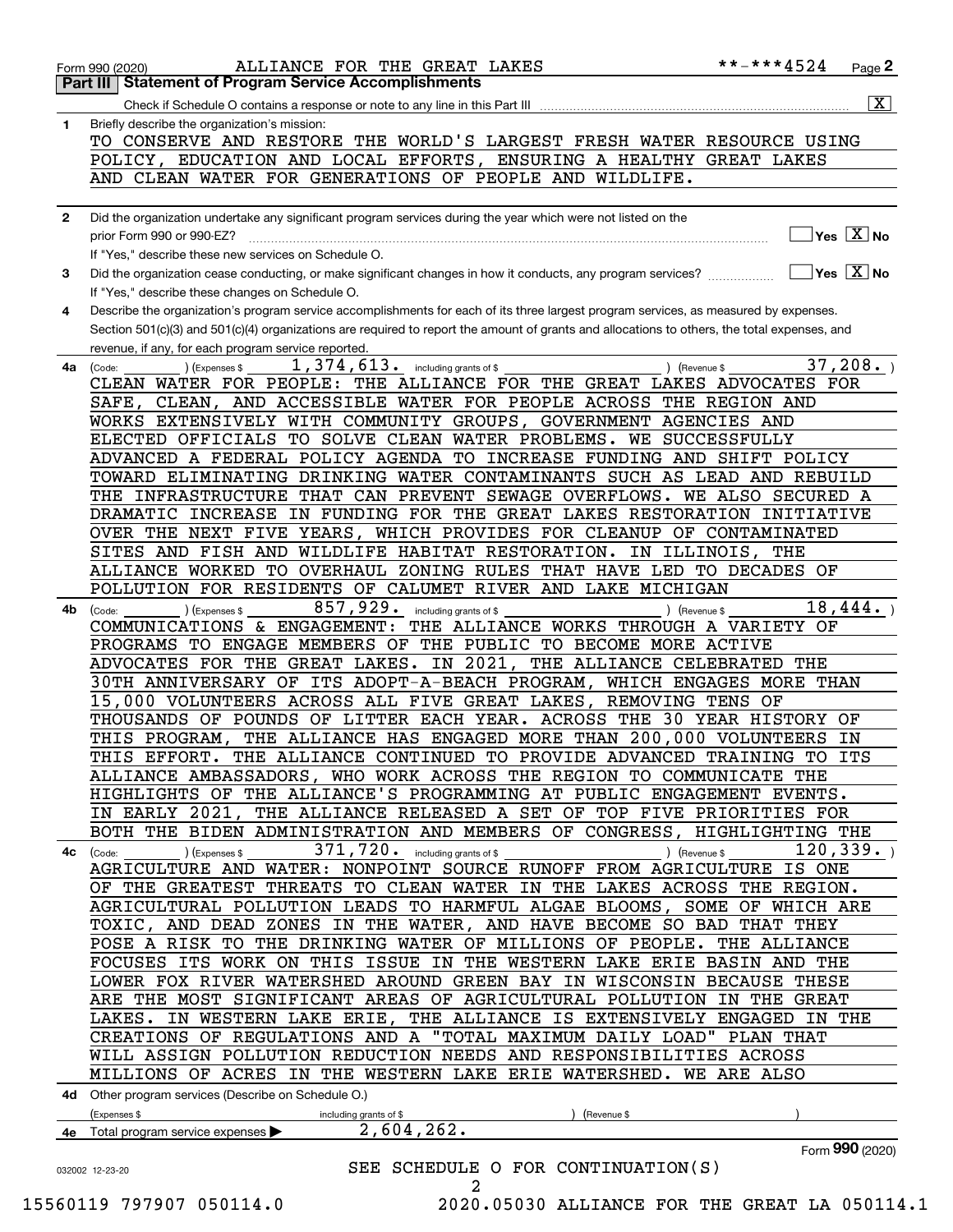| Form 990 (2020) |  |  |
|-----------------|--|--|

Form 990 (2020) Page **3Part IV Checklist of Required Schedules** ALLIANCE FOR THE GREAT LAKES \*\*-\*\*\*4524

|     |                                                                                                                                       |                 | Yes                     | No              |
|-----|---------------------------------------------------------------------------------------------------------------------------------------|-----------------|-------------------------|-----------------|
| 1.  | Is the organization described in section $501(c)(3)$ or $4947(a)(1)$ (other than a private foundation)?                               |                 |                         |                 |
|     |                                                                                                                                       | 1.              | X                       |                 |
| 2   |                                                                                                                                       | $\overline{2}$  | $\overline{\mathbf{x}}$ |                 |
| 3   | Did the organization engage in direct or indirect political campaign activities on behalf of or in opposition to candidates for       |                 |                         |                 |
|     |                                                                                                                                       | 3               |                         | x               |
| 4   | Section 501(c)(3) organizations. Did the organization engage in lobbying activities, or have a section 501(h) election in effect      |                 |                         |                 |
|     |                                                                                                                                       | 4               | X                       |                 |
| 5   | Is the organization a section 501(c)(4), 501(c)(5), or 501(c)(6) organization that receives membership dues, assessments, or          |                 |                         |                 |
|     |                                                                                                                                       | 5               |                         | х               |
| 6   | Did the organization maintain any donor advised funds or any similar funds or accounts for which donors have the right to             |                 |                         |                 |
|     | provide advice on the distribution or investment of amounts in such funds or accounts? If "Yes," complete Schedule D, Part I          | 6               |                         | x               |
| 7   | Did the organization receive or hold a conservation easement, including easements to preserve open space,                             |                 |                         | x               |
|     |                                                                                                                                       | $\overline{7}$  |                         |                 |
| 8   | Did the organization maintain collections of works of art, historical treasures, or other similar assets? If "Yes," complete          |                 |                         | x               |
|     |                                                                                                                                       | 8               |                         |                 |
| 9   | Did the organization report an amount in Part X, line 21, for escrow or custodial account liability, serve as a custodian for         |                 |                         |                 |
|     | amounts not listed in Part X; or provide credit counseling, debt management, credit repair, or debt negotiation services?             | 9               |                         | x               |
|     |                                                                                                                                       |                 |                         |                 |
| 10  | Did the organization, directly or through a related organization, hold assets in donor-restricted endowments                          | 10              | х                       |                 |
| 11  | If the organization's answer to any of the following questions is "Yes," then complete Schedule D, Parts VI, VII, VIII, IX, or X      |                 |                         |                 |
|     | as applicable.                                                                                                                        |                 |                         |                 |
|     | a Did the organization report an amount for land, buildings, and equipment in Part X, line 10? If "Yes," complete Schedule D,         |                 |                         |                 |
|     |                                                                                                                                       | 11a             | X                       |                 |
|     | <b>b</b> Did the organization report an amount for investments - other securities in Part X, line 12, that is 5% or more of its total |                 |                         |                 |
|     |                                                                                                                                       | 11 <sub>b</sub> |                         | x               |
|     | c Did the organization report an amount for investments - program related in Part X, line 13, that is 5% or more of its total         |                 |                         |                 |
|     |                                                                                                                                       | 11c             |                         | X.              |
|     | d Did the organization report an amount for other assets in Part X, line 15, that is 5% or more of its total assets reported in       |                 |                         |                 |
|     |                                                                                                                                       | 11d             |                         | x               |
|     |                                                                                                                                       | 11e             | X                       |                 |
| f   | Did the organization's separate or consolidated financial statements for the tax year include a footnote that addresses               |                 |                         |                 |
|     | the organization's liability for uncertain tax positions under FIN 48 (ASC 740)? If "Yes," complete Schedule D, Part X                | 11f             | Х                       |                 |
|     | 12a Did the organization obtain separate, independent audited financial statements for the tax year? If "Yes," complete               |                 |                         |                 |
|     |                                                                                                                                       | 12a             | x                       |                 |
|     | <b>b</b> Was the organization included in consolidated, independent audited financial statements for the tax year?                    |                 |                         |                 |
|     | If "Yes," and if the organization answered "No" to line 12a, then completing Schedule D, Parts XI and XII is optional                 | 12b             |                         | A               |
| 13  |                                                                                                                                       | 13              |                         | $\mathbf X$     |
| 14a | Did the organization maintain an office, employees, or agents outside of the United States?                                           | 14a             |                         | X               |
| b   | Did the organization have aggregate revenues or expenses of more than \$10,000 from grantmaking, fundraising, business,               |                 |                         |                 |
|     | investment, and program service activities outside the United States, or aggregate foreign investments valued at \$100,000            |                 |                         |                 |
|     |                                                                                                                                       | 14b             |                         | X.              |
| 15  | Did the organization report on Part IX, column (A), line 3, more than \$5,000 of grants or other assistance to or for any             |                 |                         |                 |
|     |                                                                                                                                       | 15              |                         | x               |
| 16  | Did the organization report on Part IX, column (A), line 3, more than \$5,000 of aggregate grants or other assistance to              |                 |                         |                 |
|     |                                                                                                                                       | 16              |                         | x               |
| 17  | Did the organization report a total of more than \$15,000 of expenses for professional fundraising services on Part IX,               |                 |                         | x               |
|     |                                                                                                                                       | 17              |                         |                 |
| 18  | Did the organization report more than \$15,000 total of fundraising event gross income and contributions on Part VIII, lines          | 18              | х                       |                 |
| 19  | Did the organization report more than \$15,000 of gross income from gaming activities on Part VIII, line 9a? If "Yes."                |                 |                         |                 |
|     |                                                                                                                                       | 19              |                         | X               |
|     |                                                                                                                                       | <b>20a</b>      |                         | Χ               |
|     | b If "Yes" to line 20a, did the organization attach a copy of its audited financial statements to this return?                        | 20 <sub>b</sub> |                         |                 |
| 21  | Did the organization report more than \$5,000 of grants or other assistance to any domestic organization or                           |                 |                         |                 |
|     |                                                                                                                                       | 21              |                         | X.              |
|     | 032003 12-23-20                                                                                                                       |                 |                         | Form 990 (2020) |

3

032003 12-23-20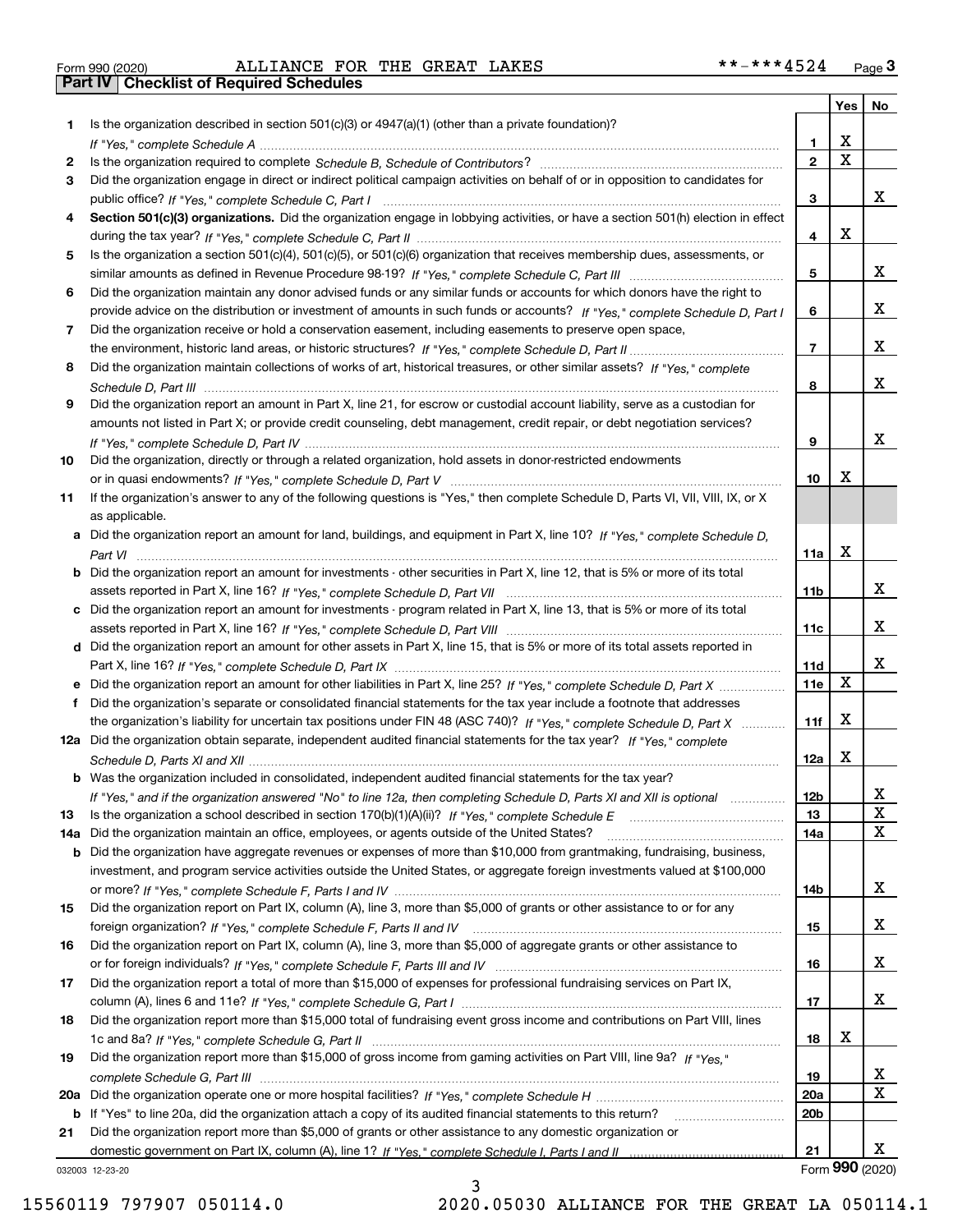Form 990 (2020) Page **4Part IV Checklist of Required Schedules** ALLIANCE FOR THE GREAT LAKES \*\*-\*\*\*4524

*(continued)*

|               |                                                                                                                              |            | Yes | No                      |
|---------------|------------------------------------------------------------------------------------------------------------------------------|------------|-----|-------------------------|
| 22            | Did the organization report more than \$5,000 of grants or other assistance to or for domestic individuals on                |            |     |                         |
|               |                                                                                                                              | 22         |     | x                       |
| 23            | Did the organization answer "Yes" to Part VII, Section A, line 3, 4, or 5 about compensation of the organization's current   |            |     |                         |
|               | and former officers, directors, trustees, key employees, and highest compensated employees? If "Yes," complete               |            |     |                         |
|               |                                                                                                                              | 23         | х   |                         |
|               | 24a Did the organization have a tax-exempt bond issue with an outstanding principal amount of more than \$100,000 as of the  |            |     |                         |
|               | last day of the year, that was issued after December 31, 2002? If "Yes," answer lines 24b through 24d and complete           |            |     |                         |
|               |                                                                                                                              | 24a        |     | X.                      |
|               |                                                                                                                              | 24b        |     |                         |
|               | c Did the organization maintain an escrow account other than a refunding escrow at any time during the year to defease       |            |     |                         |
|               |                                                                                                                              | 24c        |     |                         |
|               |                                                                                                                              | 24d        |     |                         |
|               | 25a Section 501(c)(3), 501(c)(4), and 501(c)(29) organizations. Did the organization engage in an excess benefit             |            |     |                         |
|               |                                                                                                                              | 25a        |     | x                       |
|               | b Is the organization aware that it engaged in an excess benefit transaction with a disqualified person in a prior year, and |            |     |                         |
|               | that the transaction has not been reported on any of the organization's prior Forms 990 or 990-EZ? If "Yes," complete        |            |     |                         |
|               |                                                                                                                              |            |     | x                       |
|               | Schedule L, Part I                                                                                                           | 25b        |     |                         |
| 26            | Did the organization report any amount on Part X, line 5 or 22, for receivables from or payables to any current              |            |     |                         |
|               | or former officer, director, trustee, key employee, creator or founder, substantial contributor, or 35%                      |            |     |                         |
|               |                                                                                                                              | 26         |     | x                       |
| 27            | Did the organization provide a grant or other assistance to any current or former officer, director, trustee, key employee,  |            |     |                         |
|               | creator or founder, substantial contributor or employee thereof, a grant selection committee member, or to a 35% controlled  |            |     |                         |
|               | entity (including an employee thereof) or family member of any of these persons? If "Yes," complete Schedule L, Part III     | 27         |     | х                       |
| 28            | Was the organization a party to a business transaction with one of the following parties (see Schedule L, Part IV            |            |     |                         |
|               | instructions, for applicable filing thresholds, conditions, and exceptions):                                                 |            |     |                         |
|               | a A current or former officer, director, trustee, key employee, creator or founder, or substantial contributor? If           |            |     |                         |
|               |                                                                                                                              | 28a        |     | x                       |
|               |                                                                                                                              | 28b        |     | $\overline{\mathbf{X}}$ |
|               | c A 35% controlled entity of one or more individuals and/or organizations described in lines 28a or 28b? If                  |            |     |                         |
|               |                                                                                                                              | 28c        |     | x                       |
| 29            |                                                                                                                              | 29         | X   |                         |
| 30            | Did the organization receive contributions of art, historical treasures, or other similar assets, or qualified conservation  |            |     |                         |
|               |                                                                                                                              | 30         |     | х                       |
| 31            | Did the organization liquidate, terminate, or dissolve and cease operations? If "Yes," complete Schedule N, Part I           | 31         |     | $\mathbf X$             |
| 32            | Did the organization sell, exchange, dispose of, or transfer more than 25% of its net assets? If "Yes," complete             |            |     |                         |
|               |                                                                                                                              | 32         |     | x                       |
| 33            | Did the organization own 100% of an entity disregarded as separate from the organization under Regulations                   |            |     |                         |
|               |                                                                                                                              | 33         |     | х                       |
| 34            | Was the organization related to any tax-exempt or taxable entity? If "Yes," complete Schedule R, Part II, III, or IV, and    |            |     |                         |
|               |                                                                                                                              | 34         |     | x                       |
|               |                                                                                                                              |            |     | X                       |
|               | 35a Did the organization have a controlled entity within the meaning of section 512(b)(13)?                                  | <b>35a</b> |     |                         |
|               | b If "Yes" to line 35a, did the organization receive any payment from or engage in any transaction with a controlled entity  |            |     |                         |
|               |                                                                                                                              | 35b        |     |                         |
| 36            | Section 501(c)(3) organizations. Did the organization make any transfers to an exempt non-charitable related organization?   |            |     |                         |
|               |                                                                                                                              | 36         |     | x                       |
| 37            | Did the organization conduct more than 5% of its activities through an entity that is not a related organization             |            |     |                         |
|               | and that is treated as a partnership for federal income tax purposes? If "Yes," complete Schedule R, Part VI                 | 37         |     | x                       |
| 38            | Did the organization complete Schedule O and provide explanations in Schedule O for Part VI, lines 11b and 19?               |            |     |                         |
|               | Note: All Form 990 filers are required to complete Schedule O                                                                | 38         | х   |                         |
| <b>Part V</b> | <b>Statements Regarding Other IRS Filings and Tax Compliance</b>                                                             |            |     |                         |
|               | Check if Schedule O contains a response or note to any line in this Part V                                                   |            |     |                         |
|               |                                                                                                                              |            | Yes | No                      |
|               | 14<br>1a Enter the number reported in Box 3 of Form 1096. Enter -0- if not applicable<br>1a                                  |            |     |                         |
|               | 0<br><b>b</b> Enter the number of Forms W-2G included in line 1a. Enter -0- if not applicable <i>manumumumum</i><br>1b       |            |     |                         |
|               | c Did the organization comply with backup withholding rules for reportable payments to vendors and reportable gaming         |            |     |                         |
|               | (gambling) winnings to prize winners?                                                                                        | 1c         | х   |                         |
|               | 032004 12-23-20                                                                                                              |            |     | Form 990 (2020)         |
|               | Δ                                                                                                                            |            |     |                         |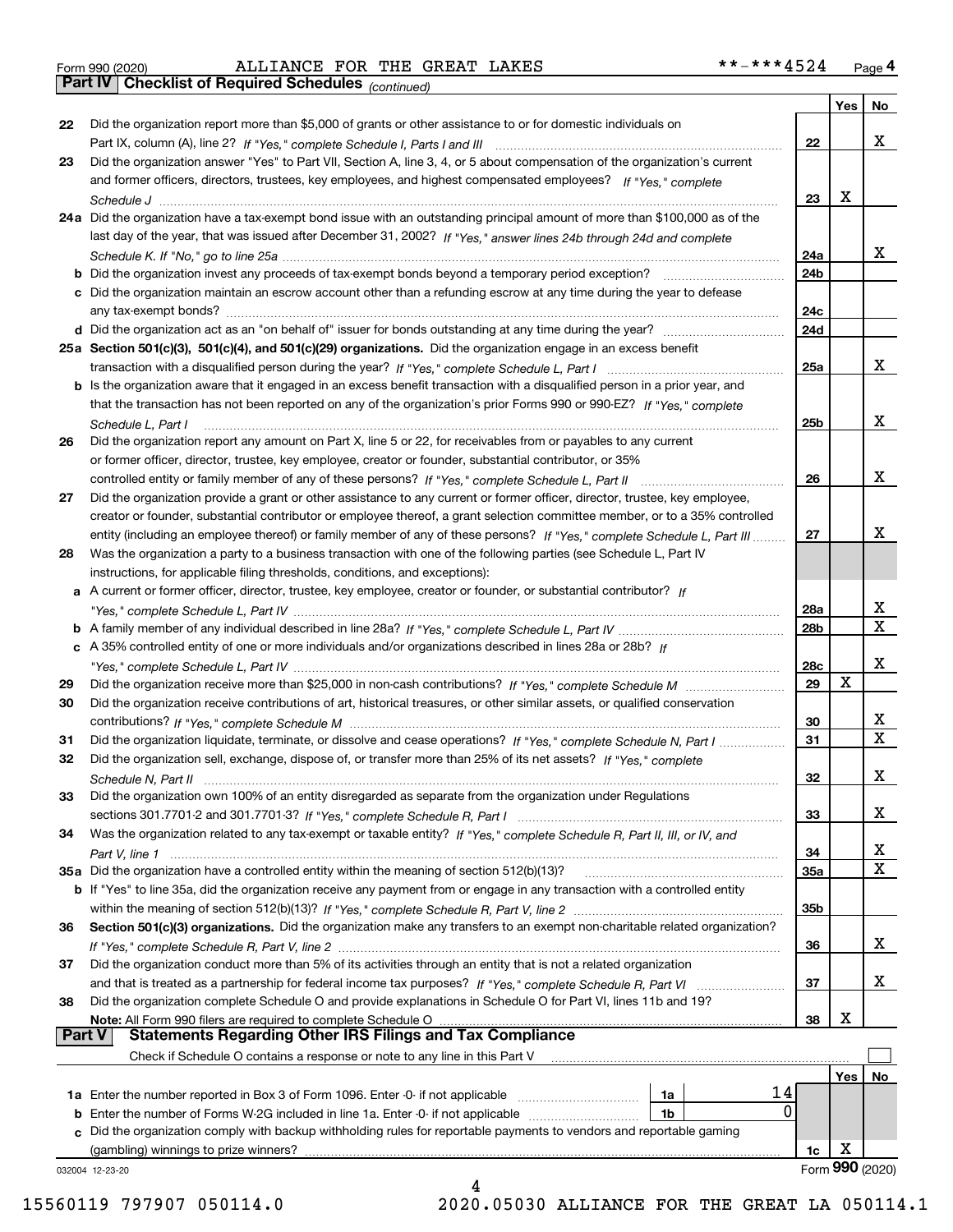|               | ALLIANCE FOR THE GREAT LAKES<br>Form 990 (2020)                                                                                                                                                                                                    | **-***4524 |     | $_{\text{Page}}$ 5          |
|---------------|----------------------------------------------------------------------------------------------------------------------------------------------------------------------------------------------------------------------------------------------------|------------|-----|-----------------------------|
| <b>Part V</b> | Statements Regarding Other IRS Filings and Tax Compliance (continued)                                                                                                                                                                              |            |     |                             |
|               |                                                                                                                                                                                                                                                    |            | Yes | No                          |
|               | 2a Enter the number of employees reported on Form W-3, Transmittal of Wage and Tax Statements,                                                                                                                                                     |            |     |                             |
|               | filed for the calendar year ending with or within the year covered by this return <i>manumumumum</i><br>2a                                                                                                                                         | 25         |     |                             |
|               |                                                                                                                                                                                                                                                    | 2b         | х   |                             |
|               |                                                                                                                                                                                                                                                    |            |     |                             |
|               | 3a Did the organization have unrelated business gross income of \$1,000 or more during the year?                                                                                                                                                   | 3a         |     | х                           |
|               |                                                                                                                                                                                                                                                    | 3b         |     |                             |
|               | 4a At any time during the calendar year, did the organization have an interest in, or a signature or other authority over, a                                                                                                                       |            |     |                             |
|               |                                                                                                                                                                                                                                                    | 4a         |     | х                           |
|               | <b>b</b> If "Yes," enter the name of the foreign country $\blacktriangleright$                                                                                                                                                                     |            |     |                             |
|               | See instructions for filing requirements for FinCEN Form 114, Report of Foreign Bank and Financial Accounts (FBAR).                                                                                                                                |            |     |                             |
| 5а            | Was the organization a party to a prohibited tax shelter transaction at any time during the tax year?                                                                                                                                              | 5a         |     | х                           |
| b             |                                                                                                                                                                                                                                                    | 5b         |     | Χ                           |
| c             |                                                                                                                                                                                                                                                    | 5c         |     |                             |
|               | 6a Does the organization have annual gross receipts that are normally greater than \$100,000, and did the organization solicit                                                                                                                     |            |     |                             |
|               | any contributions that were not tax deductible as charitable contributions? <b>manually contributions</b> (exclusive manually contributions)                                                                                                       | 6a         |     | х                           |
|               | <b>b</b> If "Yes," did the organization include with every solicitation an express statement that such contributions or gifts                                                                                                                      |            |     |                             |
|               |                                                                                                                                                                                                                                                    | 6b         |     |                             |
|               |                                                                                                                                                                                                                                                    |            |     |                             |
| 7             | Organizations that may receive deductible contributions under section 170(c).                                                                                                                                                                      | 7a         | х   |                             |
| а             | Did the organization receive a payment in excess of \$75 made partly as a contribution and partly for goods and services provided to the payor?<br>If "Yes," did the organization notify the donor of the value of the goods or services provided? | 7b         | X   |                             |
| b             |                                                                                                                                                                                                                                                    |            |     |                             |
| с             | Did the organization sell, exchange, or otherwise dispose of tangible personal property for which it was required                                                                                                                                  |            |     | х                           |
|               |                                                                                                                                                                                                                                                    | 7c         |     |                             |
|               | 7d  <br>d If "Yes," indicate the number of Forms 8282 filed during the year manufactured in the set of the set of the set of the set of the set of the set of the set of the set of the set of the set of the set of the set of the se             |            |     |                             |
| е             |                                                                                                                                                                                                                                                    | 7е         |     | х<br>X                      |
| f             | Did the organization, during the year, pay premiums, directly or indirectly, on a personal benefit contract?                                                                                                                                       | 7f         |     |                             |
| g             | If the organization received a contribution of qualified intellectual property, did the organization file Form 8899 as required?                                                                                                                   | 7g         |     |                             |
| h.            | If the organization received a contribution of cars, boats, airplanes, or other vehicles, did the organization file a Form 1098-C?                                                                                                                 | 7h         |     |                             |
| 8             | Sponsoring organizations maintaining donor advised funds. Did a donor advised fund maintained by the                                                                                                                                               |            |     |                             |
|               | sponsoring organization have excess business holdings at any time during the year?                                                                                                                                                                 | 8          |     |                             |
| 9             | Sponsoring organizations maintaining donor advised funds.                                                                                                                                                                                          |            |     |                             |
| а             | Did the sponsoring organization make any taxable distributions under section 4966?                                                                                                                                                                 | 9а         |     |                             |
| b             | Did the sponsoring organization make a distribution to a donor, donor advisor, or related person?                                                                                                                                                  | 9b         |     |                             |
| 10            | Section 501(c)(7) organizations. Enter:                                                                                                                                                                                                            |            |     |                             |
|               | 10a                                                                                                                                                                                                                                                |            |     |                             |
|               | 10b <br>Gross receipts, included on Form 990, Part VIII, line 12, for public use of club facilities                                                                                                                                                |            |     |                             |
| 11            | Section 501(c)(12) organizations. Enter:                                                                                                                                                                                                           |            |     |                             |
| a             | Gross income from members or shareholders<br>11a                                                                                                                                                                                                   |            |     |                             |
| b             | Gross income from other sources (Do not net amounts due or paid to other sources against                                                                                                                                                           |            |     |                             |
|               | 11b                                                                                                                                                                                                                                                |            |     |                             |
|               | 12a Section 4947(a)(1) non-exempt charitable trusts. Is the organization filing Form 990 in lieu of Form 1041?                                                                                                                                     | 12a        |     |                             |
|               | 12b<br><b>b</b> If "Yes," enter the amount of tax-exempt interest received or accrued during the year                                                                                                                                              |            |     |                             |
| 13            | Section 501(c)(29) qualified nonprofit health insurance issuers.                                                                                                                                                                                   |            |     |                             |
|               | a Is the organization licensed to issue qualified health plans in more than one state?                                                                                                                                                             | 13a        |     |                             |
|               | Note: See the instructions for additional information the organization must report on Schedule O.                                                                                                                                                  |            |     |                             |
| b             | Enter the amount of reserves the organization is required to maintain by the states in which the                                                                                                                                                   |            |     |                             |
|               | 13b                                                                                                                                                                                                                                                |            |     |                             |
| c             | 13с                                                                                                                                                                                                                                                |            |     |                             |
| 14a           | Did the organization receive any payments for indoor tanning services during the tax year?                                                                                                                                                         | 14a        |     | х                           |
|               |                                                                                                                                                                                                                                                    | 14b        |     |                             |
| 15            | Is the organization subject to the section 4960 tax on payment(s) of more than \$1,000,000 in remuneration or                                                                                                                                      |            |     |                             |
|               |                                                                                                                                                                                                                                                    | 15         |     | х                           |
|               | If "Yes," see instructions and file Form 4720, Schedule N.                                                                                                                                                                                         |            |     |                             |
| 16            | Is the organization an educational institution subject to the section 4968 excise tax on net investment income?                                                                                                                                    | 16         |     | х                           |
|               | If "Yes," complete Form 4720, Schedule O.                                                                                                                                                                                                          |            |     |                             |
|               |                                                                                                                                                                                                                                                    |            |     | $F_{\text{Orm}}$ 990 (2020) |

Form (2020) **990**

032005 12-23-20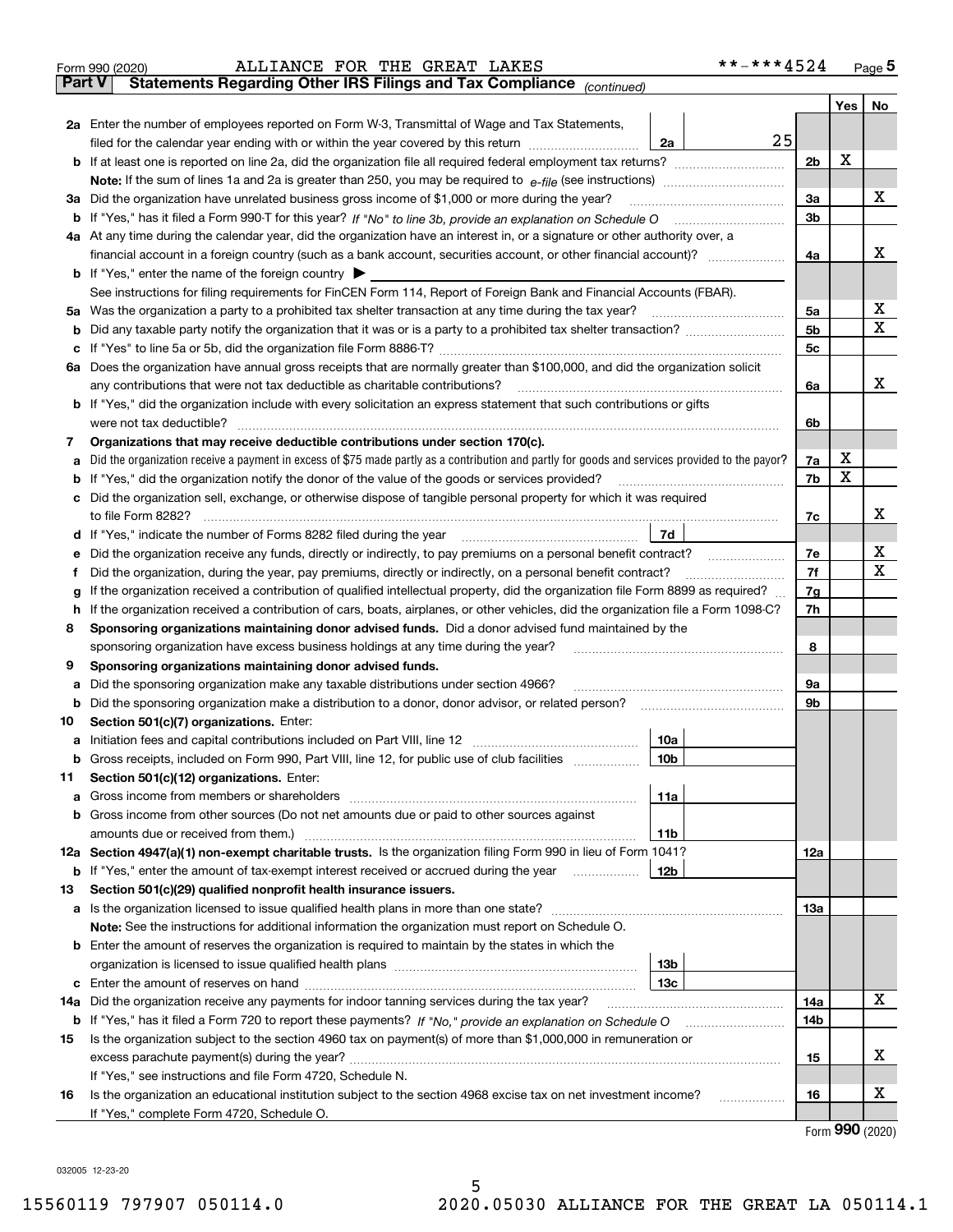|  | Form 990 (2020) |
|--|-----------------|
|  |                 |

*For each "Yes" response to lines 2 through 7b below, and for a "No" response to line 8a, 8b, or 10b below, describe the circumstances, processes, or changes on Schedule O. See instructions.* Form 990 (2020) **1990 (2020)** ALLIANCE FOR THE GREAT LAKES<br>**Part VI Governance, Management, and Disclosure** For each "Yes" response to lines 2 through 7b below, and for a "No" response

|    |                                                                                                                                                                            |    |  |              | Yes             | No                      |  |  |  |
|----|----------------------------------------------------------------------------------------------------------------------------------------------------------------------------|----|--|--------------|-----------------|-------------------------|--|--|--|
|    | <b>1a</b> Enter the number of voting members of the governing body at the end of the tax year                                                                              | 1a |  | 19           |                 |                         |  |  |  |
|    | If there are material differences in voting rights among members of the governing body, or if the governing                                                                |    |  |              |                 |                         |  |  |  |
|    | body delegated broad authority to an executive committee or similar committee, explain on Schedule O.                                                                      |    |  |              |                 |                         |  |  |  |
| b  | Enter the number of voting members included on line 1a, above, who are independent <i>manumum</i>                                                                          | 1b |  | 19           |                 |                         |  |  |  |
| 2  | Did any officer, director, trustee, or key employee have a family relationship or a business relationship with any other                                                   |    |  |              |                 |                         |  |  |  |
|    | officer, director, trustee, or key employee?                                                                                                                               |    |  | $\mathbf{2}$ |                 | X                       |  |  |  |
| 3  | Did the organization delegate control over management duties customarily performed by or under the direct supervision                                                      |    |  |              |                 |                         |  |  |  |
|    |                                                                                                                                                                            |    |  | 3            |                 | X                       |  |  |  |
| 4  | Did the organization make any significant changes to its governing documents since the prior Form 990 was filed?                                                           |    |  | 4            |                 | $\overline{\mathbf{x}}$ |  |  |  |
| 5  |                                                                                                                                                                            |    |  | 5            |                 | X                       |  |  |  |
| 6  | Did the organization have members or stockholders?                                                                                                                         |    |  | 6            |                 | X                       |  |  |  |
| 7a | Did the organization have members, stockholders, or other persons who had the power to elect or appoint one or                                                             |    |  |              |                 |                         |  |  |  |
|    |                                                                                                                                                                            |    |  | 7a           |                 | x                       |  |  |  |
|    | <b>b</b> Are any governance decisions of the organization reserved to (or subject to approval by) members, stockholders, or                                                |    |  |              |                 |                         |  |  |  |
|    | persons other than the governing body?                                                                                                                                     |    |  | 7b           |                 | х                       |  |  |  |
| 8  | Did the organization contemporaneously document the meetings held or written actions undertaken during the year by the following:                                          |    |  |              |                 |                         |  |  |  |
| a  |                                                                                                                                                                            |    |  | 8a           | X               |                         |  |  |  |
| b  |                                                                                                                                                                            |    |  | 8b           | X               |                         |  |  |  |
| 9  | Is there any officer, director, trustee, or key employee listed in Part VII, Section A, who cannot be reached at the                                                       |    |  |              |                 |                         |  |  |  |
|    |                                                                                                                                                                            |    |  | 9            |                 | x                       |  |  |  |
|    | <b>Section B. Policies</b> (This Section B requests information about policies not required by the Internal Revenue Code.)                                                 |    |  |              |                 |                         |  |  |  |
|    |                                                                                                                                                                            |    |  |              | Yes             | No                      |  |  |  |
|    |                                                                                                                                                                            |    |  | 10a          |                 | X                       |  |  |  |
|    | <b>b</b> If "Yes," did the organization have written policies and procedures governing the activities of such chapters, affiliates,                                        |    |  |              |                 |                         |  |  |  |
|    |                                                                                                                                                                            |    |  |              |                 |                         |  |  |  |
|    | 11a Has the organization provided a complete copy of this Form 990 to all members of its governing body before filing the form?                                            |    |  |              |                 |                         |  |  |  |
|    | <b>b</b> Describe in Schedule O the process, if any, used by the organization to review this Form 990.                                                                     |    |  | 11a          | X               |                         |  |  |  |
|    |                                                                                                                                                                            |    |  | 12a          | X               |                         |  |  |  |
| b  |                                                                                                                                                                            |    |  | 12b          | X               |                         |  |  |  |
|    | c Did the organization regularly and consistently monitor and enforce compliance with the policy? If "Yes." describe                                                       |    |  |              |                 |                         |  |  |  |
|    | in Schedule O how this was done manufactured and continuum control of the state of the state of the state of t                                                             |    |  | 12c          | X               |                         |  |  |  |
| 13 |                                                                                                                                                                            |    |  | 13           | X               |                         |  |  |  |
| 14 | Did the organization have a written document retention and destruction policy? manufactured and the organization have a written document retention and destruction policy? |    |  | 14           | X               |                         |  |  |  |
| 15 | Did the process for determining compensation of the following persons include a review and approval by independent                                                         |    |  |              |                 |                         |  |  |  |
|    | persons, comparability data, and contemporaneous substantiation of the deliberation and decision?                                                                          |    |  |              |                 |                         |  |  |  |
|    |                                                                                                                                                                            |    |  | <b>15a</b>   | X               |                         |  |  |  |
|    |                                                                                                                                                                            |    |  | 15b          | X               |                         |  |  |  |
|    | If "Yes" to line 15a or 15b, describe the process in Schedule O (see instructions).                                                                                        |    |  |              |                 |                         |  |  |  |
|    | 16a Did the organization invest in, contribute assets to, or participate in a joint venture or similar arrangement with a                                                  |    |  |              |                 |                         |  |  |  |
|    | taxable entity during the year?                                                                                                                                            |    |  |              |                 | X                       |  |  |  |
|    | b If "Yes," did the organization follow a written policy or procedure requiring the organization to evaluate its participation                                             |    |  | 16a          |                 |                         |  |  |  |
|    |                                                                                                                                                                            |    |  |              |                 |                         |  |  |  |
|    | in joint venture arrangements under applicable federal tax law, and take steps to safeguard the organization's                                                             |    |  |              |                 |                         |  |  |  |
|    | exempt status with respect to such arrangements?<br><b>Section C. Disclosure</b>                                                                                           |    |  | 16b          |                 |                         |  |  |  |
| 17 | List the states with which a copy of this Form 990 is required to be filed $\blacktriangleright$ IL, IN, NY, OH, WI, MN                                                    |    |  |              |                 |                         |  |  |  |
| 18 | Section 6104 requires an organization to make its Forms 1023 (1024 or 1024-A, if applicable), 990, and 990-T (Section 501(c)(3)s only) available                           |    |  |              |                 |                         |  |  |  |
|    |                                                                                                                                                                            |    |  |              |                 |                         |  |  |  |
|    | for public inspection. Indicate how you made these available. Check all that apply.                                                                                        |    |  |              |                 |                         |  |  |  |
|    | $\boxed{\text{X}}$ Upon request<br>$\mid$ $\rm X \mid$ Own website<br>Another's website<br>Other (explain on Schedule O)                                                   |    |  |              |                 |                         |  |  |  |
| 19 | Describe on Schedule O whether (and if so, how) the organization made its governing documents, conflict of interest policy, and financial                                  |    |  |              |                 |                         |  |  |  |
|    | statements available to the public during the tax year.                                                                                                                    |    |  |              |                 |                         |  |  |  |
| 20 | State the name, address, and telephone number of the person who possesses the organization's books and records                                                             |    |  |              |                 |                         |  |  |  |
|    | THE ORGANIZATION - 312-939-0838                                                                                                                                            |    |  |              |                 |                         |  |  |  |
|    | 60601<br>150 N. MICHIGAN AVENUE, SUITE 700, CHICAGO, IL                                                                                                                    |    |  |              |                 |                         |  |  |  |
|    | 032006 12-23-20                                                                                                                                                            |    |  |              | Form 990 (2020) |                         |  |  |  |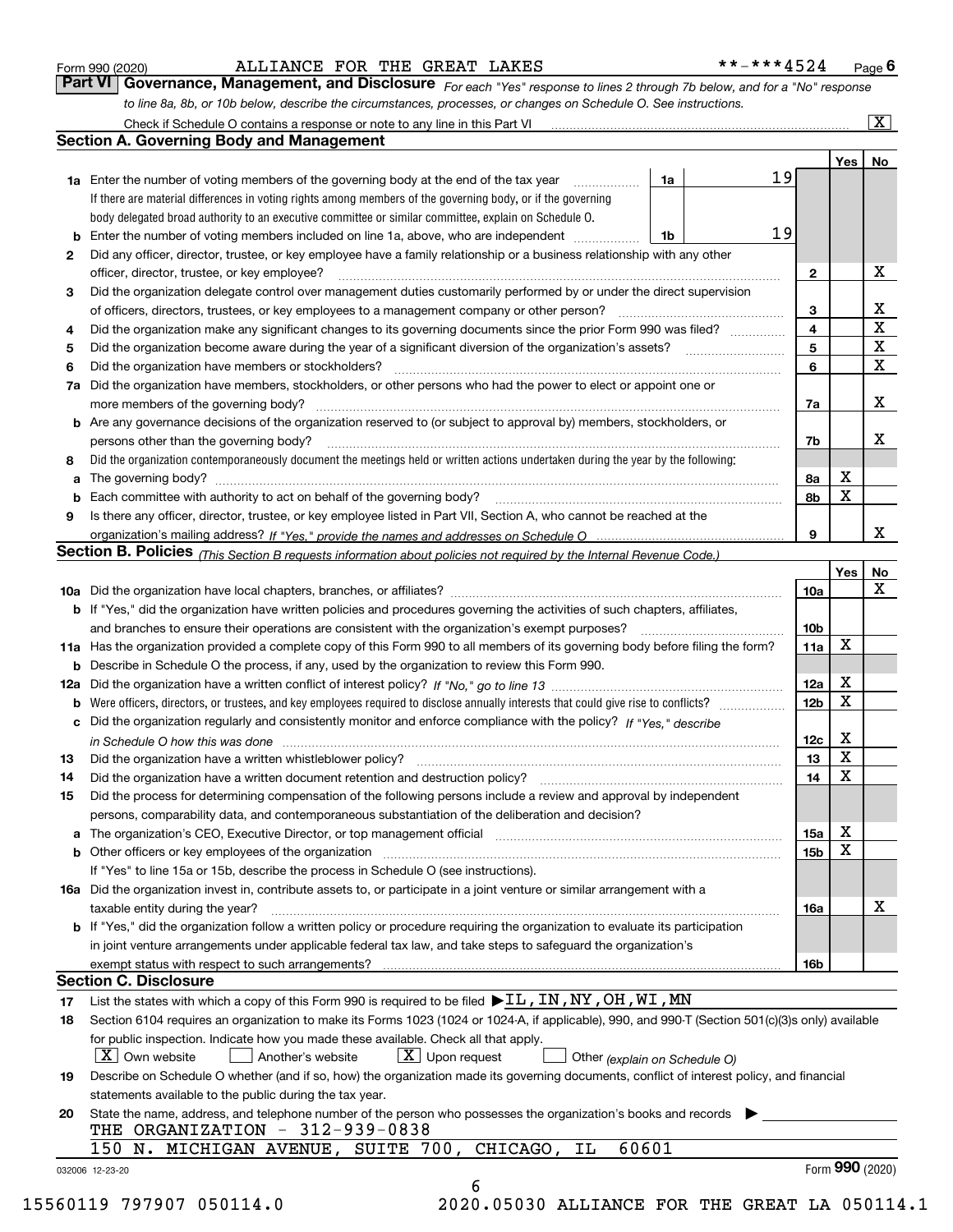$\mathcal{L}^{\text{max}}$ 

# **7Part VII Compensation of Officers, Directors, Trustees, Key Employees, Highest Compensated Employees, and Independent Contractors**

Check if Schedule O contains a response or note to any line in this Part VII

**Section A. Officers, Directors, Trustees, Key Employees, and Highest Compensated Employees**

**1a**  Complete this table for all persons required to be listed. Report compensation for the calendar year ending with or within the organization's tax year. **•** List all of the organization's current officers, directors, trustees (whether individuals or organizations), regardless of amount of compensation.

Enter -0- in columns (D), (E), and (F) if no compensation was paid.

 $\bullet$  List all of the organization's  $\,$ current key employees, if any. See instructions for definition of "key employee."

**•** List the organization's five current highest compensated employees (other than an officer, director, trustee, or key employee) who received reportable compensation (Box 5 of Form W-2 and/or Box 7 of Form 1099-MISC) of more than \$100,000 from the organization and any related organizations.

**•** List all of the organization's former officers, key employees, and highest compensated employees who received more than \$100,000 of reportable compensation from the organization and any related organizations.

**former directors or trustees**  ¥ List all of the organization's that received, in the capacity as a former director or trustee of the organization, more than \$10,000 of reportable compensation from the organization and any related organizations.

See instructions for the order in which to list the persons above.

Check this box if neither the organization nor any related organization compensated any current officer, director, or trustee.  $\mathcal{L}^{\text{max}}$ 

| Position<br>Name and title<br>Reportable<br>Average<br>Reportable<br>Estimated<br>(do not check more than one<br>hours per<br>compensation<br>compensation<br>amount of<br>box, unless person is both an<br>officer and a director/trustee)<br>week<br>from<br>from related<br>other<br>ndividual trustee or director<br>(list any<br>the<br>organizations<br>compensation<br>hours for<br>organization<br>(W-2/1099-MISC)<br>from the<br>Highest compensated<br> employee<br>Institutional trustee<br>(W-2/1099-MISC)<br>related<br>organization<br>Key employee<br>organizations<br>and related<br>below<br>organizations<br>Former<br>Officer<br>line)<br>40.00<br><b>JOEL BRAMMEIER</b><br>$\mathbf 0$ .<br>170,396.<br>$\mathbf X$<br>19,749.<br>40.00<br>MOLLY FLANAGAN<br>$\mathbf 0$ .<br>11,619.<br>146,355.<br>X<br>40.00<br>JENNIFER CADDICK<br>121,615.<br>9,895.<br>$\mathbf{0}$ .<br>X<br>40.00<br><b>MARY BARTON</b><br>$\mathbf 0$ .<br>X<br>118,853.<br>11,719.<br>40.00<br>CRYSTAL DAVIS<br>X<br>108,462.<br>$\mathbf 0$ .<br>11,120.<br>40.00<br>ANGELA LARSEN<br>101,019.<br>$\mathbf 0$ .<br>10,330.<br>X<br>1.00<br><b>BILL HENRY</b><br>$\mathbf 0$ .<br>$\mathbf 0$ .<br>X<br>$0_{.}$<br>1.00<br>STEPHEN BREWSTER<br>0.<br>$\mathbf 0$ .<br>X<br>$\overline{\textbf{X}}$<br>$0_{.}$<br>1.00<br><b>JEFF PEARSALL</b><br>0.<br>$\overline{\mathbf{X}}$<br>0.<br>$0_{.}$<br>1.00<br>$\overline{\text{X}}$<br>0.<br>$\mathbf 0$ .<br>0.<br>1.00<br>0.<br>X<br>0.<br>$\mathbf 0$ .<br>1.00<br>$\mathbf X$<br>$\rm X$<br>0.<br>$\mathbf 0$ .<br>$\mathbf 0$ .<br>1.00<br>$\mathbf 0$ .<br>X<br>0.<br>$\mathbf 0$ .<br>1.00<br>$\overline{\text{X}}$<br>$\mathbf 0$ .<br>$\mathbf 0$ .<br>$\mathbf 0$ .<br>1.00<br>0.<br>$\mathbf X$<br>$\mathbf X$<br>$\mathbf 0$ .<br>$0_{.}$<br>1.00<br>0.<br>$\mathbf{0}$ .<br>$\rm X$<br>$\rm X$<br>$\mathbf 0$ .<br>1.00<br>$\rm X$<br>0.<br>$\mathbf 0$ .<br>0. | (A)                        | (B) |  | (C) |  | (D) | (E) | (F) |
|-------------------------------------------------------------------------------------------------------------------------------------------------------------------------------------------------------------------------------------------------------------------------------------------------------------------------------------------------------------------------------------------------------------------------------------------------------------------------------------------------------------------------------------------------------------------------------------------------------------------------------------------------------------------------------------------------------------------------------------------------------------------------------------------------------------------------------------------------------------------------------------------------------------------------------------------------------------------------------------------------------------------------------------------------------------------------------------------------------------------------------------------------------------------------------------------------------------------------------------------------------------------------------------------------------------------------------------------------------------------------------------------------------------------------------------------------------------------------------------------------------------------------------------------------------------------------------------------------------------------------------------------------------------------------------------------------------------------------------------------------------------------------------------------------------------------------------------------------------------------------------------------------------------------------|----------------------------|-----|--|-----|--|-----|-----|-----|
|                                                                                                                                                                                                                                                                                                                                                                                                                                                                                                                                                                                                                                                                                                                                                                                                                                                                                                                                                                                                                                                                                                                                                                                                                                                                                                                                                                                                                                                                                                                                                                                                                                                                                                                                                                                                                                                                                                                         |                            |     |  |     |  |     |     |     |
|                                                                                                                                                                                                                                                                                                                                                                                                                                                                                                                                                                                                                                                                                                                                                                                                                                                                                                                                                                                                                                                                                                                                                                                                                                                                                                                                                                                                                                                                                                                                                                                                                                                                                                                                                                                                                                                                                                                         |                            |     |  |     |  |     |     |     |
|                                                                                                                                                                                                                                                                                                                                                                                                                                                                                                                                                                                                                                                                                                                                                                                                                                                                                                                                                                                                                                                                                                                                                                                                                                                                                                                                                                                                                                                                                                                                                                                                                                                                                                                                                                                                                                                                                                                         |                            |     |  |     |  |     |     |     |
|                                                                                                                                                                                                                                                                                                                                                                                                                                                                                                                                                                                                                                                                                                                                                                                                                                                                                                                                                                                                                                                                                                                                                                                                                                                                                                                                                                                                                                                                                                                                                                                                                                                                                                                                                                                                                                                                                                                         |                            |     |  |     |  |     |     |     |
|                                                                                                                                                                                                                                                                                                                                                                                                                                                                                                                                                                                                                                                                                                                                                                                                                                                                                                                                                                                                                                                                                                                                                                                                                                                                                                                                                                                                                                                                                                                                                                                                                                                                                                                                                                                                                                                                                                                         |                            |     |  |     |  |     |     |     |
|                                                                                                                                                                                                                                                                                                                                                                                                                                                                                                                                                                                                                                                                                                                                                                                                                                                                                                                                                                                                                                                                                                                                                                                                                                                                                                                                                                                                                                                                                                                                                                                                                                                                                                                                                                                                                                                                                                                         |                            |     |  |     |  |     |     |     |
|                                                                                                                                                                                                                                                                                                                                                                                                                                                                                                                                                                                                                                                                                                                                                                                                                                                                                                                                                                                                                                                                                                                                                                                                                                                                                                                                                                                                                                                                                                                                                                                                                                                                                                                                                                                                                                                                                                                         |                            |     |  |     |  |     |     |     |
|                                                                                                                                                                                                                                                                                                                                                                                                                                                                                                                                                                                                                                                                                                                                                                                                                                                                                                                                                                                                                                                                                                                                                                                                                                                                                                                                                                                                                                                                                                                                                                                                                                                                                                                                                                                                                                                                                                                         |                            |     |  |     |  |     |     |     |
|                                                                                                                                                                                                                                                                                                                                                                                                                                                                                                                                                                                                                                                                                                                                                                                                                                                                                                                                                                                                                                                                                                                                                                                                                                                                                                                                                                                                                                                                                                                                                                                                                                                                                                                                                                                                                                                                                                                         | (1)                        |     |  |     |  |     |     |     |
|                                                                                                                                                                                                                                                                                                                                                                                                                                                                                                                                                                                                                                                                                                                                                                                                                                                                                                                                                                                                                                                                                                                                                                                                                                                                                                                                                                                                                                                                                                                                                                                                                                                                                                                                                                                                                                                                                                                         | PRESIDENT & CEO            |     |  |     |  |     |     |     |
|                                                                                                                                                                                                                                                                                                                                                                                                                                                                                                                                                                                                                                                                                                                                                                                                                                                                                                                                                                                                                                                                                                                                                                                                                                                                                                                                                                                                                                                                                                                                                                                                                                                                                                                                                                                                                                                                                                                         | (2)                        |     |  |     |  |     |     |     |
|                                                                                                                                                                                                                                                                                                                                                                                                                                                                                                                                                                                                                                                                                                                                                                                                                                                                                                                                                                                                                                                                                                                                                                                                                                                                                                                                                                                                                                                                                                                                                                                                                                                                                                                                                                                                                                                                                                                         | CHIEF OPERATING OFFICER    |     |  |     |  |     |     |     |
|                                                                                                                                                                                                                                                                                                                                                                                                                                                                                                                                                                                                                                                                                                                                                                                                                                                                                                                                                                                                                                                                                                                                                                                                                                                                                                                                                                                                                                                                                                                                                                                                                                                                                                                                                                                                                                                                                                                         | (3)                        |     |  |     |  |     |     |     |
|                                                                                                                                                                                                                                                                                                                                                                                                                                                                                                                                                                                                                                                                                                                                                                                                                                                                                                                                                                                                                                                                                                                                                                                                                                                                                                                                                                                                                                                                                                                                                                                                                                                                                                                                                                                                                                                                                                                         | VICE PRESIDENT OF COMMUNIC |     |  |     |  |     |     |     |
|                                                                                                                                                                                                                                                                                                                                                                                                                                                                                                                                                                                                                                                                                                                                                                                                                                                                                                                                                                                                                                                                                                                                                                                                                                                                                                                                                                                                                                                                                                                                                                                                                                                                                                                                                                                                                                                                                                                         | (4)                        |     |  |     |  |     |     |     |
|                                                                                                                                                                                                                                                                                                                                                                                                                                                                                                                                                                                                                                                                                                                                                                                                                                                                                                                                                                                                                                                                                                                                                                                                                                                                                                                                                                                                                                                                                                                                                                                                                                                                                                                                                                                                                                                                                                                         | VICE PRESIDENT OF DEVELOPM |     |  |     |  |     |     |     |
|                                                                                                                                                                                                                                                                                                                                                                                                                                                                                                                                                                                                                                                                                                                                                                                                                                                                                                                                                                                                                                                                                                                                                                                                                                                                                                                                                                                                                                                                                                                                                                                                                                                                                                                                                                                                                                                                                                                         | (5)                        |     |  |     |  |     |     |     |
|                                                                                                                                                                                                                                                                                                                                                                                                                                                                                                                                                                                                                                                                                                                                                                                                                                                                                                                                                                                                                                                                                                                                                                                                                                                                                                                                                                                                                                                                                                                                                                                                                                                                                                                                                                                                                                                                                                                         | POLICY DIRECTOR            |     |  |     |  |     |     |     |
|                                                                                                                                                                                                                                                                                                                                                                                                                                                                                                                                                                                                                                                                                                                                                                                                                                                                                                                                                                                                                                                                                                                                                                                                                                                                                                                                                                                                                                                                                                                                                                                                                                                                                                                                                                                                                                                                                                                         | (6)                        |     |  |     |  |     |     |     |
|                                                                                                                                                                                                                                                                                                                                                                                                                                                                                                                                                                                                                                                                                                                                                                                                                                                                                                                                                                                                                                                                                                                                                                                                                                                                                                                                                                                                                                                                                                                                                                                                                                                                                                                                                                                                                                                                                                                         | PLANNING DIRECTOR          |     |  |     |  |     |     |     |
|                                                                                                                                                                                                                                                                                                                                                                                                                                                                                                                                                                                                                                                                                                                                                                                                                                                                                                                                                                                                                                                                                                                                                                                                                                                                                                                                                                                                                                                                                                                                                                                                                                                                                                                                                                                                                                                                                                                         | (7)                        |     |  |     |  |     |     |     |
|                                                                                                                                                                                                                                                                                                                                                                                                                                                                                                                                                                                                                                                                                                                                                                                                                                                                                                                                                                                                                                                                                                                                                                                                                                                                                                                                                                                                                                                                                                                                                                                                                                                                                                                                                                                                                                                                                                                         | <b>BOARD MEMBER</b>        |     |  |     |  |     |     |     |
|                                                                                                                                                                                                                                                                                                                                                                                                                                                                                                                                                                                                                                                                                                                                                                                                                                                                                                                                                                                                                                                                                                                                                                                                                                                                                                                                                                                                                                                                                                                                                                                                                                                                                                                                                                                                                                                                                                                         | (8)                        |     |  |     |  |     |     |     |
|                                                                                                                                                                                                                                                                                                                                                                                                                                                                                                                                                                                                                                                                                                                                                                                                                                                                                                                                                                                                                                                                                                                                                                                                                                                                                                                                                                                                                                                                                                                                                                                                                                                                                                                                                                                                                                                                                                                         | VICE CHAIR DEVELOPMENT     |     |  |     |  |     |     |     |
|                                                                                                                                                                                                                                                                                                                                                                                                                                                                                                                                                                                                                                                                                                                                                                                                                                                                                                                                                                                                                                                                                                                                                                                                                                                                                                                                                                                                                                                                                                                                                                                                                                                                                                                                                                                                                                                                                                                         | (9)                        |     |  |     |  |     |     |     |
|                                                                                                                                                                                                                                                                                                                                                                                                                                                                                                                                                                                                                                                                                                                                                                                                                                                                                                                                                                                                                                                                                                                                                                                                                                                                                                                                                                                                                                                                                                                                                                                                                                                                                                                                                                                                                                                                                                                         | <b>BOARD MEMBER</b>        |     |  |     |  |     |     |     |
|                                                                                                                                                                                                                                                                                                                                                                                                                                                                                                                                                                                                                                                                                                                                                                                                                                                                                                                                                                                                                                                                                                                                                                                                                                                                                                                                                                                                                                                                                                                                                                                                                                                                                                                                                                                                                                                                                                                         | (10) KATHRYN FRIEDMAN      |     |  |     |  |     |     |     |
|                                                                                                                                                                                                                                                                                                                                                                                                                                                                                                                                                                                                                                                                                                                                                                                                                                                                                                                                                                                                                                                                                                                                                                                                                                                                                                                                                                                                                                                                                                                                                                                                                                                                                                                                                                                                                                                                                                                         | <b>BOARD MEMBER</b>        |     |  |     |  |     |     |     |
|                                                                                                                                                                                                                                                                                                                                                                                                                                                                                                                                                                                                                                                                                                                                                                                                                                                                                                                                                                                                                                                                                                                                                                                                                                                                                                                                                                                                                                                                                                                                                                                                                                                                                                                                                                                                                                                                                                                         | (11) LAURA RUBIN           |     |  |     |  |     |     |     |
|                                                                                                                                                                                                                                                                                                                                                                                                                                                                                                                                                                                                                                                                                                                                                                                                                                                                                                                                                                                                                                                                                                                                                                                                                                                                                                                                                                                                                                                                                                                                                                                                                                                                                                                                                                                                                                                                                                                         | <b>BOARD MEMBER</b>        |     |  |     |  |     |     |     |
|                                                                                                                                                                                                                                                                                                                                                                                                                                                                                                                                                                                                                                                                                                                                                                                                                                                                                                                                                                                                                                                                                                                                                                                                                                                                                                                                                                                                                                                                                                                                                                                                                                                                                                                                                                                                                                                                                                                         | (12) DAVID SCHMAHL         |     |  |     |  |     |     |     |
|                                                                                                                                                                                                                                                                                                                                                                                                                                                                                                                                                                                                                                                                                                                                                                                                                                                                                                                                                                                                                                                                                                                                                                                                                                                                                                                                                                                                                                                                                                                                                                                                                                                                                                                                                                                                                                                                                                                         | <b>SECRETARY</b>           |     |  |     |  |     |     |     |
|                                                                                                                                                                                                                                                                                                                                                                                                                                                                                                                                                                                                                                                                                                                                                                                                                                                                                                                                                                                                                                                                                                                                                                                                                                                                                                                                                                                                                                                                                                                                                                                                                                                                                                                                                                                                                                                                                                                         | (13) LAUREN BIGELOW        |     |  |     |  |     |     |     |
|                                                                                                                                                                                                                                                                                                                                                                                                                                                                                                                                                                                                                                                                                                                                                                                                                                                                                                                                                                                                                                                                                                                                                                                                                                                                                                                                                                                                                                                                                                                                                                                                                                                                                                                                                                                                                                                                                                                         | BOARD MEMBER               |     |  |     |  |     |     |     |
|                                                                                                                                                                                                                                                                                                                                                                                                                                                                                                                                                                                                                                                                                                                                                                                                                                                                                                                                                                                                                                                                                                                                                                                                                                                                                                                                                                                                                                                                                                                                                                                                                                                                                                                                                                                                                                                                                                                         | (14) CLAIRE CASTLEMAN      |     |  |     |  |     |     |     |
|                                                                                                                                                                                                                                                                                                                                                                                                                                                                                                                                                                                                                                                                                                                                                                                                                                                                                                                                                                                                                                                                                                                                                                                                                                                                                                                                                                                                                                                                                                                                                                                                                                                                                                                                                                                                                                                                                                                         | <b>BOARD MEMBER</b>        |     |  |     |  |     |     |     |
|                                                                                                                                                                                                                                                                                                                                                                                                                                                                                                                                                                                                                                                                                                                                                                                                                                                                                                                                                                                                                                                                                                                                                                                                                                                                                                                                                                                                                                                                                                                                                                                                                                                                                                                                                                                                                                                                                                                         | (15) SUE CONATSER          |     |  |     |  |     |     |     |
|                                                                                                                                                                                                                                                                                                                                                                                                                                                                                                                                                                                                                                                                                                                                                                                                                                                                                                                                                                                                                                                                                                                                                                                                                                                                                                                                                                                                                                                                                                                                                                                                                                                                                                                                                                                                                                                                                                                         | <b>BOARD CHAIR</b>         |     |  |     |  |     |     |     |
|                                                                                                                                                                                                                                                                                                                                                                                                                                                                                                                                                                                                                                                                                                                                                                                                                                                                                                                                                                                                                                                                                                                                                                                                                                                                                                                                                                                                                                                                                                                                                                                                                                                                                                                                                                                                                                                                                                                         | (16) ADRIENNE DZIAK        |     |  |     |  |     |     |     |
|                                                                                                                                                                                                                                                                                                                                                                                                                                                                                                                                                                                                                                                                                                                                                                                                                                                                                                                                                                                                                                                                                                                                                                                                                                                                                                                                                                                                                                                                                                                                                                                                                                                                                                                                                                                                                                                                                                                         | CHAIR NOMINATIONS          |     |  |     |  |     |     |     |
|                                                                                                                                                                                                                                                                                                                                                                                                                                                                                                                                                                                                                                                                                                                                                                                                                                                                                                                                                                                                                                                                                                                                                                                                                                                                                                                                                                                                                                                                                                                                                                                                                                                                                                                                                                                                                                                                                                                         | (17) AARON FERSHEE         |     |  |     |  |     |     |     |
|                                                                                                                                                                                                                                                                                                                                                                                                                                                                                                                                                                                                                                                                                                                                                                                                                                                                                                                                                                                                                                                                                                                                                                                                                                                                                                                                                                                                                                                                                                                                                                                                                                                                                                                                                                                                                                                                                                                         | BOARD MEMBER               |     |  |     |  |     |     |     |

7

032007 12-23-20

Form (2020) **990**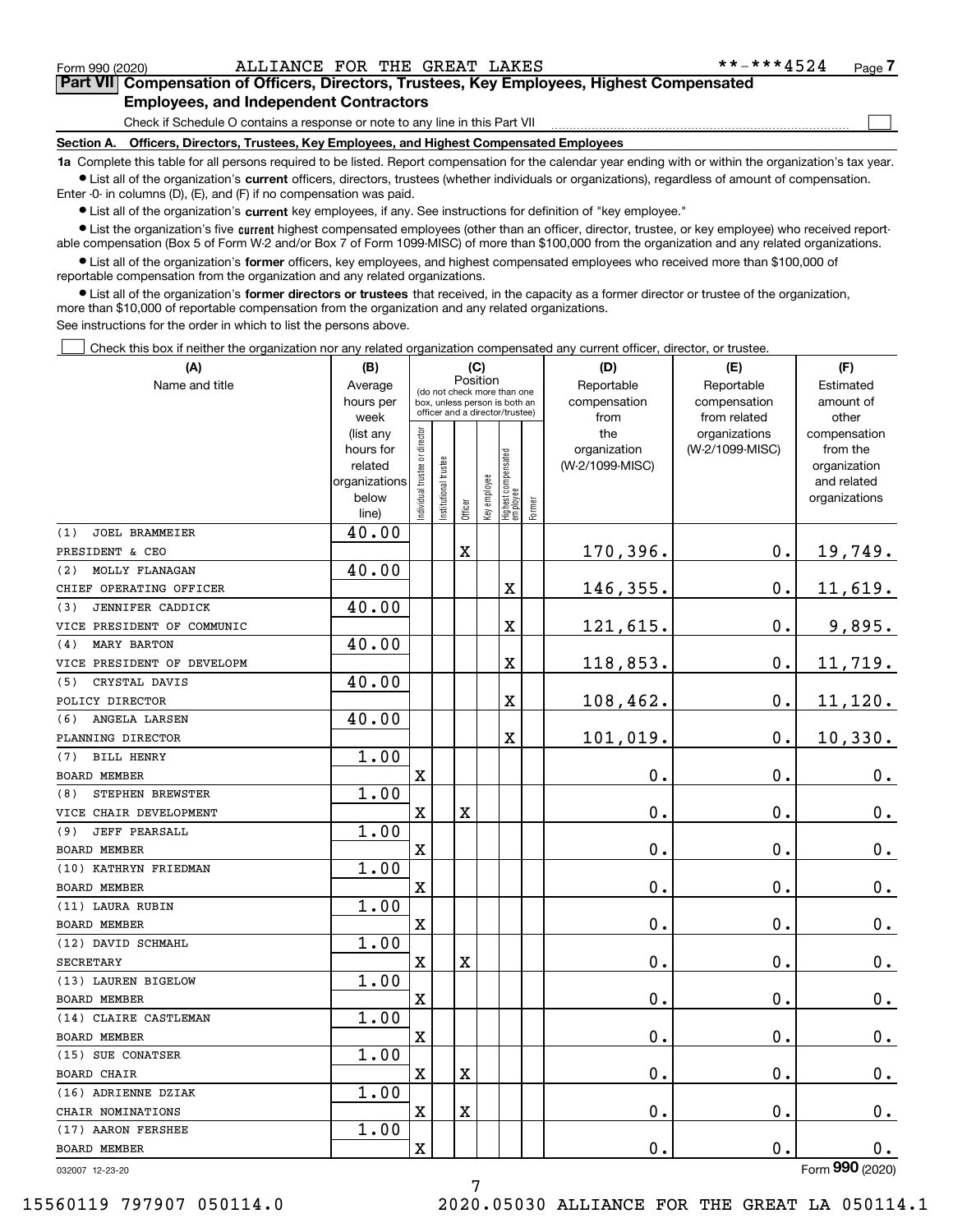|  | Form 990 (2020) |
|--|-----------------|
|  |                 |

| <b>Part VII</b><br>Section A. Officers, Directors, Trustees, Key Employees, and Highest Compensated Employees (continued)                    |                        |                                                              |                      |                         |              |                                   |              |                                |                  |                     |               |
|----------------------------------------------------------------------------------------------------------------------------------------------|------------------------|--------------------------------------------------------------|----------------------|-------------------------|--------------|-----------------------------------|--------------|--------------------------------|------------------|---------------------|---------------|
| (A)                                                                                                                                          | (B)                    |                                                              |                      |                         | (C)          |                                   |              | (D)                            | (E)              |                     | (F)           |
| Name and title                                                                                                                               | Average                |                                                              |                      | Position                |              |                                   |              | Reportable                     | Reportable       |                     | Estimated     |
|                                                                                                                                              | hours per              | (do not check more than one<br>box, unless person is both an |                      |                         |              |                                   | compensation | compensation                   |                  | amount of           |               |
|                                                                                                                                              | week                   |                                                              |                      |                         |              | officer and a director/trustee)   |              | from                           | from related     |                     | other         |
|                                                                                                                                              | (list any              |                                                              |                      |                         |              |                                   |              | the                            | organizations    |                     | compensation  |
|                                                                                                                                              | hours for              |                                                              |                      |                         |              |                                   |              | organization                   | (W-2/1099-MISC)  |                     | from the      |
|                                                                                                                                              | related                |                                                              |                      |                         |              |                                   |              | (W-2/1099-MISC)                |                  |                     | organization  |
|                                                                                                                                              | organizations<br>below |                                                              |                      |                         |              |                                   |              |                                |                  |                     | and related   |
|                                                                                                                                              | line)                  | ndividual trustee or director                                | nstitutional trustee | Officer                 | Key employee | Highest compensated<br>  employee | Former       |                                |                  |                     | organizations |
| (18) QUENTIN JAMES                                                                                                                           | 1.00                   |                                                              |                      |                         |              |                                   |              |                                |                  |                     |               |
| <b>BOARD MEMBER</b>                                                                                                                          |                        | X                                                            |                      |                         |              |                                   |              | 0.                             | 0.               |                     | $0_{.}$       |
| (19) JO-ELLE MOGERMAN                                                                                                                        | 1.00                   |                                                              |                      |                         |              |                                   |              |                                |                  |                     |               |
| <b>BOARD MEMBER</b>                                                                                                                          |                        | X                                                            |                      |                         |              |                                   |              | 0.                             | $\mathbf 0$ .    |                     | 0.            |
| (20) VANESSA TEY IOSUE                                                                                                                       | 1.00                   |                                                              |                      |                         |              |                                   |              |                                |                  |                     |               |
| VICE CHAIR POLICY                                                                                                                            |                        | X                                                            |                      | $\overline{\textbf{X}}$ |              |                                   |              | 0.                             | 0.               |                     | $0_{.}$       |
| (21) THOMAS LANGMYER                                                                                                                         | 1.00                   |                                                              |                      |                         |              |                                   |              |                                |                  |                     |               |
| <b>BOARD MEMBER</b>                                                                                                                          |                        | X                                                            |                      |                         |              |                                   |              | 0.                             | 0.               |                     | $0_{.}$       |
| (22) KIMBERLY HILL KNOT                                                                                                                      | 1.00                   |                                                              |                      |                         |              |                                   |              |                                |                  |                     |               |
| <b>BOARD MEMBER</b>                                                                                                                          |                        | X                                                            |                      |                         |              |                                   |              | 0.                             | 0.               |                     | $0_{.}$       |
| (23) CANDACE LAROCHELLE                                                                                                                      | 1.00                   |                                                              |                      |                         |              |                                   |              |                                |                  |                     |               |
| <b>BOARD MEMBER</b>                                                                                                                          | 1.00                   | X                                                            |                      |                         |              |                                   |              | 0.                             | 0.               |                     | 0.            |
| (24) SUSAN MCDERMOTT<br>TREASURER                                                                                                            |                        | X                                                            |                      | $\overline{\textbf{X}}$ |              |                                   |              | 0.                             | 0.               |                     | $\mathbf 0$ . |
| (25) LAURA PAYNE                                                                                                                             | 1.00                   |                                                              |                      |                         |              |                                   |              |                                |                  |                     |               |
| <b>BOARD MEMBER</b>                                                                                                                          |                        | X                                                            |                      |                         |              |                                   |              | 0.                             | $\mathbf 0$ .    |                     | 0.            |
|                                                                                                                                              |                        |                                                              |                      |                         |              |                                   |              |                                |                  |                     |               |
|                                                                                                                                              |                        |                                                              |                      |                         |              |                                   |              |                                |                  |                     |               |
| 1b Subtotal                                                                                                                                  |                        |                                                              |                      |                         |              |                                   |              | 766,700.                       | 0.               |                     | 74, 432.      |
|                                                                                                                                              |                        |                                                              |                      |                         |              |                                   |              | 0.                             | 0.               |                     | 0.            |
|                                                                                                                                              |                        |                                                              |                      |                         |              |                                   |              | 766, 700.                      | $\overline{0}$ . |                     | 74, 432.      |
| Total number of individuals (including but not limited to those listed above) who received more than \$100,000 of reportable<br>$\mathbf{2}$ |                        |                                                              |                      |                         |              |                                   |              |                                |                  |                     |               |
| compensation from the organization $\blacktriangleright$                                                                                     |                        |                                                              |                      |                         |              |                                   |              |                                |                  |                     | 6             |
|                                                                                                                                              |                        |                                                              |                      |                         |              |                                   |              |                                |                  |                     | No<br>Yes     |
| Did the organization list any former officer, director, trustee, key employee, or highest compensated employee on<br>3                       |                        |                                                              |                      |                         |              |                                   |              |                                |                  |                     |               |
| line 1a? If "Yes," complete Schedule J for such individual                                                                                   |                        |                                                              |                      |                         |              |                                   |              |                                |                  | 3                   | х             |
| For any individual listed on line 1a, is the sum of reportable compensation and other compensation from the organization<br>4                |                        |                                                              |                      |                         |              |                                   |              |                                |                  |                     |               |
|                                                                                                                                              |                        |                                                              |                      |                         |              |                                   |              |                                |                  | 4                   | X             |
| Did any person listed on line 1a receive or accrue compensation from any unrelated organization or individual for services<br>5              |                        |                                                              |                      |                         |              |                                   |              |                                |                  |                     |               |
|                                                                                                                                              |                        |                                                              |                      |                         |              |                                   |              |                                |                  | 5                   | x             |
| <b>Section B. Independent Contractors</b>                                                                                                    |                        |                                                              |                      |                         |              |                                   |              |                                |                  |                     |               |
| Complete this table for your five highest compensated independent contractors that received more than \$100,000 of compensation from<br>1    |                        |                                                              |                      |                         |              |                                   |              |                                |                  |                     |               |
| the organization. Report compensation for the calendar year ending with or within the organization's tax year.                               |                        |                                                              |                      |                         |              |                                   |              |                                |                  |                     |               |
| (A)<br>Name and business address                                                                                                             |                        |                                                              |                      |                         |              |                                   |              | (B)<br>Description of services |                  | (C)<br>Compensation |               |
|                                                                                                                                              |                        |                                                              | <b>NONE</b>          |                         |              |                                   |              |                                |                  |                     |               |
|                                                                                                                                              |                        |                                                              |                      |                         |              |                                   |              |                                |                  |                     |               |
|                                                                                                                                              |                        |                                                              |                      |                         |              |                                   |              |                                |                  |                     |               |
|                                                                                                                                              |                        |                                                              |                      |                         |              |                                   |              |                                |                  |                     |               |
|                                                                                                                                              |                        |                                                              |                      |                         |              |                                   |              |                                |                  |                     |               |
|                                                                                                                                              |                        |                                                              |                      |                         |              |                                   |              |                                |                  |                     |               |
|                                                                                                                                              |                        |                                                              |                      |                         |              |                                   |              |                                |                  |                     |               |
|                                                                                                                                              |                        |                                                              |                      |                         |              |                                   |              |                                |                  |                     |               |
|                                                                                                                                              |                        |                                                              |                      |                         |              |                                   |              |                                |                  |                     |               |

**2**Total number of independent contractors (including but not limited to those listed above) who received more than \$100,000 of compensation from the organization 0

Form (2020) **990**

032008 12-23-20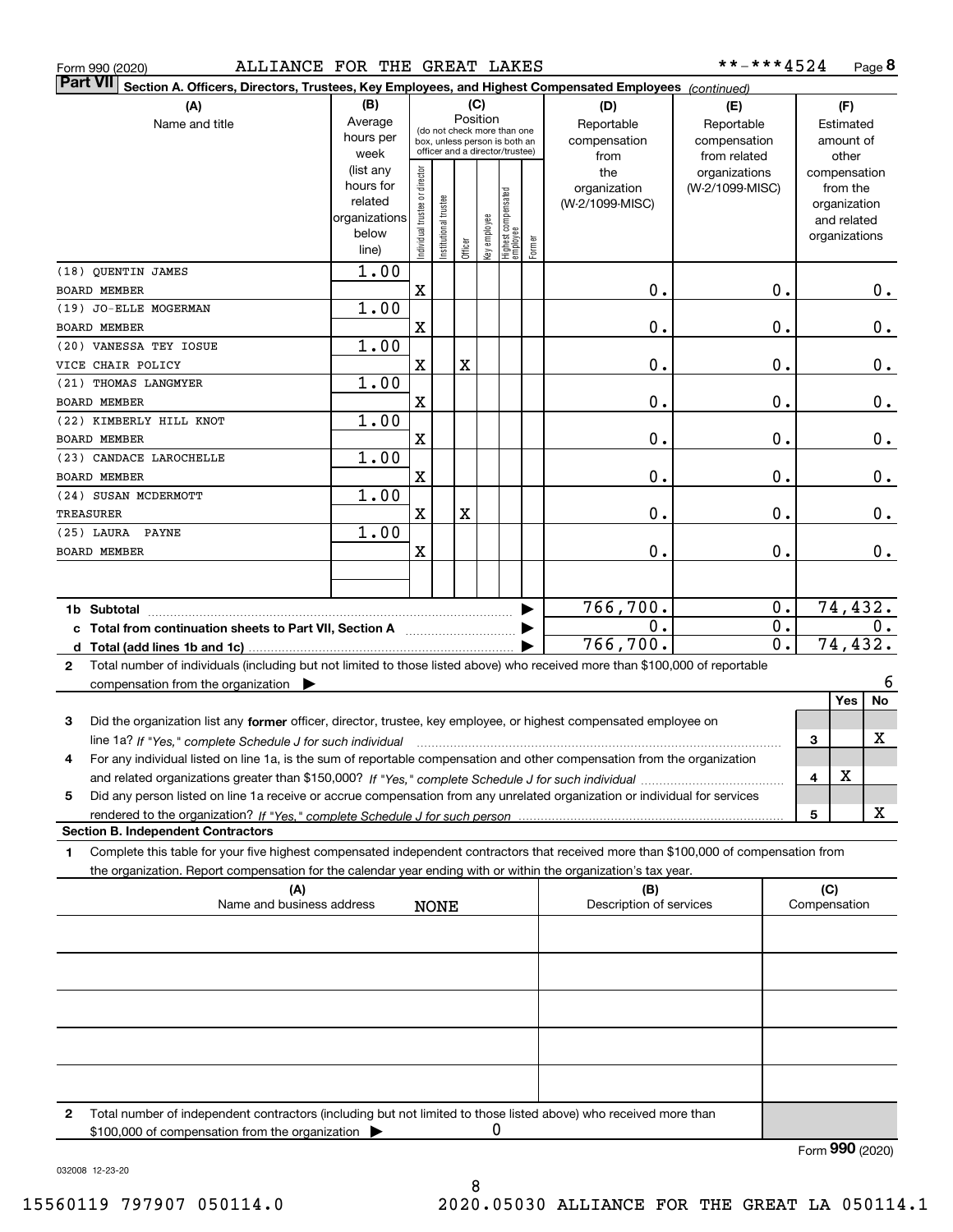|                                                           | <b>Part VIII</b>                       | <b>Statement of Revenue</b>                                                                                                                                                                                                                                                                                                                                                                                                                                                                                                                                                           |                          |                                              |                                                   |                                                                 |
|-----------------------------------------------------------|----------------------------------------|---------------------------------------------------------------------------------------------------------------------------------------------------------------------------------------------------------------------------------------------------------------------------------------------------------------------------------------------------------------------------------------------------------------------------------------------------------------------------------------------------------------------------------------------------------------------------------------|--------------------------|----------------------------------------------|---------------------------------------------------|-----------------------------------------------------------------|
|                                                           |                                        | Check if Schedule O contains a response or note to any line in this Part VIII                                                                                                                                                                                                                                                                                                                                                                                                                                                                                                         |                          |                                              |                                                   |                                                                 |
|                                                           |                                        |                                                                                                                                                                                                                                                                                                                                                                                                                                                                                                                                                                                       | (A)<br>Total revenue     | (B)<br>Related or exempt<br>function revenue | $\overline{(C)}$<br>Unrelated<br>business revenue | (D)<br>Revenue excluded<br>from tax under<br>sections 512 - 514 |
| Contributions, Gifts, Grants<br>and Other Similar Amounts | b<br>с<br>d<br>е<br>f<br>h.<br>2a<br>b | 1a<br>1 a Federated campaigns<br>.<br>1 <sub>b</sub><br>Membership dues<br>101,853.<br>1 <sub>c</sub><br>Fundraising events<br>1 <sub>d</sub><br>Related organizations<br>1e<br>Government grants (contributions)<br>All other contributions, gifts, grants, and<br><u>3,174,268.</u><br>similar amounts not included above<br>1f<br>571,840.<br> 1g <br>Noncash contributions included in lines 1a-1f<br><b>Business Code</b><br>541900<br>CONTRACT REVENUES<br><u> 1989 - Johann Barn, mars ann an t-Amhain Aonaich an t-Aonaich an t-Aonaich ann an t-Aonaich ann an t-Aonaich</u> | 3, 276, 121.<br>175,991. | 175,991.                                     |                                                   |                                                                 |
| Program Service<br>Revenue                                | c<br>d<br>е                            | <u> 1989 - Johann Barn, mars and de Brasilian (b. 1989)</u><br><u> 1989 - Johann Barn, amerikansk politiker (d. 1989)</u>                                                                                                                                                                                                                                                                                                                                                                                                                                                             |                          |                                              |                                                   |                                                                 |
|                                                           | f                                      | All other program service revenue                                                                                                                                                                                                                                                                                                                                                                                                                                                                                                                                                     |                          |                                              |                                                   |                                                                 |
|                                                           | q                                      | $\blacktriangleright$                                                                                                                                                                                                                                                                                                                                                                                                                                                                                                                                                                 | 175,991.                 |                                              |                                                   |                                                                 |
|                                                           | 3<br>4                                 | Investment income (including dividends, interest, and<br>Income from investment of tax-exempt bond proceeds                                                                                                                                                                                                                                                                                                                                                                                                                                                                           | 28,643.                  |                                              |                                                   | 28,643.                                                         |
|                                                           | 5                                      |                                                                                                                                                                                                                                                                                                                                                                                                                                                                                                                                                                                       |                          |                                              |                                                   |                                                                 |
|                                                           | 6а<br>b<br>c                           | (i) Real<br>(ii) Personal<br>Gross rents<br>l 6a<br>.<br>6 <sub>b</sub><br>Less: rental expenses<br>6c<br>Rental income or (loss)                                                                                                                                                                                                                                                                                                                                                                                                                                                     |                          |                                              |                                                   |                                                                 |
|                                                           | d                                      | Net rental income or (loss)<br>(i) Securities<br>(ii) Other<br>7 a Gross amount from sales of                                                                                                                                                                                                                                                                                                                                                                                                                                                                                         |                          |                                              |                                                   |                                                                 |
|                                                           |                                        | assets other than inventory<br>7a<br><b>b</b> Less: cost or other basis<br>7b<br>and sales expenses                                                                                                                                                                                                                                                                                                                                                                                                                                                                                   |                          |                                              |                                                   |                                                                 |
| Revenue                                                   |                                        | 7c<br>c Gain or (loss)                                                                                                                                                                                                                                                                                                                                                                                                                                                                                                                                                                |                          |                                              |                                                   |                                                                 |
| <b>Other</b>                                              |                                        | ▶<br>8 a Gross income from fundraising events (not<br>$101,853.$ of<br>including $$$<br>contributions reported on line 1c). See<br>0.<br>8a                                                                                                                                                                                                                                                                                                                                                                                                                                           |                          |                                              |                                                   |                                                                 |
|                                                           |                                        | 64, 727.<br>8 <sub>b</sub><br><b>b</b> Less: direct expenses <i>manually contained</i>                                                                                                                                                                                                                                                                                                                                                                                                                                                                                                |                          |                                              |                                                   |                                                                 |
|                                                           |                                        | c Net income or (loss) from fundraising events                                                                                                                                                                                                                                                                                                                                                                                                                                                                                                                                        | $-64, 727.$              |                                              |                                                   | $-64,727.$                                                      |
|                                                           |                                        | 9 a Gross income from gaming activities. See<br> 9a                                                                                                                                                                                                                                                                                                                                                                                                                                                                                                                                   |                          |                                              |                                                   |                                                                 |
|                                                           |                                        | 9 <sub>b</sub><br><b>b</b> Less: direct expenses <b>manually</b><br>c Net income or (loss) from gaming activities                                                                                                                                                                                                                                                                                                                                                                                                                                                                     |                          |                                              |                                                   |                                                                 |
|                                                           |                                        | .<br>10 a Gross sales of inventory, less returns<br> 10a                                                                                                                                                                                                                                                                                                                                                                                                                                                                                                                              |                          |                                              |                                                   |                                                                 |
|                                                           |                                        | 10bl<br><b>b</b> Less: cost of goods sold                                                                                                                                                                                                                                                                                                                                                                                                                                                                                                                                             |                          |                                              |                                                   |                                                                 |
|                                                           |                                        | c Net income or (loss) from sales of inventory                                                                                                                                                                                                                                                                                                                                                                                                                                                                                                                                        |                          |                                              |                                                   |                                                                 |
|                                                           |                                        | <b>Business Code</b>                                                                                                                                                                                                                                                                                                                                                                                                                                                                                                                                                                  |                          |                                              |                                                   |                                                                 |
| Miscellaneous                                             | 11 a                                   | the control of the control of the control of the control of the control of                                                                                                                                                                                                                                                                                                                                                                                                                                                                                                            |                          |                                              |                                                   |                                                                 |
| Revenue                                                   | b                                      |                                                                                                                                                                                                                                                                                                                                                                                                                                                                                                                                                                                       |                          |                                              |                                                   |                                                                 |
|                                                           | c                                      | the control of the control of the control of the control of the control of                                                                                                                                                                                                                                                                                                                                                                                                                                                                                                            |                          |                                              |                                                   |                                                                 |
|                                                           |                                        |                                                                                                                                                                                                                                                                                                                                                                                                                                                                                                                                                                                       |                          |                                              |                                                   |                                                                 |
|                                                           | 12                                     |                                                                                                                                                                                                                                                                                                                                                                                                                                                                                                                                                                                       | 3,416,028.               | 175,991.                                     | 0.1                                               | $-36,084.$                                                      |
|                                                           | 032009 12-23-20                        |                                                                                                                                                                                                                                                                                                                                                                                                                                                                                                                                                                                       |                          |                                              |                                                   | Form 990 (2020)                                                 |

9

Form 990 (2020) Page ALLIANCE FOR THE GREAT LAKES \*\*-\*\*\*4524

**9**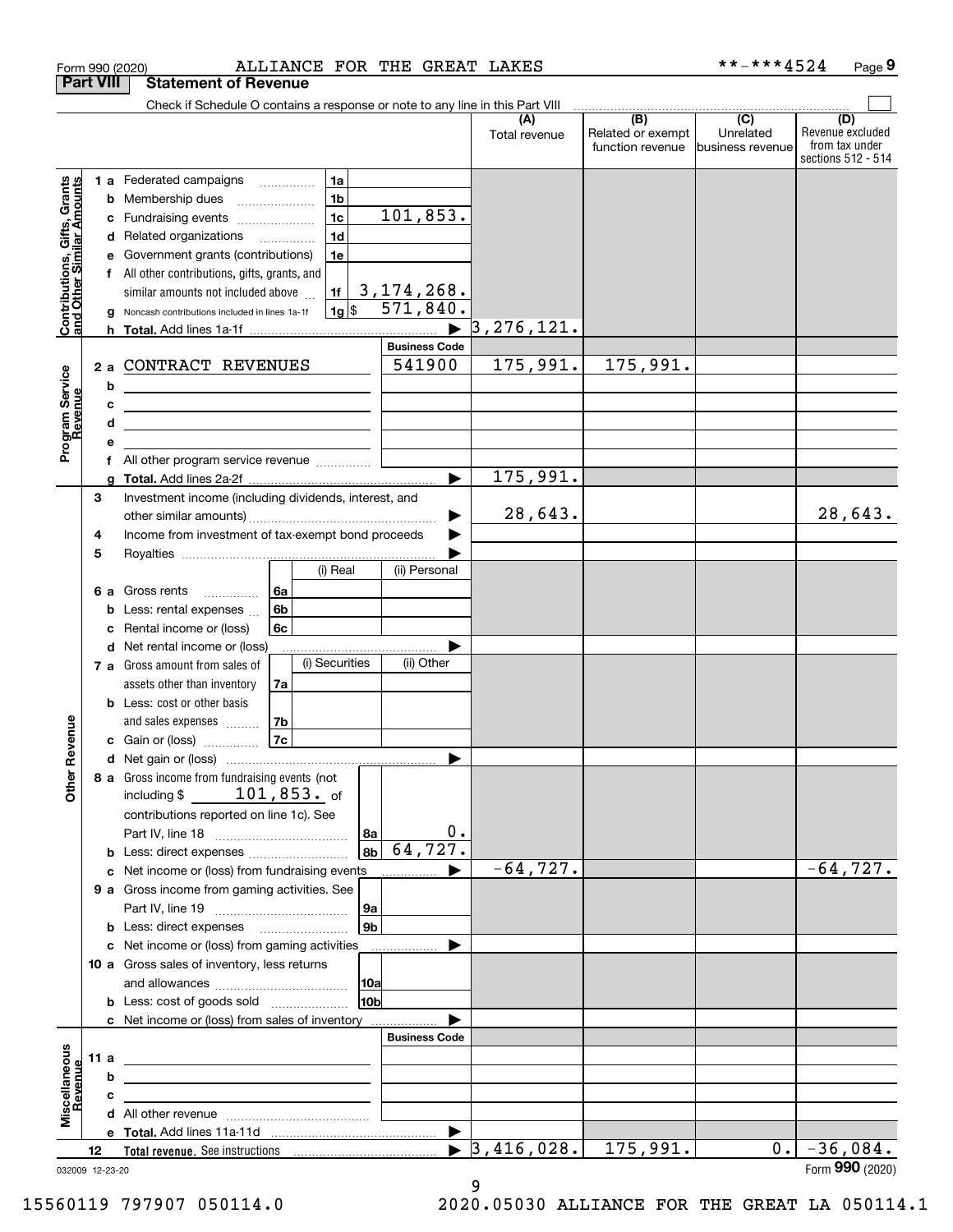Form 990 (2020) Page ALLIANCE FOR THE GREAT LAKES \*\*-\*\*\*4524 **Part IX Statement of Functional Expenses**

|              | Section 501(c)(3) and 501(c)(4) organizations must complete all columns. All other organizations must complete column (A).                                                                                 |                       |                                    |                                                      |                                |
|--------------|------------------------------------------------------------------------------------------------------------------------------------------------------------------------------------------------------------|-----------------------|------------------------------------|------------------------------------------------------|--------------------------------|
|              | Check if Schedule O contains a response or note to any line in this Part IX                                                                                                                                |                       |                                    |                                                      | $\overline{\mathbf{x}}$        |
|              | Do not include amounts reported on lines 6b,<br>7b, 8b, 9b, and 10b of Part VIII.                                                                                                                          | (A)<br>Total expenses | (B)<br>Program service<br>expenses | $\overline{C}$<br>Management and<br>general expenses | (D)<br>Fundraising<br>expenses |
| 1.           | Grants and other assistance to domestic organizations                                                                                                                                                      |                       |                                    |                                                      |                                |
|              | and domestic governments. See Part IV, line 21                                                                                                                                                             |                       |                                    |                                                      |                                |
| $\mathbf{2}$ | Grants and other assistance to domestic                                                                                                                                                                    |                       |                                    |                                                      |                                |
|              | individuals. See Part IV, line 22                                                                                                                                                                          |                       |                                    |                                                      |                                |
| 3            | Grants and other assistance to foreign                                                                                                                                                                     |                       |                                    |                                                      |                                |
|              | organizations, foreign governments, and foreign                                                                                                                                                            |                       |                                    |                                                      |                                |
|              | individuals. See Part IV, lines 15 and 16                                                                                                                                                                  |                       |                                    |                                                      |                                |
| 4            | Benefits paid to or for members                                                                                                                                                                            |                       |                                    |                                                      |                                |
| 5            | Compensation of current officers, directors,                                                                                                                                                               |                       |                                    |                                                      |                                |
|              |                                                                                                                                                                                                            | 190,144.              | 137,647.                           | 29,783.                                              | 22,714.                        |
| 6            | Compensation not included above to disqualified                                                                                                                                                            |                       |                                    |                                                      |                                |
|              | persons (as defined under section 4958(f)(1)) and                                                                                                                                                          |                       |                                    |                                                      |                                |
|              | persons described in section $4958(c)(3)(B)$                                                                                                                                                               |                       |                                    |                                                      |                                |
| 7            |                                                                                                                                                                                                            | 1,698,110.            | 1,229,273.                         | 265,984.                                             | 202,853.                       |
| 8            | Pension plan accruals and contributions (include                                                                                                                                                           |                       |                                    |                                                      |                                |
|              | section 401(k) and 403(b) employer contributions)                                                                                                                                                          |                       |                                    |                                                      |                                |
| 9            |                                                                                                                                                                                                            | 198,429.              | 145,571.                           | 28,836.                                              | 24,022.                        |
| 10           |                                                                                                                                                                                                            | 150, 556.             | 110,358.                           | 21,987.                                              | 18,211.                        |
| 11           | Fees for services (nonemployees):                                                                                                                                                                          |                       |                                    |                                                      |                                |
|              |                                                                                                                                                                                                            |                       |                                    |                                                      |                                |
| b            |                                                                                                                                                                                                            |                       |                                    |                                                      |                                |
|              |                                                                                                                                                                                                            | 25,500.               |                                    | 25,500.                                              |                                |
| d            |                                                                                                                                                                                                            |                       |                                    |                                                      |                                |
| е            | Professional fundraising services. See Part IV, line 17                                                                                                                                                    |                       |                                    |                                                      |                                |
| f            | Investment management fees                                                                                                                                                                                 |                       |                                    |                                                      |                                |
|              | g Other. (If line 11g amount exceeds 10% of line 25,<br>column (A) amount, list line 11g expenses on Sch O.)                                                                                               | 641,058.              | 635,525.                           | 5,533.                                               |                                |
| 12           |                                                                                                                                                                                                            |                       |                                    |                                                      |                                |
| 13           |                                                                                                                                                                                                            | 27,914.               | 22,215.                            | 28.                                                  | 5,671.                         |
| 14           |                                                                                                                                                                                                            | 10,532.               | 8,089.                             | 1,282.                                               | 1,161.                         |
| 15           |                                                                                                                                                                                                            |                       |                                    |                                                      |                                |
| 16           |                                                                                                                                                                                                            | 203,845.              | 175,475.                           | 27,830.                                              | 540.                           |
| 17           |                                                                                                                                                                                                            | 1,491.                | 851.                               | 13.                                                  | 627.                           |
| 18           | Payments of travel or entertainment expenses                                                                                                                                                               |                       |                                    |                                                      |                                |
|              | for any federal, state, or local public officials                                                                                                                                                          |                       |                                    |                                                      |                                |
| 19           | Conferences, conventions, and meetings                                                                                                                                                                     | 42,490.               | 27,073.                            | 559.                                                 | 14,858.                        |
| 20           | Interest                                                                                                                                                                                                   |                       |                                    |                                                      |                                |
| 21           |                                                                                                                                                                                                            |                       |                                    |                                                      |                                |
| 22           | Depreciation, depletion, and amortization                                                                                                                                                                  | 62,106.               | 47,694.                            | 7,565.                                               | 6,847.                         |
| 23           | Insurance                                                                                                                                                                                                  |                       |                                    |                                                      |                                |
| 24           | Other expenses. Itemize expenses not covered<br>above (List miscellaneous expenses on line 24e. If<br>line 24e amount exceeds 10% of line 25, column (A)<br>amount, list line 24e expenses on Schedule O.) |                       |                                    |                                                      |                                |
|              | a MISCELLANEOUS                                                                                                                                                                                            | 36,483.               | 3,453.                             | 22, 227.                                             | 10,803.                        |
| b            | <b>SUPPLIES</b>                                                                                                                                                                                            | 33,523.               | 29,491.                            | $\overline{1,708}$ .                                 | 2,324.                         |
| C.           | TELEPHONE AND INTERNET                                                                                                                                                                                     | 24,617.               | 18,905.                            | 2,998.                                               | 2,714.                         |
| d            | POSTAGE AND SHIPPING                                                                                                                                                                                       | 17,759.               | 12,642.                            | 493.                                                 | 4,624.                         |
|              | e All other expenses                                                                                                                                                                                       |                       |                                    |                                                      |                                |
| 25           | Total functional expenses. Add lines 1 through 24e                                                                                                                                                         | 3,364,557.            | 2,604,262.                         | 442,326.                                             | 317,969.                       |
| 26           | Joint costs. Complete this line only if the organization                                                                                                                                                   |                       |                                    |                                                      |                                |
|              | reported in column (B) joint costs from a combined                                                                                                                                                         |                       |                                    |                                                      |                                |
|              | educational campaign and fundraising solicitation.                                                                                                                                                         |                       |                                    |                                                      |                                |
|              | Check here $\blacktriangleright$<br>if following SOP 98-2 (ASC 958-720)                                                                                                                                    |                       |                                    |                                                      |                                |

10

032010 12-23-20

Form (2020) **990**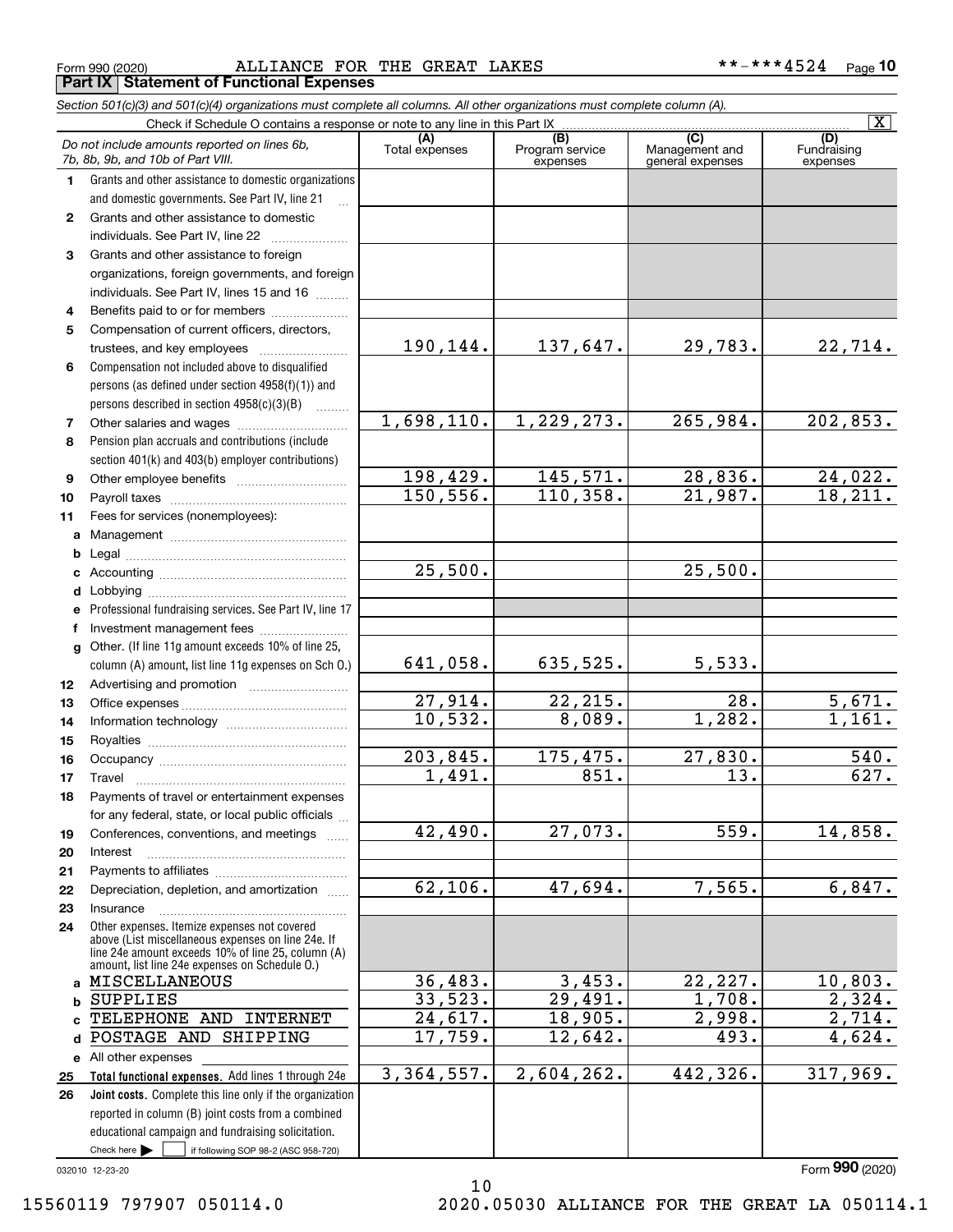| ৼ                    | 9  | Prepaid expenses and deferred charges                                                 |                 |                 | 57,379.                  | 9               | 82,591.                       |
|----------------------|----|---------------------------------------------------------------------------------------|-----------------|-----------------|--------------------------|-----------------|-------------------------------|
|                      |    | 10a Land, buildings, and equipment: cost or other                                     |                 |                 |                          |                 |                               |
|                      |    | basis. Complete Part VI of Schedule D                                                 | 10a             | <u>521,924.</u> |                          |                 |                               |
|                      |    | <b>b</b> Less: accumulated depreciation                                               | 10 <sub>b</sub> | 404, 495.       | 149,656.                 | 10 <sub>c</sub> | $\frac{117,429}{1,592,097}$ . |
|                      | 11 |                                                                                       |                 | 1,322,610.      | 11                       |                 |                               |
|                      | 12 |                                                                                       |                 |                 |                          | 12              |                               |
|                      | 13 |                                                                                       |                 |                 |                          | 13              |                               |
|                      | 14 |                                                                                       |                 |                 |                          | 14              |                               |
|                      | 15 |                                                                                       |                 |                 |                          | 15              |                               |
|                      | 16 |                                                                                       |                 |                 | 6,465,681.               | 16              | 7, 150, 103.                  |
|                      | 17 |                                                                                       |                 |                 | 354, 114.                | 17              | 320,984.                      |
|                      | 18 |                                                                                       |                 |                 |                          | 18              |                               |
|                      | 19 |                                                                                       |                 |                 | 19                       |                 |                               |
|                      | 20 |                                                                                       |                 |                 | 20                       |                 |                               |
|                      | 21 | Escrow or custodial account liability. Complete Part IV of Schedule D                 |                 |                 |                          | 21              |                               |
|                      | 22 | Loans and other payables to any current or former officer, director,                  |                 |                 |                          |                 |                               |
| Liabilities          |    | trustee, key employee, creator or founder, substantial contributor, or 35%            |                 |                 |                          |                 |                               |
|                      |    | controlled entity or family member of any of these persons                            |                 |                 | 22                       |                 |                               |
|                      | 23 | Secured mortgages and notes payable to unrelated third parties                        |                 | 23              |                          |                 |                               |
|                      | 24 |                                                                                       |                 | 402,313.        | 24                       | 800, 246.       |                               |
|                      | 25 | Other liabilities (including federal income tax, payables to related third            |                 |                 |                          |                 |                               |
|                      |    | parties, and other liabilities not included on lines 17-24). Complete Part X          |                 |                 |                          |                 |                               |
|                      |    | of Schedule D                                                                         |                 |                 | 67,865.                  | 25              | $\frac{51,974.}{1,173,204.}$  |
|                      | 26 |                                                                                       | 824, 292.       | 26              |                          |                 |                               |
|                      |    | Organizations that follow FASB ASC 958, check here $\triangleright \lfloor X \rfloor$ |                 |                 |                          |                 |                               |
| <b>Fund Balances</b> |    | and complete lines 27, 28, 32, and 33.                                                |                 |                 |                          |                 |                               |
|                      | 27 |                                                                                       |                 |                 | 2,853,934.               | 27              | 4,796,390.                    |
|                      | 28 |                                                                                       |                 |                 | 2,787,455.               | 28              | $\overline{1,180}$ , 509.     |
|                      |    | Organizations that do not follow FASB ASC 958, check here $\blacktriangleright \Box$  |                 |                 |                          |                 |                               |
|                      |    | and complete lines 29 through 33.                                                     |                 |                 |                          |                 |                               |
|                      | 29 |                                                                                       |                 | 29              |                          |                 |                               |
|                      | 30 | Paid-in or capital surplus, or land, building, or equipment fund                      |                 |                 | 30                       |                 |                               |
| Net Assets or        | 31 | Retained earnings, endowment, accumulated income, or other funds                      |                 |                 | 31                       |                 |                               |
|                      | 32 | Total net assets or fund balances                                                     | 5,641,389.      | 32              | $\overline{5,976,899}$ . |                 |                               |
|                      | 33 |                                                                                       |                 |                 | 6,465,681.               | 33              | 7, 150, 103.                  |
|                      |    |                                                                                       |                 |                 |                          |                 | Form 990 (2020)               |

11

Form 990 (2020) Page ALLIANCE FOR THE GREAT LAKES \*\*-\*\*\*4524

**1**Cash - non-interest-bearing ~~~~~~~~~~~~~~~~~~~~~~~~~

Savings and temporary cash investments ~~~~~~~~~~~~~~~~~~

under section 4958(f)(1)), and persons described in section 4958(c)(3)(B) Notes and loans receivable, net ~~~~~~~~~~~~~~~~~~~~~~~ Inventories for sale or use ~~~~~~~~~~~~~~~~~~~~~~~~~~

Check if Schedule O contains a response or note to any line in this Part X

**3** Pledges and grants receivable, net  $\ldots$  **multimes contained and grants receivable**, net **multimes contained and grants receivable**, net **multimes contained and grants receivable 4**Accounts receivable, net ~~~~~~~~~~~~~~~~~~~~~~~~~~ **5**Loans and other receivables from any current or former officer, director,

trustee, key employee, creator or founder, substantial contributor, or 35% controlled entity or family member of any of these persons ~~~~~~~~~

**6**Loans and other receivables from other disqualified persons (as defined

**11**

 $\mathcal{L}^{\text{max}}$ 

**(A) (B)**

Beginning of year | | End of year

 $2,962,596.$   $1 \mid 4,734,411.$ 

 $17,793. | 4 | 44,188.$  $1,955,647.$   $3 \mid 579,387.$ 

**5**

**678**

**2**

**789**

**Assets**

**Part X** | Balance Sheet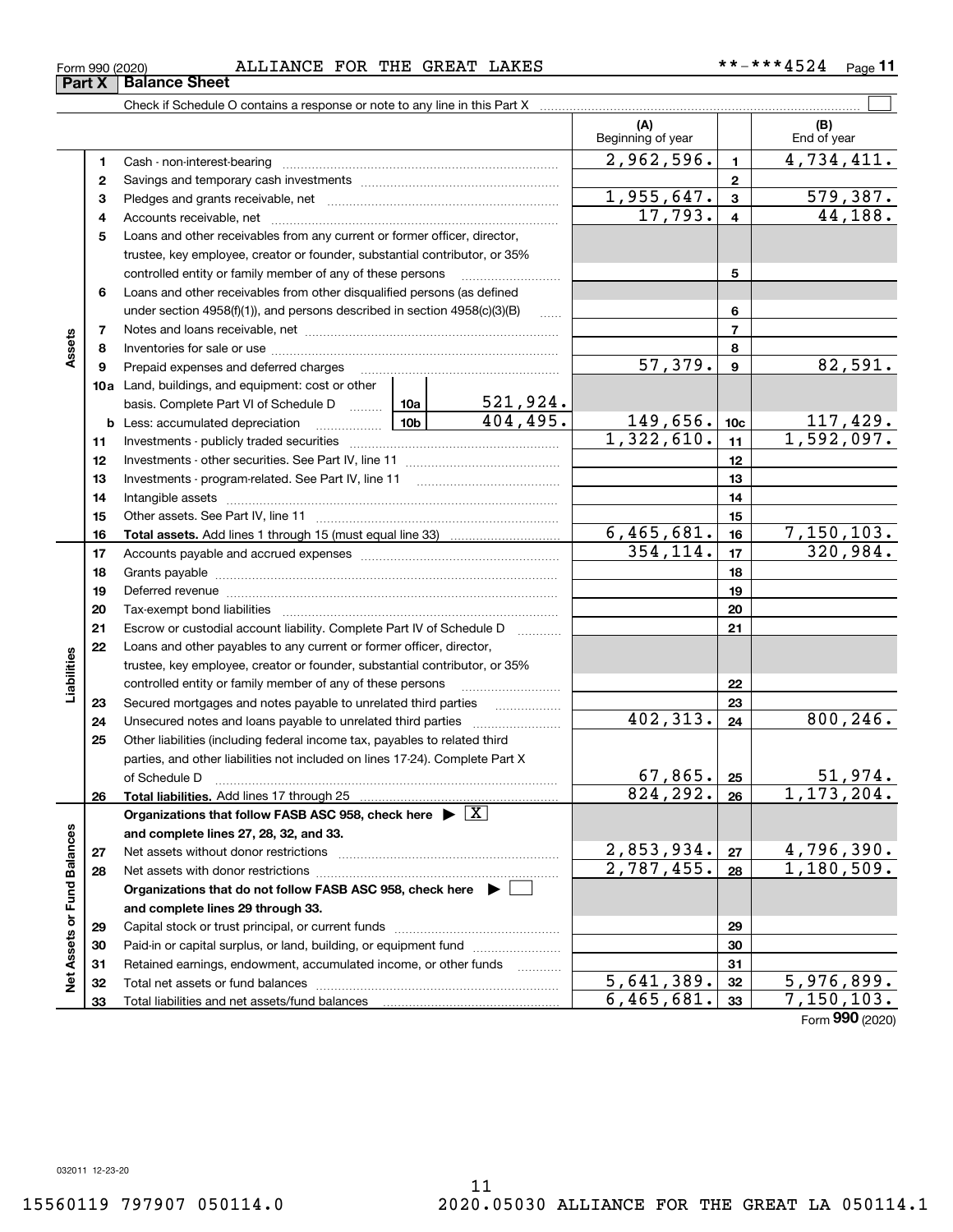|    | ALLIANCE FOR THE GREAT LAKES<br>Form 990 (2020)                                                                                                                                                                                |                         | **-***4524     |          | $P_{aqe}$ 12            |
|----|--------------------------------------------------------------------------------------------------------------------------------------------------------------------------------------------------------------------------------|-------------------------|----------------|----------|-------------------------|
|    | <b>Reconciliation of Net Assets</b><br>Part XI                                                                                                                                                                                 |                         |                |          |                         |
|    |                                                                                                                                                                                                                                |                         |                |          |                         |
|    |                                                                                                                                                                                                                                |                         |                |          |                         |
| 1  | Total revenue (must equal Part VIII, column (A), line 12)                                                                                                                                                                      | 1.                      | 3,416,028.     |          |                         |
| 2  |                                                                                                                                                                                                                                | $\overline{2}$          | 3,364,557.     |          |                         |
| 3  | Revenue less expenses. Subtract line 2 from line 1                                                                                                                                                                             | $\mathbf{3}$            |                | 51,471.  |                         |
| 4  |                                                                                                                                                                                                                                | $\overline{\mathbf{4}}$ | 5,641,389.     |          |                         |
| 5  | Net unrealized gains (losses) on investments                                                                                                                                                                                   | 5                       |                | 284,039. |                         |
| 6  | Donated services and use of facilities [111] matter contracts and the service of facilities [11] matter contracts and use of facilities [11] matter contracts and the service of facilities [11] matter contracts and the serv | 6                       |                |          |                         |
| 7  | Investment expenses www.communication.com/www.communication.com/www.communication.com/www.com                                                                                                                                  | $\overline{7}$          |                |          |                         |
| 8  | Prior period adjustments                                                                                                                                                                                                       | 8                       |                |          |                         |
| 9  | Other changes in net assets or fund balances (explain on Schedule O)                                                                                                                                                           | 9                       |                |          | 0.                      |
| 10 | Net assets or fund balances at end of year. Combine lines 3 through 9 (must equal Part X, line 32,                                                                                                                             |                         |                |          |                         |
|    |                                                                                                                                                                                                                                | 10                      | 5,976,899.     |          |                         |
|    | Part XII Financial Statements and Reporting                                                                                                                                                                                    |                         |                |          |                         |
|    |                                                                                                                                                                                                                                |                         |                |          | $\overline{\mathbf{X}}$ |
|    |                                                                                                                                                                                                                                |                         |                | Yes      | <b>No</b>               |
| 1. | $\boxed{\mathbf{X}}$ Accrual<br>Accounting method used to prepare the Form 990: <u>June</u> Cash<br>Other                                                                                                                      |                         |                |          |                         |
|    | If the organization changed its method of accounting from a prior year or checked "Other," explain in Schedule O.                                                                                                              |                         |                |          |                         |
|    | 2a Were the organization's financial statements compiled or reviewed by an independent accountant?                                                                                                                             |                         | 2a             |          | x                       |
|    | If "Yes," check a box below to indicate whether the financial statements for the year were compiled or reviewed on a                                                                                                           |                         |                |          |                         |
|    | separate basis, consolidated basis, or both:                                                                                                                                                                                   |                         |                |          |                         |
|    | Separate basis<br>Consolidated basis<br>Both consolidated and separate basis                                                                                                                                                   |                         |                |          |                         |
|    | <b>b</b> Were the organization's financial statements audited by an independent accountant?                                                                                                                                    |                         | 2 <sub>b</sub> | X        |                         |
|    | If "Yes," check a box below to indicate whether the financial statements for the year were audited on a separate basis,                                                                                                        |                         |                |          |                         |
|    | consolidated basis, or both:                                                                                                                                                                                                   |                         |                |          |                         |
|    | $\vert$ X $\vert$ Separate basis<br>Consolidated basis<br>Both consolidated and separate basis                                                                                                                                 |                         |                |          |                         |
|    | c If "Yes" to line 2a or 2b, does the organization have a committee that assumes responsibility for oversight of the audit,                                                                                                    |                         |                |          |                         |
|    | review, or compilation of its financial statements and selection of an independent accountant?                                                                                                                                 |                         | 2c             | x        |                         |
|    | If the organization changed either its oversight process or selection process during the tax year, explain on Schedule O.                                                                                                      |                         |                |          |                         |
|    | 3a As a result of a federal award, was the organization required to undergo an audit or audits as set forth in the Single Audit                                                                                                |                         |                |          |                         |
|    |                                                                                                                                                                                                                                |                         | За             |          | x                       |
|    | b If "Yes," did the organization undergo the required audit or audits? If the organization did not undergo the required audit                                                                                                  |                         |                |          |                         |
|    |                                                                                                                                                                                                                                |                         | 3b             | nnn      |                         |

Form (2020) **990**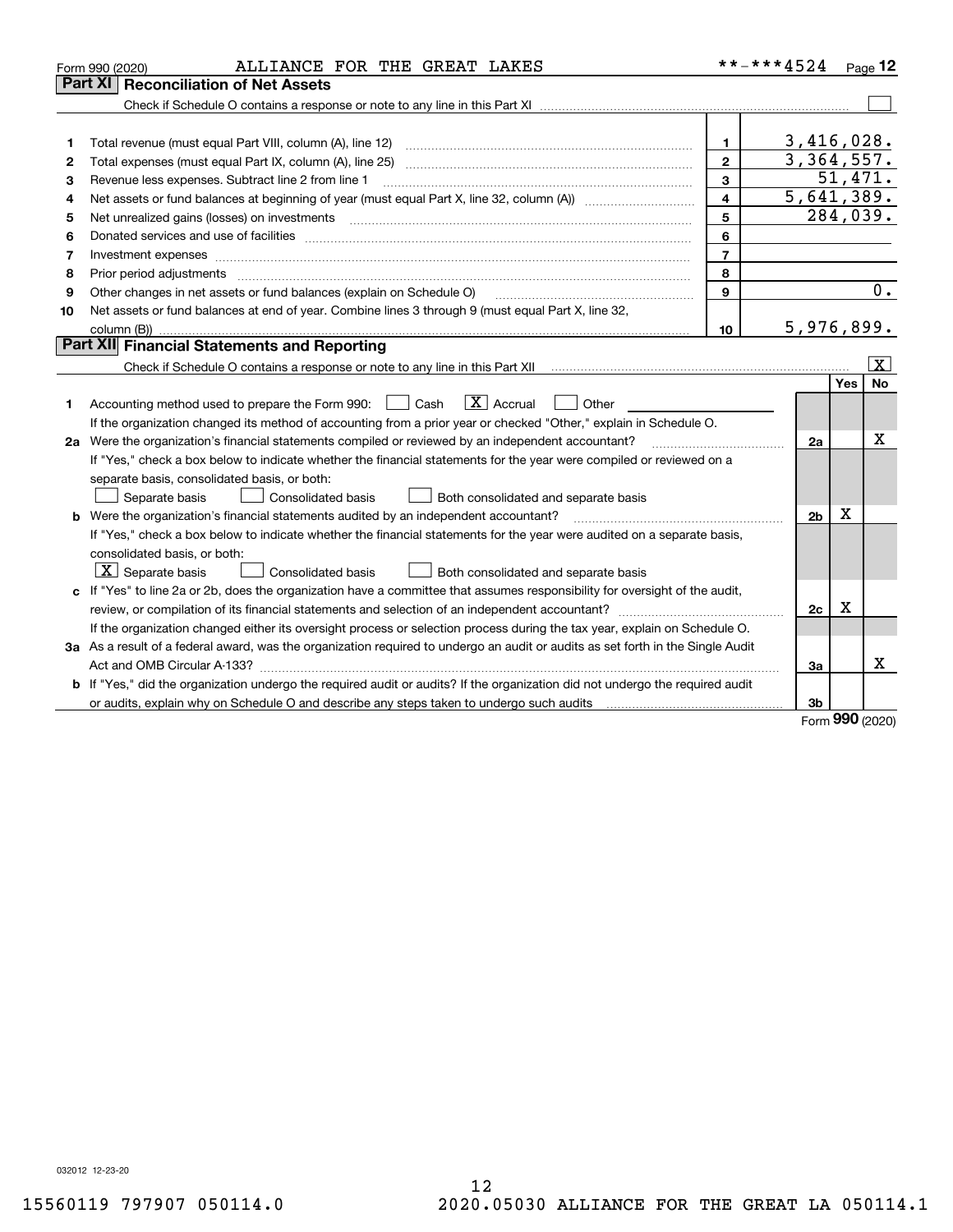| <b>SCHEDULE A</b> |
|-------------------|
|-------------------|

Department of the Treasury Internal Revenue Service

**(Form 990 or 990-EZ)**

# **Public Charity Status and Public Support**

**Complete if the organization is a section 501(c)(3) organization or a section 4947(a)(1) nonexempt charitable trust.**

|  | Attach to Form 990 or Form 990-EZ. |  |
|--|------------------------------------|--|
|  |                                    |  |

**| Go to www.irs.gov/Form990 for instructions and the latest information.**

| OMB No. 1545-0047                   |
|-------------------------------------|
|                                     |
| <b>Open to Public</b><br>Inspection |

|                                                      |                     | Name of the organization                                                                                                                     | <b>Employer identification number</b> |                              |                             |                                 |                            |  |                            |  |  |  |  |  |
|------------------------------------------------------|---------------------|----------------------------------------------------------------------------------------------------------------------------------------------|---------------------------------------|------------------------------|-----------------------------|---------------------------------|----------------------------|--|----------------------------|--|--|--|--|--|
|                                                      |                     |                                                                                                                                              |                                       | ALLIANCE FOR THE GREAT LAKES |                             |                                 |                            |  | **-***4524                 |  |  |  |  |  |
|                                                      | Part I              | Reason for Public Charity Status. (All organizations must complete this part.) See instructions.                                             |                                       |                              |                             |                                 |                            |  |                            |  |  |  |  |  |
|                                                      |                     | The organization is not a private foundation because it is: (For lines 1 through 12, check only one box.)                                    |                                       |                              |                             |                                 |                            |  |                            |  |  |  |  |  |
| 1                                                    |                     | A church, convention of churches, or association of churches described in section $170(b)(1)(A)(i)$ .                                        |                                       |                              |                             |                                 |                            |  |                            |  |  |  |  |  |
| 2                                                    |                     | A school described in section 170(b)(1)(A)(ii). (Attach Schedule E (Form 990 or 990-EZ).)                                                    |                                       |                              |                             |                                 |                            |  |                            |  |  |  |  |  |
| 3                                                    |                     | A hospital or a cooperative hospital service organization described in section $170(b)(1)(A)(iii)$ .                                         |                                       |                              |                             |                                 |                            |  |                            |  |  |  |  |  |
|                                                      |                     | A medical research organization operated in conjunction with a hospital described in section 170(b)(1)(A)(iii). Enter the hospital's name,   |                                       |                              |                             |                                 |                            |  |                            |  |  |  |  |  |
|                                                      |                     | city, and state:                                                                                                                             |                                       |                              |                             |                                 |                            |  |                            |  |  |  |  |  |
| 5                                                    |                     | An organization operated for the benefit of a college or university owned or operated by a governmental unit described in                    |                                       |                              |                             |                                 |                            |  |                            |  |  |  |  |  |
|                                                      |                     | section 170(b)(1)(A)(iv). (Complete Part II.)                                                                                                |                                       |                              |                             |                                 |                            |  |                            |  |  |  |  |  |
| 6                                                    |                     | A federal, state, or local government or governmental unit described in section 170(b)(1)(A)(v).                                             |                                       |                              |                             |                                 |                            |  |                            |  |  |  |  |  |
| $\overline{7}$                                       | $\lfloor x \rfloor$ | An organization that normally receives a substantial part of its support from a governmental unit or from the general public described in    |                                       |                              |                             |                                 |                            |  |                            |  |  |  |  |  |
|                                                      |                     | section 170(b)(1)(A)(vi). (Complete Part II.)                                                                                                |                                       |                              |                             |                                 |                            |  |                            |  |  |  |  |  |
| 8                                                    |                     | A community trust described in section 170(b)(1)(A)(vi). (Complete Part II.)                                                                 |                                       |                              |                             |                                 |                            |  |                            |  |  |  |  |  |
| 9                                                    |                     | An agricultural research organization described in section 170(b)(1)(A)(ix) operated in conjunction with a land-grant college                |                                       |                              |                             |                                 |                            |  |                            |  |  |  |  |  |
|                                                      |                     | or university or a non-land-grant college of agriculture (see instructions). Enter the name, city, and state of the college or               |                                       |                              |                             |                                 |                            |  |                            |  |  |  |  |  |
|                                                      |                     | university:                                                                                                                                  |                                       |                              |                             |                                 |                            |  |                            |  |  |  |  |  |
| 10                                                   |                     | An organization that normally receives (1) more than 33 1/3% of its support from contributions, membership fees, and gross receipts from     |                                       |                              |                             |                                 |                            |  |                            |  |  |  |  |  |
|                                                      |                     | activities related to its exempt functions, subject to certain exceptions; and (2) no more than 33 1/3% of its support from gross investment |                                       |                              |                             |                                 |                            |  |                            |  |  |  |  |  |
|                                                      |                     | income and unrelated business taxable income (less section 511 tax) from businesses acquired by the organization after June 30, 1975.        |                                       |                              |                             |                                 |                            |  |                            |  |  |  |  |  |
|                                                      |                     | See section 509(a)(2). (Complete Part III.)                                                                                                  |                                       |                              |                             |                                 |                            |  |                            |  |  |  |  |  |
| 11                                                   |                     | An organization organized and operated exclusively to test for public safety. See section 509(a)(4).                                         |                                       |                              |                             |                                 |                            |  |                            |  |  |  |  |  |
| 12                                                   |                     | An organization organized and operated exclusively for the benefit of, to perform the functions of, or to carry out the purposes of one or   |                                       |                              |                             |                                 |                            |  |                            |  |  |  |  |  |
|                                                      |                     | more publicly supported organizations described in section 509(a)(1) or section 509(a)(2). See section 509(a)(3). Check the box in           |                                       |                              |                             |                                 |                            |  |                            |  |  |  |  |  |
|                                                      |                     | lines 12a through 12d that describes the type of supporting organization and complete lines 12e, 12f, and 12g.                               |                                       |                              |                             |                                 |                            |  |                            |  |  |  |  |  |
| a                                                    |                     | Type I. A supporting organization operated, supervised, or controlled by its supported organization(s), typically by giving                  |                                       |                              |                             |                                 |                            |  |                            |  |  |  |  |  |
|                                                      |                     | the supported organization(s) the power to regularly appoint or elect a majority of the directors or trustees of the supporting              |                                       |                              |                             |                                 |                            |  |                            |  |  |  |  |  |
|                                                      |                     | organization. You must complete Part IV, Sections A and B.                                                                                   |                                       |                              |                             |                                 |                            |  |                            |  |  |  |  |  |
| b                                                    |                     | Type II. A supporting organization supervised or controlled in connection with its supported organization(s), by having                      |                                       |                              |                             |                                 |                            |  |                            |  |  |  |  |  |
|                                                      |                     | control or management of the supporting organization vested in the same persons that control or manage the supported                         |                                       |                              |                             |                                 |                            |  |                            |  |  |  |  |  |
|                                                      |                     | organization(s). You must complete Part IV, Sections A and C.                                                                                |                                       |                              |                             |                                 |                            |  |                            |  |  |  |  |  |
| c                                                    |                     | Type III functionally integrated. A supporting organization operated in connection with, and functionally integrated with,                   |                                       |                              |                             |                                 |                            |  |                            |  |  |  |  |  |
|                                                      |                     | its supported organization(s) (see instructions). You must complete Part IV, Sections A, D, and E.                                           |                                       |                              |                             |                                 |                            |  |                            |  |  |  |  |  |
| d                                                    |                     | Type III non-functionally integrated. A supporting organization operated in connection with its supported organization(s)                    |                                       |                              |                             |                                 |                            |  |                            |  |  |  |  |  |
|                                                      |                     | that is not functionally integrated. The organization generally must satisfy a distribution requirement and an attentiveness                 |                                       |                              |                             |                                 |                            |  |                            |  |  |  |  |  |
|                                                      |                     | requirement (see instructions). You must complete Part IV, Sections A and D, and Part V.                                                     |                                       |                              |                             |                                 |                            |  |                            |  |  |  |  |  |
|                                                      |                     | Check this box if the organization received a written determination from the IRS that it is a Type I, Type II, Type III                      |                                       |                              |                             |                                 |                            |  |                            |  |  |  |  |  |
|                                                      |                     | functionally integrated, or Type III non-functionally integrated supporting organization.                                                    |                                       |                              |                             |                                 |                            |  |                            |  |  |  |  |  |
| <b>f</b> Enter the number of supported organizations |                     |                                                                                                                                              |                                       |                              |                             |                                 |                            |  |                            |  |  |  |  |  |
|                                                      |                     | Provide the following information about the supported organization(s).<br>(i) Name of supported                                              | (ii) EIN                              | (iii) Type of organization   |                             | (iv) Is the organization listed | (v) Amount of monetary     |  | (vi) Amount of other       |  |  |  |  |  |
|                                                      |                     | organization                                                                                                                                 |                                       | (described on lines 1-10     | in your governing document? |                                 | support (see instructions) |  | support (see instructions) |  |  |  |  |  |
| Yes<br>No<br>above (see instructions))               |                     |                                                                                                                                              |                                       |                              |                             |                                 |                            |  |                            |  |  |  |  |  |
|                                                      |                     |                                                                                                                                              |                                       |                              |                             |                                 |                            |  |                            |  |  |  |  |  |
|                                                      |                     |                                                                                                                                              |                                       |                              |                             |                                 |                            |  |                            |  |  |  |  |  |
|                                                      |                     |                                                                                                                                              |                                       |                              |                             |                                 |                            |  |                            |  |  |  |  |  |
|                                                      |                     |                                                                                                                                              |                                       |                              |                             |                                 |                            |  |                            |  |  |  |  |  |
|                                                      |                     |                                                                                                                                              |                                       |                              |                             |                                 |                            |  |                            |  |  |  |  |  |
|                                                      |                     |                                                                                                                                              |                                       |                              |                             |                                 |                            |  |                            |  |  |  |  |  |
|                                                      |                     |                                                                                                                                              |                                       |                              |                             |                                 |                            |  |                            |  |  |  |  |  |
|                                                      |                     |                                                                                                                                              |                                       |                              |                             |                                 |                            |  |                            |  |  |  |  |  |
|                                                      |                     |                                                                                                                                              |                                       |                              |                             |                                 |                            |  |                            |  |  |  |  |  |
| Total                                                |                     |                                                                                                                                              |                                       |                              |                             |                                 |                            |  |                            |  |  |  |  |  |

LHA For Paperwork Reduction Act Notice, see the Instructions for Form 990 or 990-EZ. <sub>032021</sub> o1-25-21 Schedule A (Form 990 or 990-EZ) 2020 13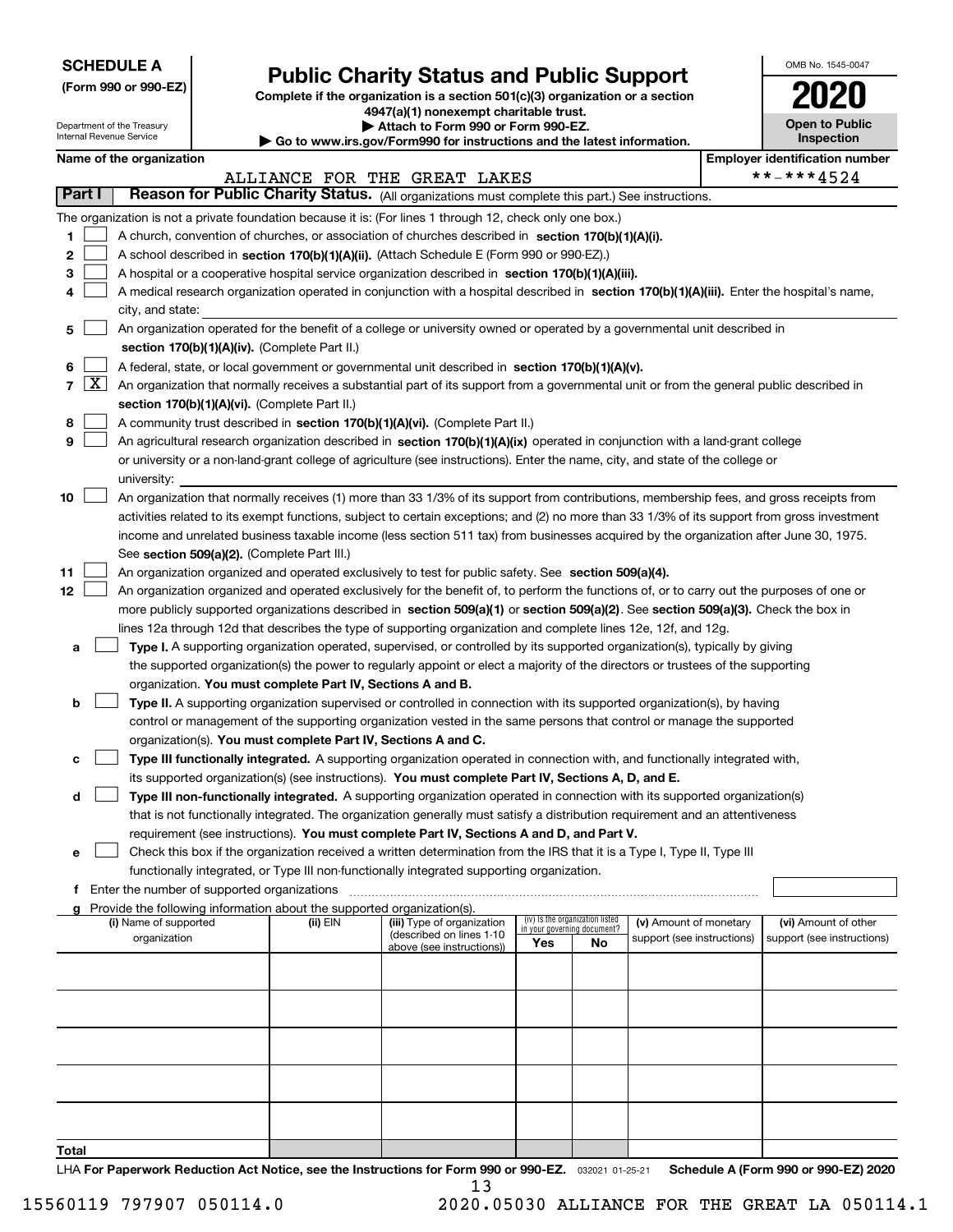#### Schedule A (Form 990 or 990-EZ) 2020 Page ALLIANCE FOR THE GREAT LAKES \*\*-\*\*\*4524

**2**

(Complete only if you checked the box on line 5, 7, or 8 of Part I or if the organization failed to qualify under Part III. If the organization fails to qualify under the tests listed below, please complete Part III.) **Part II** Support Schedule for Organizations Described in Sections 170(b)(1)(A)(iv) and 170(b)(1)(A)(vi)

|    | <b>Section A. Public Support</b>                                                                                                                                                                                               |                                    |                      |                        |                        |          |                                          |
|----|--------------------------------------------------------------------------------------------------------------------------------------------------------------------------------------------------------------------------------|------------------------------------|----------------------|------------------------|------------------------|----------|------------------------------------------|
|    | Calendar year (or fiscal year beginning in)                                                                                                                                                                                    | (a) 2016                           | (b) 2017             | $(c)$ 2018             | $(d)$ 2019             | (e) 2020 | (f) Total                                |
|    | 1 Gifts, grants, contributions, and                                                                                                                                                                                            |                                    |                      |                        |                        |          |                                          |
|    | membership fees received. (Do not                                                                                                                                                                                              |                                    |                      |                        |                        |          |                                          |
|    | include any "unusual grants.")                                                                                                                                                                                                 | 2626103.                           | 3915374.             | 3776024.               | 4134104.               |          | 3276121.17727726.                        |
|    | 2 Tax revenues levied for the organ-                                                                                                                                                                                           |                                    |                      |                        |                        |          |                                          |
|    | ization's benefit and either paid to                                                                                                                                                                                           |                                    |                      |                        |                        |          |                                          |
|    | or expended on its behalf                                                                                                                                                                                                      |                                    |                      |                        |                        |          |                                          |
|    | 3 The value of services or facilities                                                                                                                                                                                          |                                    |                      |                        |                        |          |                                          |
|    | furnished by a governmental unit to                                                                                                                                                                                            |                                    |                      |                        |                        |          |                                          |
|    | the organization without charge                                                                                                                                                                                                |                                    |                      |                        |                        |          |                                          |
|    | 4 Total. Add lines 1 through 3                                                                                                                                                                                                 | 2626103.                           | 3915374.             | 3776024.               | 4134104.               |          | 3276121.17727726.                        |
|    | 5 The portion of total contributions                                                                                                                                                                                           |                                    |                      |                        |                        |          |                                          |
|    | by each person (other than a                                                                                                                                                                                                   |                                    |                      |                        |                        |          |                                          |
|    | governmental unit or publicly                                                                                                                                                                                                  |                                    |                      |                        |                        |          |                                          |
|    | supported organization) included                                                                                                                                                                                               |                                    |                      |                        |                        |          |                                          |
|    | on line 1 that exceeds 2% of the                                                                                                                                                                                               |                                    |                      |                        |                        |          |                                          |
|    | amount shown on line 11,                                                                                                                                                                                                       |                                    |                      |                        |                        |          |                                          |
|    | column (f)                                                                                                                                                                                                                     |                                    |                      |                        |                        |          | 2051811.                                 |
|    |                                                                                                                                                                                                                                |                                    |                      |                        |                        |          | 15675915.                                |
|    | 6 Public support. Subtract line 5 from line 4.<br><b>Section B. Total Support</b>                                                                                                                                              |                                    |                      |                        |                        |          |                                          |
|    |                                                                                                                                                                                                                                |                                    |                      |                        |                        |          |                                          |
|    | Calendar year (or fiscal year beginning in)                                                                                                                                                                                    | (a) 2016<br>$\overline{2626103}$ . | (b) 2017<br>3915374. | $(c)$ 2018<br>3776024. | $(d)$ 2019<br>4134104. | (e) 2020 | (f) Total<br>3276121.17727726.           |
|    | <b>7</b> Amounts from line 4                                                                                                                                                                                                   |                                    |                      |                        |                        |          |                                          |
|    | 8 Gross income from interest,                                                                                                                                                                                                  |                                    |                      |                        |                        |          |                                          |
|    | dividends, payments received on                                                                                                                                                                                                |                                    |                      |                        |                        |          |                                          |
|    | securities loans, rents, royalties,                                                                                                                                                                                            |                                    |                      |                        |                        |          |                                          |
|    | and income from similar sources                                                                                                                                                                                                | 52,391.                            | 75,453.              | 36, 165.               | 33,006.                | 28,643.  | 225,658.                                 |
|    | <b>9</b> Net income from unrelated business                                                                                                                                                                                    |                                    |                      |                        |                        |          |                                          |
|    | activities, whether or not the                                                                                                                                                                                                 |                                    |                      |                        |                        |          |                                          |
|    | business is regularly carried on                                                                                                                                                                                               |                                    |                      |                        |                        |          |                                          |
|    | 10 Other income. Do not include gain                                                                                                                                                                                           |                                    |                      |                        |                        |          |                                          |
|    | or loss from the sale of capital                                                                                                                                                                                               |                                    |                      |                        |                        |          |                                          |
|    | assets (Explain in Part VI.)                                                                                                                                                                                                   |                                    |                      |                        |                        |          |                                          |
|    | 11 Total support. Add lines 7 through 10                                                                                                                                                                                       |                                    |                      |                        |                        |          | 17953384.                                |
|    | 12 Gross receipts from related activities, etc. (see instructions)                                                                                                                                                             |                                    |                      |                        |                        | 12       | 731,164.                                 |
|    | 13 First 5 years. If the Form 990 is for the organization's first, second, third, fourth, or fifth tax year as a section 501(c)(3)                                                                                             |                                    |                      |                        |                        |          |                                          |
|    | organization, check this box and stop here manufactured and according to the state of the state of the state of the state of the state of the state of the state of the state of the state of the state of the state of the st |                                    |                      |                        |                        |          |                                          |
|    | <b>Section C. Computation of Public Support Percentage</b>                                                                                                                                                                     |                                    |                      |                        |                        |          |                                          |
|    |                                                                                                                                                                                                                                |                                    |                      |                        |                        | 14       | 87.31<br>%                               |
|    |                                                                                                                                                                                                                                |                                    |                      |                        |                        | 15       | 86.92<br>$\%$                            |
|    | 16a 33 1/3% support test - 2020. If the organization did not check the box on line 13, and line 14 is 33 1/3% or more, check this box and                                                                                      |                                    |                      |                        |                        |          |                                          |
|    | stop here. The organization qualifies as a publicly supported organization                                                                                                                                                     |                                    |                      |                        |                        |          | $\blacktriangleright$ $\boxed{\text{X}}$ |
|    | b 33 1/3% support test - 2019. If the organization did not check a box on line 13 or 16a, and line 15 is 33 1/3% or more, check this box                                                                                       |                                    |                      |                        |                        |          |                                          |
|    | and stop here. The organization qualifies as a publicly supported organization                                                                                                                                                 |                                    |                      |                        |                        |          |                                          |
|    | 17a 10% -facts-and-circumstances test - 2020. If the organization did not check a box on line 13, 16a, or 16b, and line 14 is 10% or more,                                                                                     |                                    |                      |                        |                        |          |                                          |
|    | and if the organization meets the facts-and-circumstances test, check this box and stop here. Explain in Part VI how the organization                                                                                          |                                    |                      |                        |                        |          |                                          |
|    | meets the facts-and-circumstances test. The organization qualifies as a publicly supported organization                                                                                                                        |                                    |                      |                        |                        |          |                                          |
|    | <b>b 10% -facts-and-circumstances test - 2019.</b> If the organization did not check a box on line 13, 16a, 16b, or 17a, and line 15 is 10% or                                                                                 |                                    |                      |                        |                        |          |                                          |
|    | more, and if the organization meets the facts-and-circumstances test, check this box and stop here. Explain in Part VI how the                                                                                                 |                                    |                      |                        |                        |          |                                          |
|    |                                                                                                                                                                                                                                |                                    |                      |                        |                        |          |                                          |
|    | organization meets the facts-and-circumstances test. The organization qualifies as a publicly supported organization                                                                                                           |                                    |                      |                        |                        |          |                                          |
| 18 | Private foundation. If the organization did not check a box on line 13, 16a, 16b, 17a, or 17b, check this box and see instructions                                                                                             |                                    |                      |                        |                        |          | Schedule A (Form 990 or 990-F7) 2020     |

**Schedule A (Form 990 or 990-EZ) 2020**

032022 01-25-21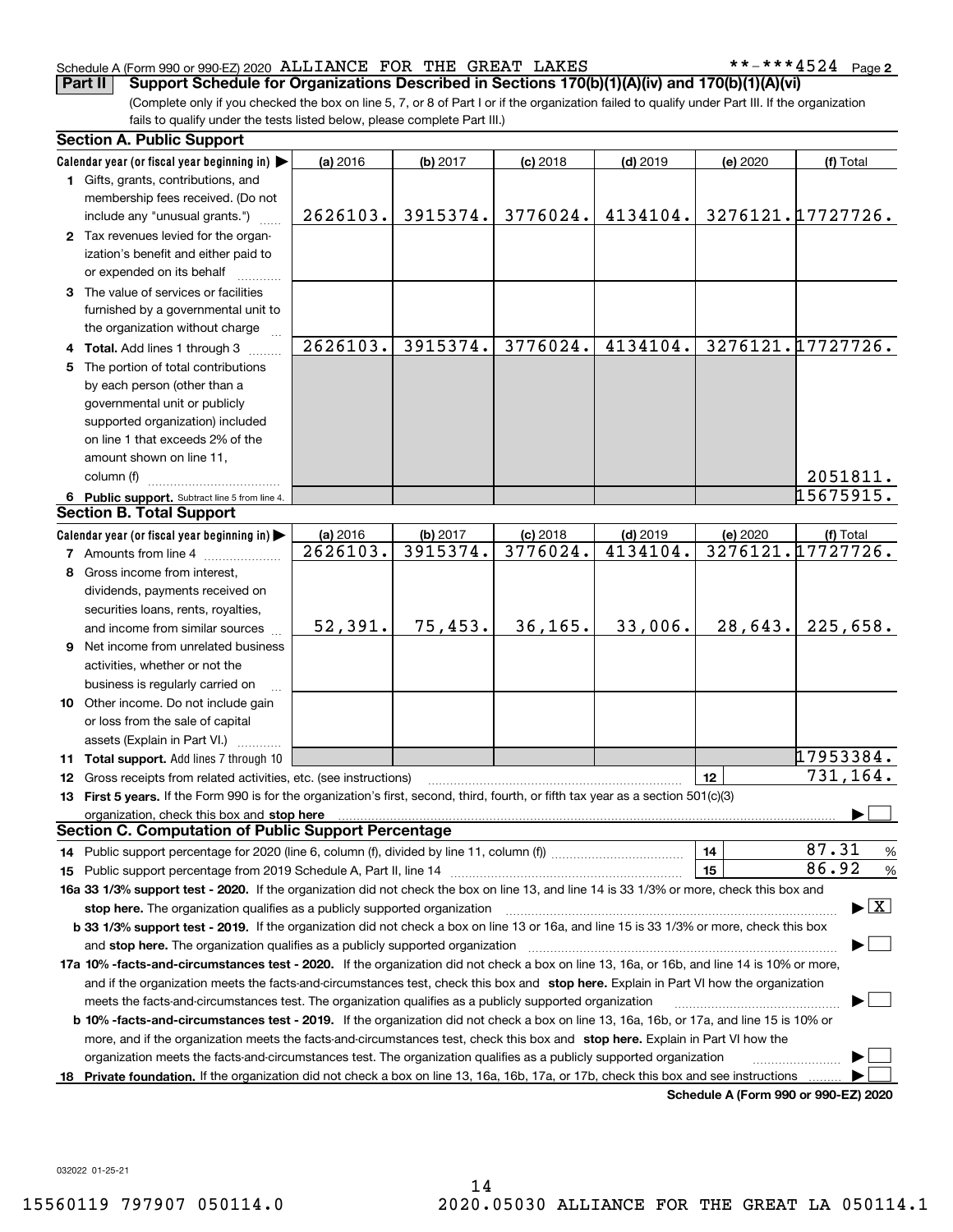#### Schedule A (Form 990 or 990-EZ) 2020 Page ALLIANCE FOR THE GREAT LAKES \*\*-\*\*\*4524 **Part III Support Schedule for Organizations Described in Section 509(a)(2)**

(Complete only if you checked the box on line 10 of Part I or if the organization failed to qualify under Part II. If the organization fails to qualify under the tests listed below, please complete Part II.)

|    | <b>Section A. Public Support</b>                                                                                                                                                         |          |          |            |            |          |                                      |
|----|------------------------------------------------------------------------------------------------------------------------------------------------------------------------------------------|----------|----------|------------|------------|----------|--------------------------------------|
|    | Calendar year (or fiscal year beginning in) $\blacktriangleright$                                                                                                                        | (a) 2016 | (b) 2017 | $(c)$ 2018 | $(d)$ 2019 | (e) 2020 | (f) Total                            |
|    | 1 Gifts, grants, contributions, and                                                                                                                                                      |          |          |            |            |          |                                      |
|    | membership fees received. (Do not                                                                                                                                                        |          |          |            |            |          |                                      |
|    | include any "unusual grants.")                                                                                                                                                           |          |          |            |            |          |                                      |
|    | 2 Gross receipts from admissions,<br>merchandise sold or services per-<br>formed, or facilities furnished in<br>any activity that is related to the<br>organization's tax-exempt purpose |          |          |            |            |          |                                      |
|    | 3 Gross receipts from activities that<br>are not an unrelated trade or bus-                                                                                                              |          |          |            |            |          |                                      |
|    | iness under section 513                                                                                                                                                                  |          |          |            |            |          |                                      |
|    | 4 Tax revenues levied for the organ-                                                                                                                                                     |          |          |            |            |          |                                      |
|    | ization's benefit and either paid to<br>or expended on its behalf<br>.                                                                                                                   |          |          |            |            |          |                                      |
|    | 5 The value of services or facilities                                                                                                                                                    |          |          |            |            |          |                                      |
|    | furnished by a governmental unit to                                                                                                                                                      |          |          |            |            |          |                                      |
|    | the organization without charge                                                                                                                                                          |          |          |            |            |          |                                      |
|    | <b>6 Total.</b> Add lines 1 through 5                                                                                                                                                    |          |          |            |            |          |                                      |
|    | 7a Amounts included on lines 1, 2, and<br>3 received from disqualified persons                                                                                                           |          |          |            |            |          |                                      |
|    | <b>b</b> Amounts included on lines 2 and 3 received<br>from other than disqualified persons that<br>exceed the greater of \$5,000 or 1% of the<br>amount on line 13 for the year         |          |          |            |            |          |                                      |
|    | c Add lines 7a and 7b                                                                                                                                                                    |          |          |            |            |          |                                      |
|    | 8 Public support. (Subtract line 7c from line 6.)                                                                                                                                        |          |          |            |            |          |                                      |
|    | <b>Section B. Total Support</b>                                                                                                                                                          |          |          |            |            |          |                                      |
|    | Calendar year (or fiscal year beginning in) $\blacktriangleright$                                                                                                                        | (a) 2016 | (b) 2017 | $(c)$ 2018 | $(d)$ 2019 | (e) 2020 | (f) Total                            |
|    | 9 Amounts from line 6                                                                                                                                                                    |          |          |            |            |          |                                      |
|    | 10a Gross income from interest,<br>dividends, payments received on<br>securities loans, rents, royalties,<br>and income from similar sources                                             |          |          |            |            |          |                                      |
|    | <b>b</b> Unrelated business taxable income<br>(less section 511 taxes) from businesses                                                                                                   |          |          |            |            |          |                                      |
|    | acquired after June 30, 1975                                                                                                                                                             |          |          |            |            |          |                                      |
|    | c Add lines 10a and 10b<br>11 Net income from unrelated business<br>activities not included in line 10b,<br>whether or not the business is<br>regularly carried on                       |          |          |            |            |          |                                      |
|    | 12 Other income. Do not include gain<br>or loss from the sale of capital<br>assets (Explain in Part VI.)                                                                                 |          |          |            |            |          |                                      |
|    | <b>13</b> Total support. (Add lines 9, 10c, 11, and 12.)                                                                                                                                 |          |          |            |            |          |                                      |
|    | 14 First 5 years. If the Form 990 is for the organization's first, second, third, fourth, or fifth tax year as a section 501(c)(3) organization,                                         |          |          |            |            |          |                                      |
|    | check this box and stop here measurements are constructed as the state of the state of the state of the state o                                                                          |          |          |            |            |          |                                      |
|    | Section C. Computation of Public Support Percentage                                                                                                                                      |          |          |            |            |          |                                      |
|    | 15 Public support percentage for 2020 (line 8, column (f), divided by line 13, column (f))                                                                                               |          |          |            |            | 15       | %                                    |
|    | 16 Public support percentage from 2019 Schedule A, Part III, line 15                                                                                                                     |          |          |            |            | 16       | %                                    |
|    | <b>Section D. Computation of Investment Income Percentage</b>                                                                                                                            |          |          |            |            |          |                                      |
|    | 17 Investment income percentage for 2020 (line 10c, column (f), divided by line 13, column (f))                                                                                          |          |          |            |            | 17       | %                                    |
|    | <b>18</b> Investment income percentage from <b>2019</b> Schedule A, Part III, line 17                                                                                                    |          |          |            |            | 18       | %                                    |
|    | 19a 33 1/3% support tests - 2020. If the organization did not check the box on line 14, and line 15 is more than 33 1/3%, and line 17 is not                                             |          |          |            |            |          |                                      |
|    | more than 33 1/3%, check this box and stop here. The organization qualifies as a publicly supported organization                                                                         |          |          |            |            |          | ▶                                    |
|    | b 33 1/3% support tests - 2019. If the organization did not check a box on line 14 or line 19a, and line 16 is more than 33 1/3%, and                                                    |          |          |            |            |          |                                      |
|    | line 18 is not more than 33 1/3%, check this box and stop here. The organization qualifies as a publicly supported organization                                                          |          |          |            |            |          |                                      |
| 20 | <b>Private foundation.</b> If the organization did not check a box on line 14, 19a, or 19b, check this box and see instructions                                                          |          |          |            |            |          |                                      |
|    | 032023 01-25-21                                                                                                                                                                          |          | 15       |            |            |          | Schedule A (Form 990 or 990-EZ) 2020 |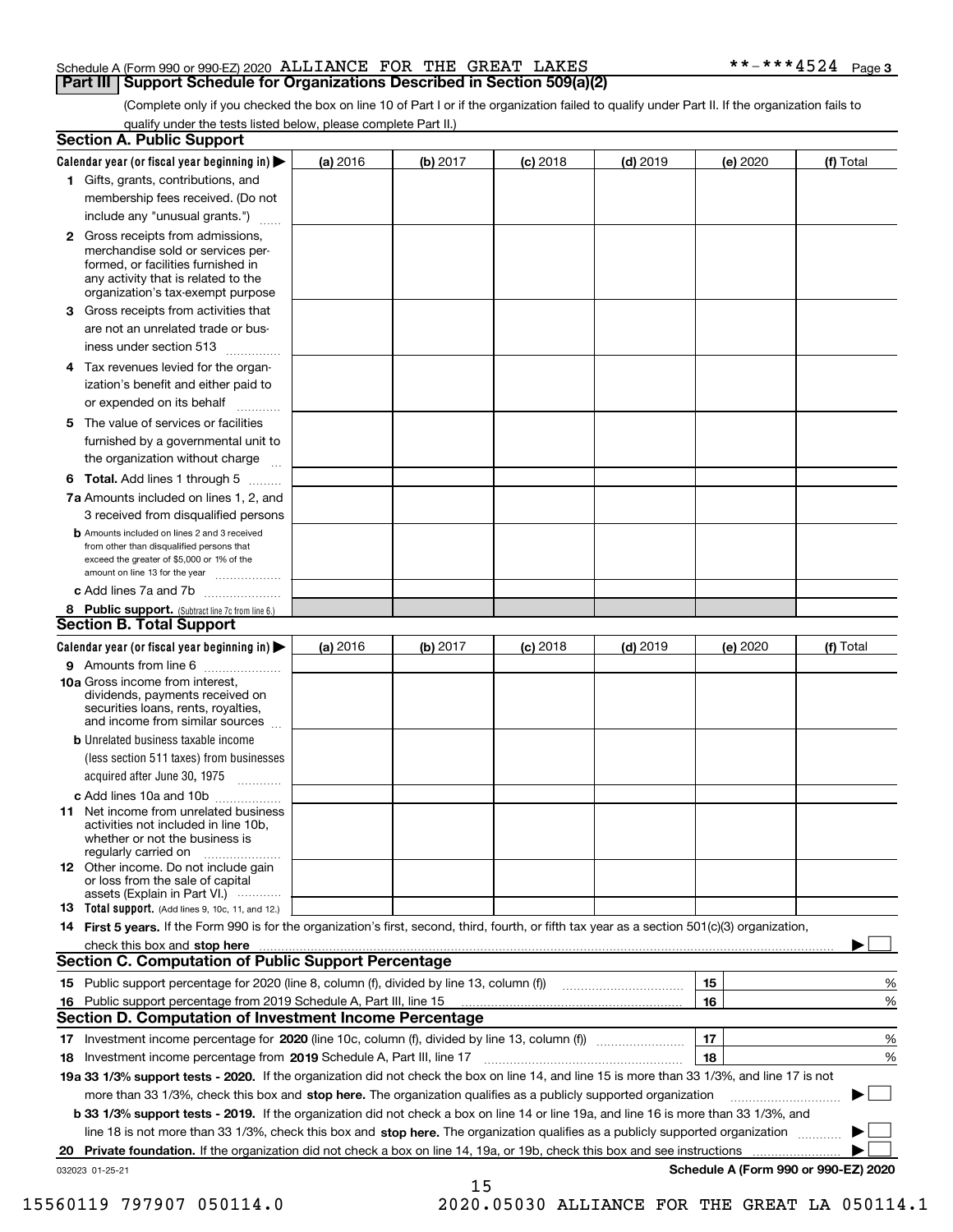#### Schedule A (Form 990 or 990-EZ) 2020 Page ALLIANCE FOR THE GREAT LAKES \*\*-\*\*\*4524

### **Part IV Supporting Organizations**

(Complete only if you checked a box in line 12 on Part I. If you checked box 12a, Part I, complete Sections A and B. If you checked box 12b, Part I, complete Sections A and C. If you checked box 12c, Part I, complete Sections A, D, and E. If you checked box 12d, Part I, complete Sections A and D, and complete Part V.)

#### **Section A. All Supporting Organizations**

- **1** Are all of the organization's supported organizations listed by name in the organization's governing documents? If "No," describe in **Part VI** how the supported organizations are designated. If designated by *class or purpose, describe the designation. If historic and continuing relationship, explain.*
- **2** Did the organization have any supported organization that does not have an IRS determination of status under section 509(a)(1) or (2)? If "Yes," explain in Part VI how the organization determined that the supported *organization was described in section 509(a)(1) or (2).*
- **3a** Did the organization have a supported organization described in section 501(c)(4), (5), or (6)? If "Yes," answer *lines 3b and 3c below.*
- **b** Did the organization confirm that each supported organization qualified under section 501(c)(4), (5), or (6) and satisfied the public support tests under section 509(a)(2)? If "Yes," describe in **Part VI** when and how the *organization made the determination.*
- **c**Did the organization ensure that all support to such organizations was used exclusively for section 170(c)(2)(B) purposes? If "Yes," explain in **Part VI** what controls the organization put in place to ensure such use.
- **4a***If* Was any supported organization not organized in the United States ("foreign supported organization")? *"Yes," and if you checked box 12a or 12b in Part I, answer lines 4b and 4c below.*
- **b** Did the organization have ultimate control and discretion in deciding whether to make grants to the foreign supported organization? If "Yes," describe in **Part VI** how the organization had such control and discretion *despite being controlled or supervised by or in connection with its supported organizations.*
- **c** Did the organization support any foreign supported organization that does not have an IRS determination under sections 501(c)(3) and 509(a)(1) or (2)? If "Yes," explain in **Part VI** what controls the organization used *to ensure that all support to the foreign supported organization was used exclusively for section 170(c)(2)(B) purposes.*
- **5a** Did the organization add, substitute, or remove any supported organizations during the tax year? If "Yes," answer lines 5b and 5c below (if applicable). Also, provide detail in **Part VI,** including (i) the names and EIN *numbers of the supported organizations added, substituted, or removed; (ii) the reasons for each such action; (iii) the authority under the organization's organizing document authorizing such action; and (iv) how the action was accomplished (such as by amendment to the organizing document).*
- **b** Type I or Type II only. Was any added or substituted supported organization part of a class already designated in the organization's organizing document?
- **cSubstitutions only.**  Was the substitution the result of an event beyond the organization's control?
- **6** Did the organization provide support (whether in the form of grants or the provision of services or facilities) to **Part VI.** *If "Yes," provide detail in* support or benefit one or more of the filing organization's supported organizations? anyone other than (i) its supported organizations, (ii) individuals that are part of the charitable class benefited by one or more of its supported organizations, or (iii) other supporting organizations that also
- **7**Did the organization provide a grant, loan, compensation, or other similar payment to a substantial contributor *If "Yes," complete Part I of Schedule L (Form 990 or 990-EZ).* regard to a substantial contributor? (as defined in section 4958(c)(3)(C)), a family member of a substantial contributor, or a 35% controlled entity with
- **8** Did the organization make a loan to a disqualified person (as defined in section 4958) not described in line 7? *If "Yes," complete Part I of Schedule L (Form 990 or 990-EZ).*
- **9a** Was the organization controlled directly or indirectly at any time during the tax year by one or more in section 509(a)(1) or (2))? If "Yes," *provide detail in* <code>Part VI.</code> disqualified persons, as defined in section 4946 (other than foundation managers and organizations described
- **b** Did one or more disqualified persons (as defined in line 9a) hold a controlling interest in any entity in which the supporting organization had an interest? If "Yes," provide detail in P**art VI**.
- **c**Did a disqualified person (as defined in line 9a) have an ownership interest in, or derive any personal benefit from, assets in which the supporting organization also had an interest? If "Yes," provide detail in P**art VI.**
- **10a** Was the organization subject to the excess business holdings rules of section 4943 because of section supporting organizations)? If "Yes," answer line 10b below. 4943(f) (regarding certain Type II supporting organizations, and all Type III non-functionally integrated
- **b** Did the organization have any excess business holdings in the tax year? (Use Schedule C, Form 4720, to *determine whether the organization had excess business holdings.)*

032024 01-25-21

**3a3b3c4a4b4c5a 5b5c6789a 9b9c**

**1**

**2**

**YesNo**

**Schedule A (Form 990 or 990-EZ) 2020**

**10a**

**10b**

16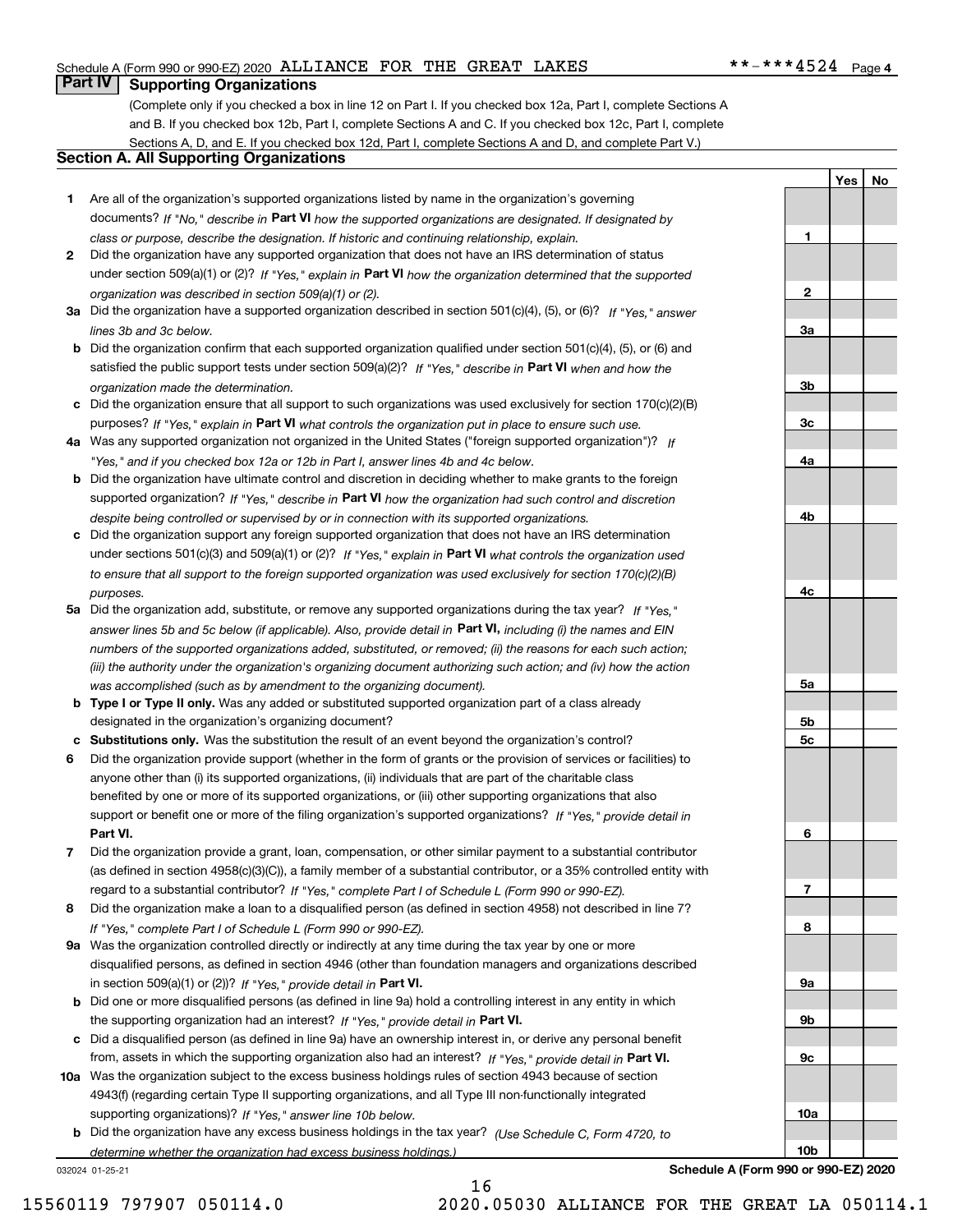#### Schedule A (Form 990 or 990-EZ) 2020 Page ALLIANCE FOR THE GREAT LAKES \*\*-\*\*\*4524

|              | Scriedule A (Form 990 or 990-EZ) 2020 <b>ADDITAINCD</b> I ON IND ONDAI<br>Part IV                                                                                                                                                                                                                                                                                                                                                                                                                                                                                                                                                                    | ≖J4∓            |     | raye ə |
|--------------|------------------------------------------------------------------------------------------------------------------------------------------------------------------------------------------------------------------------------------------------------------------------------------------------------------------------------------------------------------------------------------------------------------------------------------------------------------------------------------------------------------------------------------------------------------------------------------------------------------------------------------------------------|-----------------|-----|--------|
|              | <b>Supporting Organizations (continued)</b>                                                                                                                                                                                                                                                                                                                                                                                                                                                                                                                                                                                                          |                 |     |        |
|              |                                                                                                                                                                                                                                                                                                                                                                                                                                                                                                                                                                                                                                                      |                 | Yes | No     |
| 11           | Has the organization accepted a gift or contribution from any of the following persons?                                                                                                                                                                                                                                                                                                                                                                                                                                                                                                                                                              |                 |     |        |
|              | a A person who directly or indirectly controls, either alone or together with persons described in lines 11b and                                                                                                                                                                                                                                                                                                                                                                                                                                                                                                                                     |                 |     |        |
|              | 11c below, the governing body of a supported organization?                                                                                                                                                                                                                                                                                                                                                                                                                                                                                                                                                                                           | 11a             |     |        |
|              | <b>b</b> A family member of a person described in line 11a above?                                                                                                                                                                                                                                                                                                                                                                                                                                                                                                                                                                                    | 11 <sub>b</sub> |     |        |
|              | c A 35% controlled entity of a person described in line 11a or 11b above? If "Yes" to line 11a, 11b, or 11c, provide                                                                                                                                                                                                                                                                                                                                                                                                                                                                                                                                 |                 |     |        |
|              | detail in Part VI.                                                                                                                                                                                                                                                                                                                                                                                                                                                                                                                                                                                                                                   | 11c             |     |        |
|              | <b>Section B. Type I Supporting Organizations</b>                                                                                                                                                                                                                                                                                                                                                                                                                                                                                                                                                                                                    |                 |     |        |
|              |                                                                                                                                                                                                                                                                                                                                                                                                                                                                                                                                                                                                                                                      |                 | Yes | No     |
| 1.           | Did the governing body, members of the governing body, officers acting in their official capacity, or membership of one or<br>more supported organizations have the power to regularly appoint or elect at least a majority of the organization's officers,<br>directors, or trustees at all times during the tax year? If "No," describe in Part VI how the supported organization(s)<br>effectively operated, supervised, or controlled the organization's activities. If the organization had more than one supported<br>organization, describe how the powers to appoint and/or remove officers, directors, or trustees were allocated among the |                 |     |        |
|              | supported organizations and what conditions or restrictions, if any, applied to such powers during the tax year.                                                                                                                                                                                                                                                                                                                                                                                                                                                                                                                                     | 1               |     |        |
| $\mathbf{2}$ | Did the organization operate for the benefit of any supported organization other than the supported                                                                                                                                                                                                                                                                                                                                                                                                                                                                                                                                                  |                 |     |        |
|              | organization(s) that operated, supervised, or controlled the supporting organization? If "Yes," explain in                                                                                                                                                                                                                                                                                                                                                                                                                                                                                                                                           |                 |     |        |
|              | Part VI how providing such benefit carried out the purposes of the supported organization(s) that operated,                                                                                                                                                                                                                                                                                                                                                                                                                                                                                                                                          |                 |     |        |
|              | supervised, or controlled the supporting organization.                                                                                                                                                                                                                                                                                                                                                                                                                                                                                                                                                                                               | 2               |     |        |
|              | <b>Section C. Type II Supporting Organizations</b>                                                                                                                                                                                                                                                                                                                                                                                                                                                                                                                                                                                                   |                 |     |        |
|              |                                                                                                                                                                                                                                                                                                                                                                                                                                                                                                                                                                                                                                                      |                 | Yes | No     |
| 1.           | Were a majority of the organization's directors or trustees during the tax year also a majority of the directors                                                                                                                                                                                                                                                                                                                                                                                                                                                                                                                                     |                 |     |        |
|              | or trustees of each of the organization's supported organization(s)? If "No," describe in Part VI how control                                                                                                                                                                                                                                                                                                                                                                                                                                                                                                                                        |                 |     |        |
|              | or management of the supporting organization was vested in the same persons that controlled or managed                                                                                                                                                                                                                                                                                                                                                                                                                                                                                                                                               |                 |     |        |
|              | the supported organization(s).                                                                                                                                                                                                                                                                                                                                                                                                                                                                                                                                                                                                                       | 1               |     |        |
|              | Section D. All Type III Supporting Organizations                                                                                                                                                                                                                                                                                                                                                                                                                                                                                                                                                                                                     |                 |     |        |
|              |                                                                                                                                                                                                                                                                                                                                                                                                                                                                                                                                                                                                                                                      |                 | Yes | No     |
| 1.           | Did the organization provide to each of its supported organizations, by the last day of the fifth month of the                                                                                                                                                                                                                                                                                                                                                                                                                                                                                                                                       |                 |     |        |
|              | organization's tax year, (i) a written notice describing the type and amount of support provided during the prior tax                                                                                                                                                                                                                                                                                                                                                                                                                                                                                                                                |                 |     |        |
|              | year, (ii) a copy of the Form 990 that was most recently filed as of the date of notification, and (iii) copies of the                                                                                                                                                                                                                                                                                                                                                                                                                                                                                                                               |                 |     |        |
|              | organization's governing documents in effect on the date of notification, to the extent not previously provided?                                                                                                                                                                                                                                                                                                                                                                                                                                                                                                                                     | 1               |     |        |
| 2            | Were any of the organization's officers, directors, or trustees either (i) appointed or elected by the supported                                                                                                                                                                                                                                                                                                                                                                                                                                                                                                                                     |                 |     |        |
|              | organization(s) or (ii) serving on the governing body of a supported organization? If "No," explain in Part VI how                                                                                                                                                                                                                                                                                                                                                                                                                                                                                                                                   |                 |     |        |
|              | the organization maintained a close and continuous working relationship with the supported organization(s).                                                                                                                                                                                                                                                                                                                                                                                                                                                                                                                                          | 2               |     |        |
| 3            | By reason of the relationship described in line 2, above, did the organization's supported organizations have a                                                                                                                                                                                                                                                                                                                                                                                                                                                                                                                                      |                 |     |        |
|              | significant voice in the organization's investment policies and in directing the use of the organization's                                                                                                                                                                                                                                                                                                                                                                                                                                                                                                                                           |                 |     |        |
|              | income or assets at all times during the tax year? If "Yes," describe in Part VI the role the organization's                                                                                                                                                                                                                                                                                                                                                                                                                                                                                                                                         |                 |     |        |
|              | supported organizations played in this regard.                                                                                                                                                                                                                                                                                                                                                                                                                                                                                                                                                                                                       | 3               |     |        |
|              | Section E. Type III Functionally Integrated Supporting Organizations                                                                                                                                                                                                                                                                                                                                                                                                                                                                                                                                                                                 |                 |     |        |
| 1            | Check the box next to the method that the organization used to satisfy the Integral Part Test during the year (see instructions).                                                                                                                                                                                                                                                                                                                                                                                                                                                                                                                    |                 |     |        |
| a            | The organization satisfied the Activities Test. Complete line 2 below.                                                                                                                                                                                                                                                                                                                                                                                                                                                                                                                                                                               |                 |     |        |
| b            | The organization is the parent of each of its supported organizations. Complete line 3 below.                                                                                                                                                                                                                                                                                                                                                                                                                                                                                                                                                        |                 |     |        |
| c            | The organization supported a governmental entity. Describe in Part VI how you supported a governmental entity (see instructions)                                                                                                                                                                                                                                                                                                                                                                                                                                                                                                                     |                 |     |        |
| 2            | Activities Test. Answer lines 2a and 2b below.                                                                                                                                                                                                                                                                                                                                                                                                                                                                                                                                                                                                       |                 | Yes | No     |
| a            | Did substantially all of the organization's activities during the tax year directly further the exempt purposes of                                                                                                                                                                                                                                                                                                                                                                                                                                                                                                                                   |                 |     |        |
|              | the supported organization(s) to which the organization was responsive? If "Yes," then in Part VI identify                                                                                                                                                                                                                                                                                                                                                                                                                                                                                                                                           |                 |     |        |

|  |  | those supported organizations and explain how these activities directly furthered their exempt purposes,                     |  |  |
|--|--|------------------------------------------------------------------------------------------------------------------------------|--|--|
|  |  | how the organization was responsive to those supported organizations, and how the organization determined                    |  |  |
|  |  | that these activities constituted substantially all of its activities.                                                       |  |  |
|  |  | <b>b</b> Did the activities described in line 2a, above, constitute activities that, but for the organization's involvement, |  |  |

- **Part VI**  *the reasons for the organization's position that its supported organization(s) would have engaged in* one or more of the organization's supported organization(s) would have been engaged in? If "Yes," e*xplain in these activities but for the organization's involvement.*
- **3** Parent of Supported Organizations. Answer lines 3a and 3b below.

**a** Did the organization have the power to regularly appoint or elect a majority of the officers, directors, or trustees of each of the supported organizations? If "Yes" or "No" provide details in P**art VI.** 

**b** Did the organization exercise a substantial degree of direction over the policies, programs, and activities of each of its supported organizations? If "Yes," describe in Part VI the role played by the organization in this regard.

17

032025 01-25-21

**Schedule A (Form 990 or 990-EZ) 2020**

**2a**

**2b**

**3a**

**3b**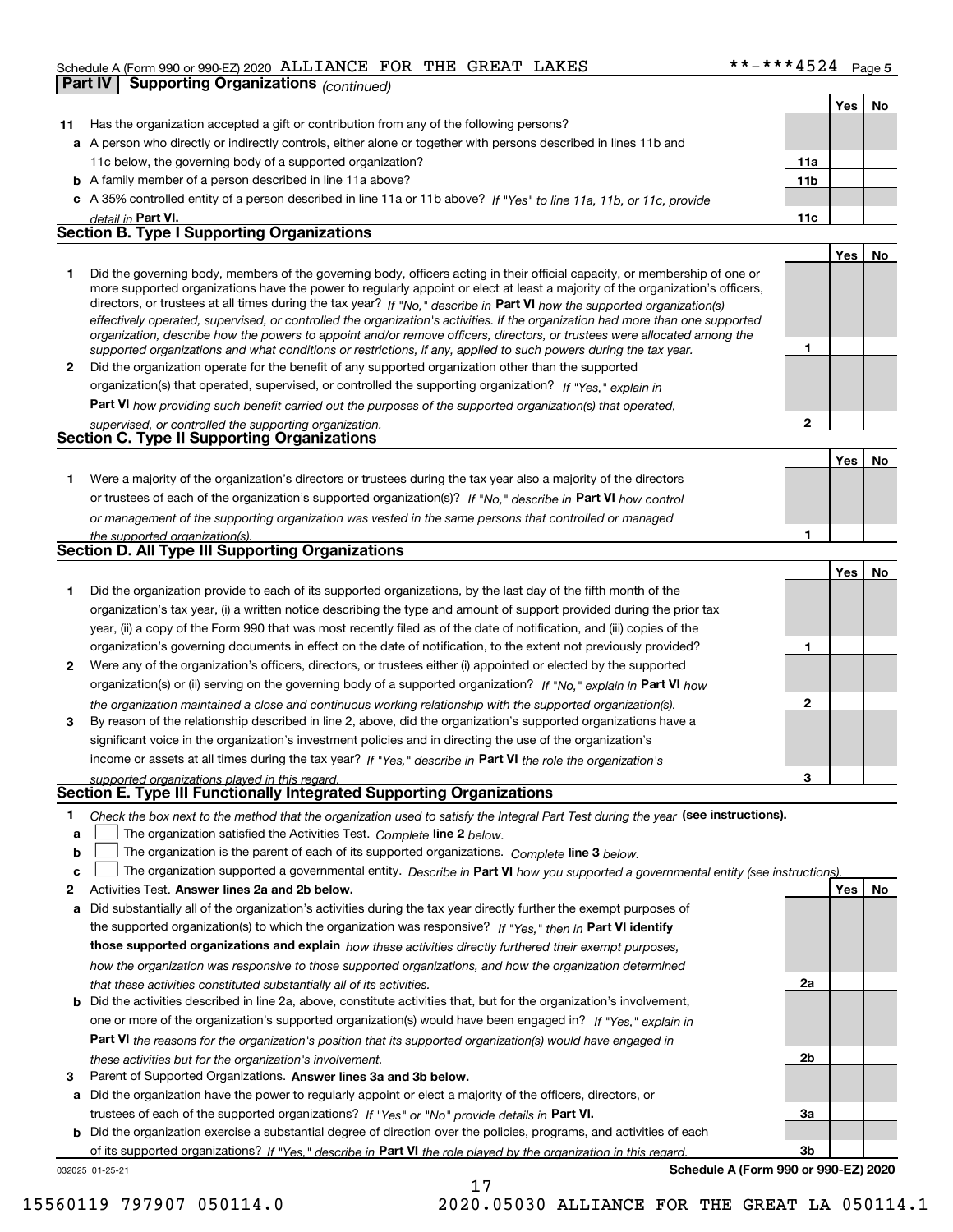|  | Schedule A (Form 990 or 990-EZ) 2020 ALLIANCE FOR THE GREAT LAKES                |  |  | **-***4524 Page 6 |  |
|--|----------------------------------------------------------------------------------|--|--|-------------------|--|
|  | Part V   Type III Non-Functionally Integrated 509(a)(3) Supporting Organizations |  |  |                   |  |

1 Check here if the organization satisfied the Integral Part Test as a qualifying trust on Nov. 20, 1970 (explain in Part VI). See instructions. All other Type III non-functionally integrated supporting organizations must complete Sections A through E.

|              | Section A - Adjusted Net Income                                                                                                   |                | (A) Prior Year | (B) Current Year<br>(optional) |
|--------------|-----------------------------------------------------------------------------------------------------------------------------------|----------------|----------------|--------------------------------|
| 1            | Net short-term capital gain                                                                                                       | 1              |                |                                |
| 2            | Recoveries of prior-year distributions                                                                                            | $\mathbf{2}$   |                |                                |
| 3            | Other gross income (see instructions)                                                                                             | 3              |                |                                |
| 4            | Add lines 1 through 3.                                                                                                            | 4              |                |                                |
| 5            | Depreciation and depletion                                                                                                        | 5              |                |                                |
| 6            | Portion of operating expenses paid or incurred for production or                                                                  |                |                |                                |
|              | collection of gross income or for management, conservation, or                                                                    |                |                |                                |
|              | maintenance of property held for production of income (see instructions)                                                          | 6              |                |                                |
| 7            | Other expenses (see instructions)                                                                                                 | $\overline{7}$ |                |                                |
| 8            | Adjusted Net Income (subtract lines 5, 6, and 7 from line 4)                                                                      | 8              |                |                                |
|              | <b>Section B - Minimum Asset Amount</b>                                                                                           |                | (A) Prior Year | (B) Current Year<br>(optional) |
| 1            | Aggregate fair market value of all non-exempt-use assets (see                                                                     |                |                |                                |
|              | instructions for short tax year or assets held for part of year):                                                                 |                |                |                                |
|              | <b>a</b> Average monthly value of securities                                                                                      | 1a             |                |                                |
|              | <b>b</b> Average monthly cash balances                                                                                            | 1 <sub>b</sub> |                |                                |
|              | c Fair market value of other non-exempt-use assets                                                                                | 1c             |                |                                |
|              | d Total (add lines 1a, 1b, and 1c)                                                                                                | 1d             |                |                                |
|              | e Discount claimed for blockage or other factors                                                                                  |                |                |                                |
|              | (explain in detail in Part VI):                                                                                                   |                |                |                                |
| $\mathbf{2}$ | Acquisition indebtedness applicable to non-exempt-use assets                                                                      | $\mathbf{2}$   |                |                                |
| 3            | Subtract line 2 from line 1d.                                                                                                     | 3              |                |                                |
| 4            | Cash deemed held for exempt use. Enter 0.015 of line 3 (for greater amount,                                                       |                |                |                                |
|              | see instructions).                                                                                                                | 4              |                |                                |
| 5            | Net value of non-exempt-use assets (subtract line 4 from line 3)                                                                  | 5              |                |                                |
| 6            | Multiply line 5 by 0.035.                                                                                                         | 6              |                |                                |
| 7            | Recoveries of prior-year distributions                                                                                            | $\overline{7}$ |                |                                |
| 8            | Minimum Asset Amount (add line 7 to line 6)                                                                                       | 8              |                |                                |
|              | <b>Section C - Distributable Amount</b>                                                                                           |                |                | <b>Current Year</b>            |
| 1            | Adjusted net income for prior year (from Section A, line 8, column A)                                                             | 1              |                |                                |
| 2            | Enter 0.85 of line 1.                                                                                                             | $\mathbf{2}$   |                |                                |
| 3            | Minimum asset amount for prior year (from Section B, line 8, column A)                                                            | 3              |                |                                |
| 4            | Enter greater of line 2 or line 3.                                                                                                | 4              |                |                                |
| 5            | Income tax imposed in prior year                                                                                                  | 5              |                |                                |
| 6            | <b>Distributable Amount.</b> Subtract line 5 from line 4, unless subject to                                                       |                |                |                                |
|              | emergency temporary reduction (see instructions).                                                                                 | 6              |                |                                |
| 7            | Check here if the current year is the organization's first as a non-functionally integrated Type III supporting organization (see |                |                |                                |

instructions).

**1**

**Schedule A (Form 990 or 990-EZ) 2020**

032026 01-25-21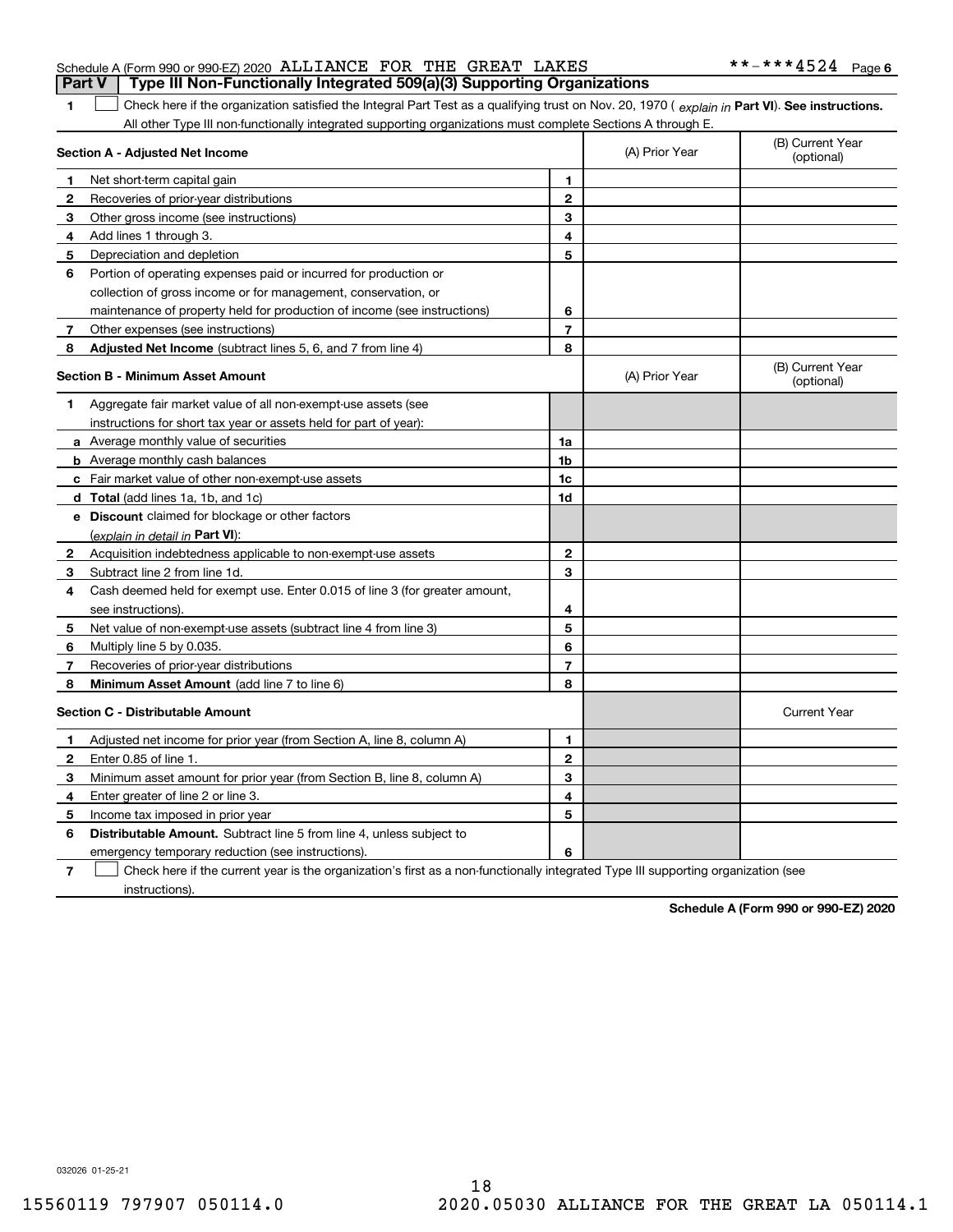#### Schedule A (Form 990 or 990-EZ) 2020 Page ALLIANCE FOR THE GREAT LAKES \*\*-\*\*\*4524

| <b>Part V</b> | Type III Non-Functionally Integrated 509(a)(3) Supporting Organizations                    |                                    | (continued)                                   |    |                                                  |
|---------------|--------------------------------------------------------------------------------------------|------------------------------------|-----------------------------------------------|----|--------------------------------------------------|
|               | <b>Section D - Distributions</b>                                                           |                                    |                                               |    | <b>Current Year</b>                              |
| 1             | Amounts paid to supported organizations to accomplish exempt purposes                      |                                    |                                               | 1  |                                                  |
| 2             | Amounts paid to perform activity that directly furthers exempt purposes of supported       |                                    |                                               |    |                                                  |
|               | organizations, in excess of income from activity                                           |                                    | $\mathbf{2}$                                  |    |                                                  |
| 3             | Administrative expenses paid to accomplish exempt purposes of supported organizations      |                                    |                                               | 3  |                                                  |
| 4             | Amounts paid to acquire exempt-use assets                                                  |                                    |                                               | 4  |                                                  |
| 5             | Qualified set-aside amounts (prior IRS approval required - provide details in Part VI)     |                                    |                                               | 5  |                                                  |
| 6             | Other distributions ( <i>describe in</i> Part VI). See instructions.                       |                                    |                                               | 6  |                                                  |
| 7             | Total annual distributions. Add lines 1 through 6.                                         |                                    |                                               | 7  |                                                  |
| 8             | Distributions to attentive supported organizations to which the organization is responsive |                                    |                                               |    |                                                  |
|               | (provide details in Part VI). See instructions.                                            |                                    |                                               | 8  |                                                  |
| 9             | Distributable amount for 2020 from Section C, line 6                                       |                                    |                                               | 9  |                                                  |
| 10            | Line 8 amount divided by line 9 amount                                                     |                                    |                                               | 10 |                                                  |
|               | <b>Section E - Distribution Allocations</b> (see instructions)                             | (i)<br><b>Excess Distributions</b> | (ii)<br><b>Underdistributions</b><br>Pre-2020 |    | (iii)<br><b>Distributable</b><br>Amount for 2020 |
| 1             | Distributable amount for 2020 from Section C, line 6                                       |                                    |                                               |    |                                                  |
| 2             | Underdistributions, if any, for years prior to 2020 (reason-                               |                                    |                                               |    |                                                  |
|               | able cause required - explain in Part VI). See instructions.                               |                                    |                                               |    |                                                  |
| 3             | Excess distributions carryover, if any, to 2020                                            |                                    |                                               |    |                                                  |
|               | a From 2015                                                                                |                                    |                                               |    |                                                  |
|               | <b>b</b> From 2016                                                                         |                                    |                                               |    |                                                  |
|               | $c$ From 2017                                                                              |                                    |                                               |    |                                                  |
|               | d From 2018                                                                                |                                    |                                               |    |                                                  |
|               | e From 2019                                                                                |                                    |                                               |    |                                                  |
|               | f Total of lines 3a through 3e                                                             |                                    |                                               |    |                                                  |
|               | g Applied to underdistributions of prior years                                             |                                    |                                               |    |                                                  |
|               | <b>h</b> Applied to 2020 distributable amount                                              |                                    |                                               |    |                                                  |
|               | Carryover from 2015 not applied (see instructions)                                         |                                    |                                               |    |                                                  |
|               | Remainder. Subtract lines 3g, 3h, and 3i from line 3f.                                     |                                    |                                               |    |                                                  |
| 4             | Distributions for 2020 from Section D,                                                     |                                    |                                               |    |                                                  |
|               | line $7:$                                                                                  |                                    |                                               |    |                                                  |
|               | a Applied to underdistributions of prior years                                             |                                    |                                               |    |                                                  |
|               | <b>b</b> Applied to 2020 distributable amount                                              |                                    |                                               |    |                                                  |
|               | c Remainder. Subtract lines 4a and 4b from line 4.                                         |                                    |                                               |    |                                                  |
| 5.            | Remaining underdistributions for years prior to 2020, if                                   |                                    |                                               |    |                                                  |
|               | any. Subtract lines 3g and 4a from line 2. For result greater                              |                                    |                                               |    |                                                  |
|               | than zero, explain in Part VI. See instructions.                                           |                                    |                                               |    |                                                  |
| 6             | Remaining underdistributions for 2020. Subtract lines 3h                                   |                                    |                                               |    |                                                  |
|               | and 4b from line 1. For result greater than zero, explain in                               |                                    |                                               |    |                                                  |
|               | Part VI. See instructions.                                                                 |                                    |                                               |    |                                                  |
| 7             | Excess distributions carryover to 2021. Add lines 3j                                       |                                    |                                               |    |                                                  |
|               | and 4c.                                                                                    |                                    |                                               |    |                                                  |
| 8             | Breakdown of line 7:                                                                       |                                    |                                               |    |                                                  |
|               | a Excess from 2016                                                                         |                                    |                                               |    |                                                  |
|               | <b>b</b> Excess from 2017                                                                  |                                    |                                               |    |                                                  |
|               | c Excess from 2018                                                                         |                                    |                                               |    |                                                  |
|               | d Excess from 2019                                                                         |                                    |                                               |    |                                                  |
|               | e Excess from 2020                                                                         |                                    |                                               |    |                                                  |

**Schedule A (Form 990 or 990-EZ) 2020**

032027 01-25-21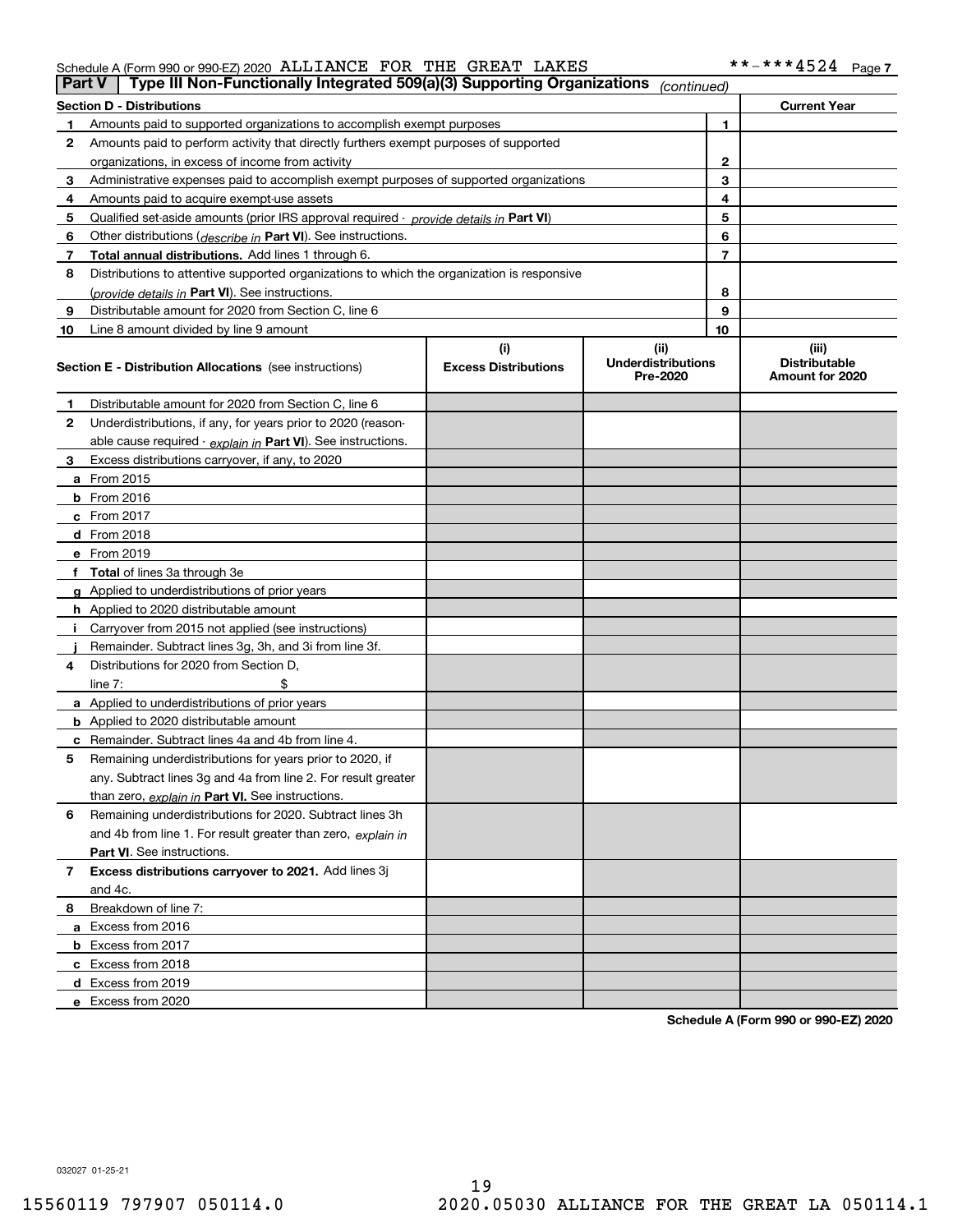|                 | Schedule A (Form 990 or 990-EZ) 2020 ALLIANCE FOR THE GREAT LAKES |  |      | **-***4524 Page 8                                                                                                                                                                                                                                                                                                                                                                                                                                                                                                                                                    |  |
|-----------------|-------------------------------------------------------------------|--|------|----------------------------------------------------------------------------------------------------------------------------------------------------------------------------------------------------------------------------------------------------------------------------------------------------------------------------------------------------------------------------------------------------------------------------------------------------------------------------------------------------------------------------------------------------------------------|--|
| <b>Part VI</b>  |                                                                   |  |      | Supplemental Information. Provide the explanations required by Part II, line 10; Part II, line 17a or 17b; Part III, line 12;<br>Part IV, Section A, lines 1, 2, 3b, 3c, 4b, 4c, 5a, 6, 9a, 9b, 9c, 11a, 11b, and 11c; Part IV, Section B, lines 1 and 2; Part IV, Section C,<br>line 1; Part IV, Section D, lines 2 and 3; Part IV, Section E, lines 1c, 2a, 2b, 3a, and 3b; Part V, line 1; Part V, Section B, line 1e; Part V,<br>Section D, lines 5, 6, and 8; and Part V, Section E, lines 2, 5, and 6. Also complete this part for any additional information. |  |
|                 | (See instructions.)                                               |  |      |                                                                                                                                                                                                                                                                                                                                                                                                                                                                                                                                                                      |  |
|                 |                                                                   |  |      |                                                                                                                                                                                                                                                                                                                                                                                                                                                                                                                                                                      |  |
|                 |                                                                   |  |      |                                                                                                                                                                                                                                                                                                                                                                                                                                                                                                                                                                      |  |
|                 |                                                                   |  |      |                                                                                                                                                                                                                                                                                                                                                                                                                                                                                                                                                                      |  |
|                 |                                                                   |  |      |                                                                                                                                                                                                                                                                                                                                                                                                                                                                                                                                                                      |  |
|                 |                                                                   |  |      |                                                                                                                                                                                                                                                                                                                                                                                                                                                                                                                                                                      |  |
|                 |                                                                   |  |      |                                                                                                                                                                                                                                                                                                                                                                                                                                                                                                                                                                      |  |
|                 |                                                                   |  |      |                                                                                                                                                                                                                                                                                                                                                                                                                                                                                                                                                                      |  |
|                 |                                                                   |  |      |                                                                                                                                                                                                                                                                                                                                                                                                                                                                                                                                                                      |  |
|                 |                                                                   |  |      |                                                                                                                                                                                                                                                                                                                                                                                                                                                                                                                                                                      |  |
|                 |                                                                   |  |      |                                                                                                                                                                                                                                                                                                                                                                                                                                                                                                                                                                      |  |
|                 |                                                                   |  |      |                                                                                                                                                                                                                                                                                                                                                                                                                                                                                                                                                                      |  |
|                 |                                                                   |  |      |                                                                                                                                                                                                                                                                                                                                                                                                                                                                                                                                                                      |  |
|                 |                                                                   |  |      |                                                                                                                                                                                                                                                                                                                                                                                                                                                                                                                                                                      |  |
|                 |                                                                   |  |      |                                                                                                                                                                                                                                                                                                                                                                                                                                                                                                                                                                      |  |
|                 |                                                                   |  |      |                                                                                                                                                                                                                                                                                                                                                                                                                                                                                                                                                                      |  |
|                 |                                                                   |  |      |                                                                                                                                                                                                                                                                                                                                                                                                                                                                                                                                                                      |  |
|                 |                                                                   |  |      |                                                                                                                                                                                                                                                                                                                                                                                                                                                                                                                                                                      |  |
|                 |                                                                   |  |      |                                                                                                                                                                                                                                                                                                                                                                                                                                                                                                                                                                      |  |
|                 |                                                                   |  |      |                                                                                                                                                                                                                                                                                                                                                                                                                                                                                                                                                                      |  |
|                 |                                                                   |  |      |                                                                                                                                                                                                                                                                                                                                                                                                                                                                                                                                                                      |  |
|                 |                                                                   |  |      |                                                                                                                                                                                                                                                                                                                                                                                                                                                                                                                                                                      |  |
|                 |                                                                   |  |      |                                                                                                                                                                                                                                                                                                                                                                                                                                                                                                                                                                      |  |
|                 |                                                                   |  |      |                                                                                                                                                                                                                                                                                                                                                                                                                                                                                                                                                                      |  |
|                 |                                                                   |  |      |                                                                                                                                                                                                                                                                                                                                                                                                                                                                                                                                                                      |  |
|                 |                                                                   |  |      |                                                                                                                                                                                                                                                                                                                                                                                                                                                                                                                                                                      |  |
|                 |                                                                   |  |      |                                                                                                                                                                                                                                                                                                                                                                                                                                                                                                                                                                      |  |
|                 |                                                                   |  |      |                                                                                                                                                                                                                                                                                                                                                                                                                                                                                                                                                                      |  |
|                 |                                                                   |  |      |                                                                                                                                                                                                                                                                                                                                                                                                                                                                                                                                                                      |  |
|                 |                                                                   |  |      |                                                                                                                                                                                                                                                                                                                                                                                                                                                                                                                                                                      |  |
|                 |                                                                   |  |      |                                                                                                                                                                                                                                                                                                                                                                                                                                                                                                                                                                      |  |
|                 |                                                                   |  |      |                                                                                                                                                                                                                                                                                                                                                                                                                                                                                                                                                                      |  |
|                 |                                                                   |  |      |                                                                                                                                                                                                                                                                                                                                                                                                                                                                                                                                                                      |  |
| 032028 01-25-21 |                                                                   |  |      | Schedule A (Form 990 or 990-EZ) 2020                                                                                                                                                                                                                                                                                                                                                                                                                                                                                                                                 |  |
|                 |                                                                   |  | $20$ |                                                                                                                                                                                                                                                                                                                                                                                                                                                                                                                                                                      |  |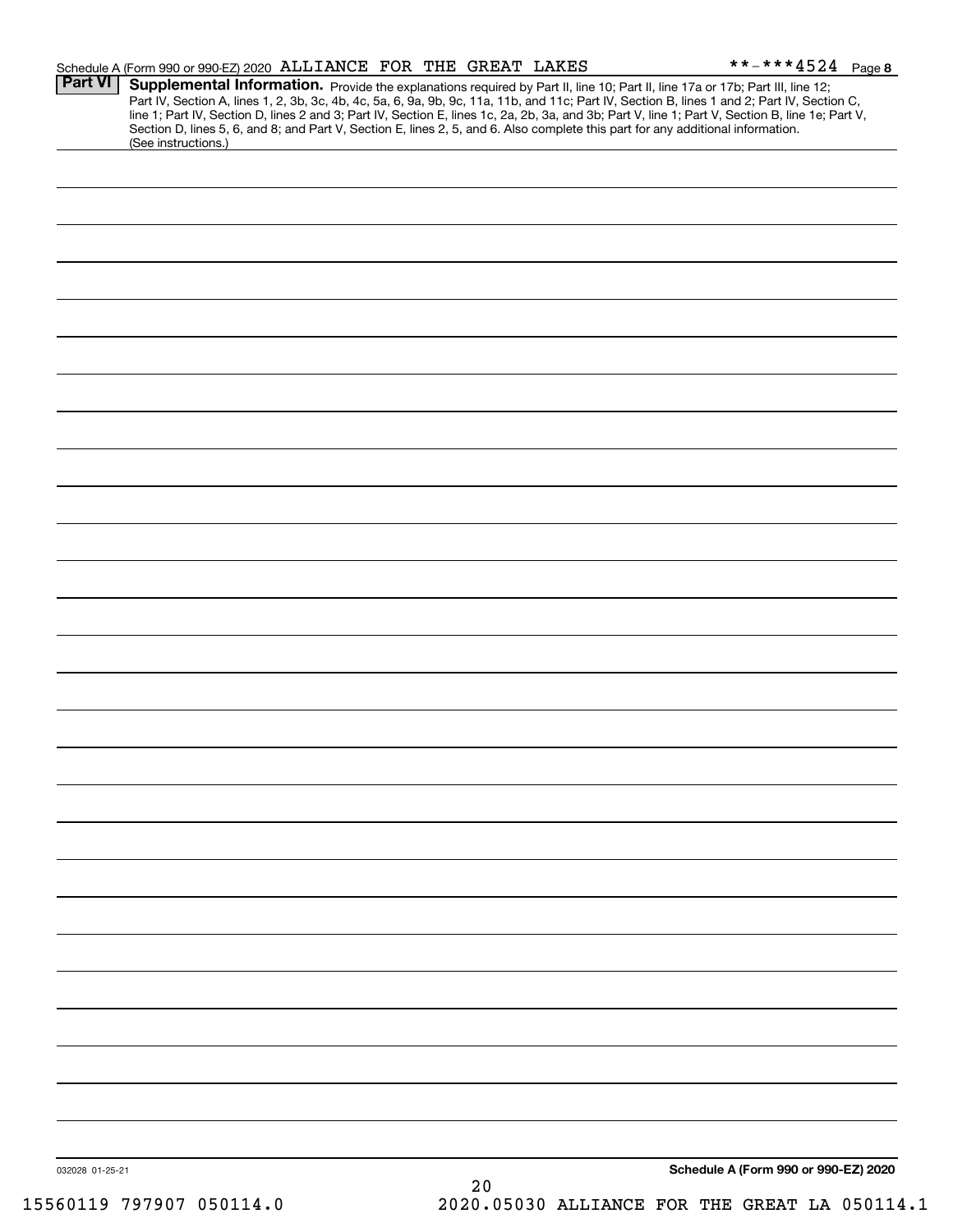| <b>SCHEDULE C</b>                                                                                     |  | <b>Political Campaign and Lobbying Activities</b>                                                                                                |         |                            |                          | OMB No. 1545-0047                                |
|-------------------------------------------------------------------------------------------------------|--|--------------------------------------------------------------------------------------------------------------------------------------------------|---------|----------------------------|--------------------------|--------------------------------------------------|
| (Form 990 or 990-EZ)<br>For Organizations Exempt From Income Tax Under section 501(c) and section 527 |  |                                                                                                                                                  |         |                            |                          |                                                  |
|                                                                                                       |  | ► Complete if the organization is described below. ► Attach to Form 990 or Form 990-EZ.                                                          |         |                            |                          |                                                  |
| Department of the Treasury<br>Internal Revenue Service                                                |  | Go to www.irs.gov/Form990 for instructions and the latest information.                                                                           |         |                            |                          | <b>Open to Public</b><br>Inspection              |
|                                                                                                       |  | If the organization answered "Yes," on Form 990, Part IV, line 3, or Form 990-EZ, Part V, line 46 (Political Campaign Activities), then          |         |                            |                          |                                                  |
|                                                                                                       |  | • Section 501(c)(3) organizations: Complete Parts I-A and B. Do not complete Part I-C.                                                           |         |                            |                          |                                                  |
|                                                                                                       |  | • Section 501(c) (other than section 501(c)(3)) organizations: Complete Parts I-A and C below. Do not complete Part I-B.                         |         |                            |                          |                                                  |
| • Section 527 organizations: Complete Part I-A only.                                                  |  |                                                                                                                                                  |         |                            |                          |                                                  |
|                                                                                                       |  | If the organization answered "Yes," on Form 990, Part IV, line 4, or Form 990-EZ, Part VI, line 47 (Lobbying Activities), then                   |         |                            |                          |                                                  |
|                                                                                                       |  | • Section 501(c)(3) organizations that have filed Form 5768 (election under section 501(h)): Complete Part II-A. Do not complete Part II-B.      |         |                            |                          |                                                  |
|                                                                                                       |  | • Section 501(c)(3) organizations that have NOT filed Form 5768 (election under section 501(h)): Complete Part II-B. Do not complete Part II-A.  |         |                            |                          |                                                  |
| Tax) (See separate instructions), then                                                                |  | If the organization answered "Yes," on Form 990, Part IV, line 5 (Proxy Tax) (See separate instructions) or Form 990-EZ, Part V, line 35c (Proxy |         |                            |                          |                                                  |
|                                                                                                       |  | • Section 501(c)(4), (5), or (6) organizations: Complete Part III.                                                                               |         |                            |                          |                                                  |
| Name of organization                                                                                  |  |                                                                                                                                                  |         |                            |                          | <b>Employer identification number</b>            |
|                                                                                                       |  | ALLIANCE FOR THE GREAT LAKES                                                                                                                     |         |                            |                          | **-***4524                                       |
| Part I-A                                                                                              |  | Complete if the organization is exempt under section 501(c) or is a section 527 organization.                                                    |         |                            |                          |                                                  |
|                                                                                                       |  |                                                                                                                                                  |         |                            |                          |                                                  |
| 1.                                                                                                    |  | Provide a description of the organization's direct and indirect political campaign activities in Part IV.                                        |         |                            |                          |                                                  |
| Political campaign activity expenditures<br>2                                                         |  |                                                                                                                                                  |         |                            |                          |                                                  |
| Volunteer hours for political campaign activities<br>з                                                |  |                                                                                                                                                  |         |                            |                          |                                                  |
| Part I-B                                                                                              |  | Complete if the organization is exempt under section 501(c)(3).                                                                                  |         |                            |                          |                                                  |
|                                                                                                       |  | 1 Enter the amount of any excise tax incurred by the organization under section 4955                                                             |         |                            |                          | $\blacktriangleright$ \$                         |
| 2                                                                                                     |  | Enter the amount of any excise tax incurred by organization managers under section 4955                                                          |         |                            |                          |                                                  |
| з                                                                                                     |  |                                                                                                                                                  |         |                            |                          | <b>Yes</b><br><b>No</b>                          |
|                                                                                                       |  |                                                                                                                                                  |         |                            |                          | Yes<br>No                                        |
| <b>b</b> If "Yes," describe in Part IV.                                                               |  |                                                                                                                                                  |         |                            |                          |                                                  |
| Part I-C                                                                                              |  | Complete if the organization is exempt under section 501(c), except section 501(c)(3).                                                           |         |                            |                          |                                                  |
|                                                                                                       |  | 1 Enter the amount directly expended by the filing organization for section 527 exempt function activities                                       |         |                            |                          | $\blacktriangleright$ \$                         |
| 2                                                                                                     |  | Enter the amount of the filing organization's funds contributed to other organizations for section 527                                           |         |                            |                          |                                                  |
| exempt function activities                                                                            |  |                                                                                                                                                  |         |                            | $\blacktriangleright$ \$ |                                                  |
|                                                                                                       |  | 3 Total exempt function expenditures. Add lines 1 and 2. Enter here and on Form 1120-POL,                                                        |         |                            |                          |                                                  |
|                                                                                                       |  |                                                                                                                                                  |         |                            | $\triangleright$ \$      | Yes<br><b>No</b>                                 |
| 5                                                                                                     |  | Enter the names, addresses and employer identification number (EIN) of all section 527 political organizations to which the filing organization  |         |                            |                          |                                                  |
|                                                                                                       |  | made payments. For each organization listed, enter the amount paid from the filing organization's funds. Also enter the amount of political      |         |                            |                          |                                                  |
|                                                                                                       |  | contributions received that were promptly and directly delivered to a separate political organization, such as a separate segregated fund or a   |         |                            |                          |                                                  |
|                                                                                                       |  | political action committee (PAC). If additional space is needed, provide information in Part IV.                                                 |         |                            |                          |                                                  |
| (a) Name                                                                                              |  | (b) Address                                                                                                                                      | (c) EIN | (d) Amount paid from       |                          | (e) Amount of political                          |
|                                                                                                       |  |                                                                                                                                                  |         | filing organization's      |                          | contributions received and                       |
|                                                                                                       |  |                                                                                                                                                  |         | funds. If none, enter -0-. |                          | promptly and directly<br>delivered to a separate |
|                                                                                                       |  |                                                                                                                                                  |         |                            |                          | political organization.                          |
|                                                                                                       |  |                                                                                                                                                  |         |                            |                          | If none, enter -0-.                              |
|                                                                                                       |  |                                                                                                                                                  |         |                            |                          |                                                  |
|                                                                                                       |  |                                                                                                                                                  |         |                            |                          |                                                  |
|                                                                                                       |  |                                                                                                                                                  |         |                            |                          |                                                  |
|                                                                                                       |  |                                                                                                                                                  |         |                            |                          |                                                  |
|                                                                                                       |  |                                                                                                                                                  |         |                            |                          |                                                  |
|                                                                                                       |  |                                                                                                                                                  |         |                            |                          |                                                  |
|                                                                                                       |  |                                                                                                                                                  |         |                            |                          |                                                  |
|                                                                                                       |  |                                                                                                                                                  |         |                            |                          |                                                  |
|                                                                                                       |  |                                                                                                                                                  |         |                            |                          |                                                  |
|                                                                                                       |  |                                                                                                                                                  |         |                            |                          |                                                  |
|                                                                                                       |  |                                                                                                                                                  |         |                            |                          |                                                  |
| <b>LHA</b>                                                                                            |  | For Paperwork Reduction Act Notice, see the Instructions for Form 990 or 990-EZ.                                                                 |         |                            |                          | Schedule C (Form 990 or 990-EZ) 2020             |

032041 12-02-20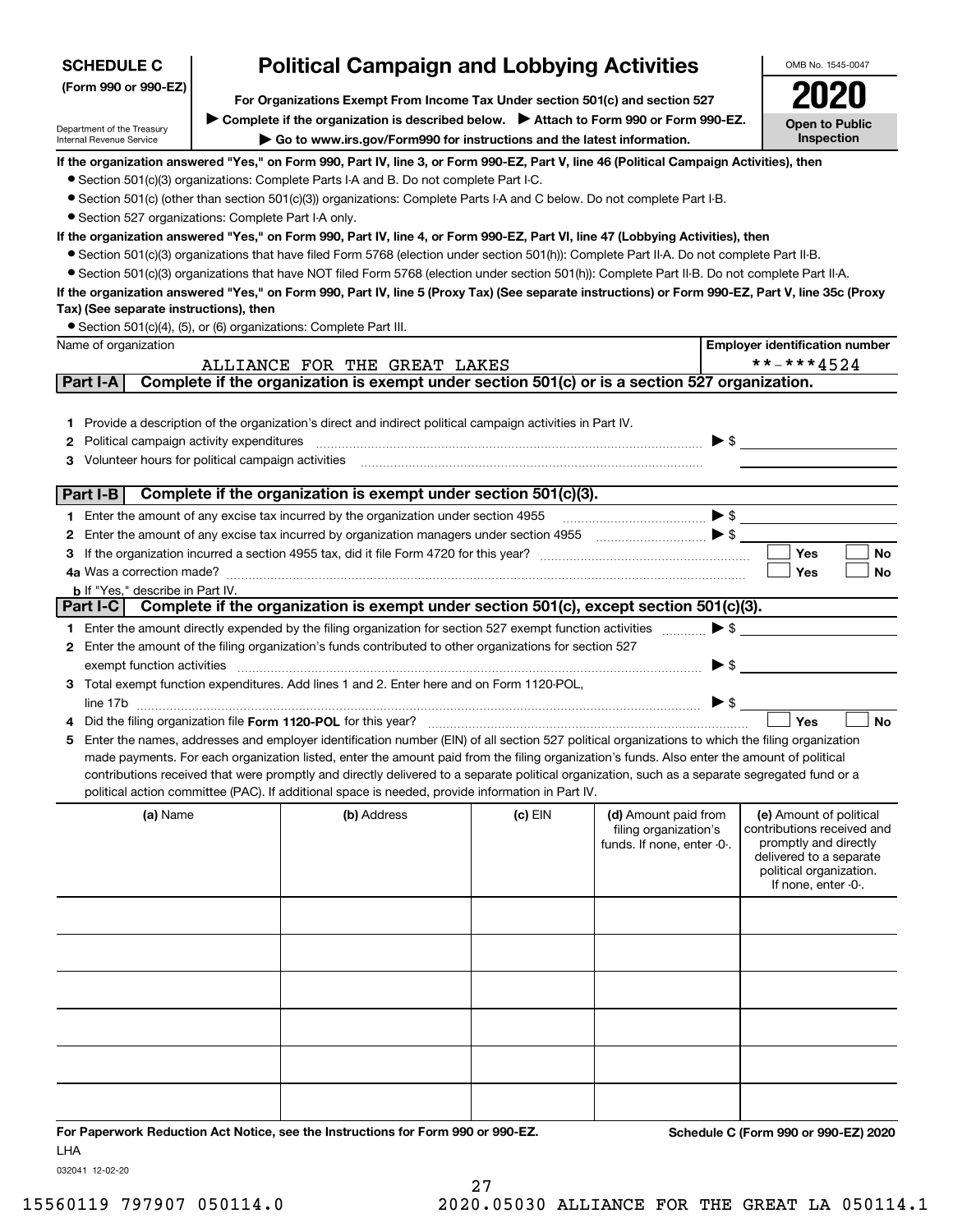| Schedule C (Form 990 or 990-EZ) 2020 ALLIANCE FOR THE GREAT LAKES                                               |                                        |              |                                                                                                                                   |            |                                        | **-***4524 Page 2              |
|-----------------------------------------------------------------------------------------------------------------|----------------------------------------|--------------|-----------------------------------------------------------------------------------------------------------------------------------|------------|----------------------------------------|--------------------------------|
| Complete if the organization is exempt under section 501(c)(3) and filed Form 5768 (election under<br>Part II-A |                                        |              |                                                                                                                                   |            |                                        |                                |
| section 501(h)).                                                                                                |                                        |              |                                                                                                                                   |            |                                        |                                |
| A Check $\blacktriangleright$                                                                                   |                                        |              | if the filing organization belongs to an affiliated group (and list in Part IV each affiliated group member's name, address, EIN, |            |                                        |                                |
| expenses, and share of excess lobbying expenditures).                                                           |                                        |              |                                                                                                                                   |            |                                        |                                |
| <b>B</b> Check $\blacktriangleright$                                                                            |                                        |              | if the filing organization checked box A and "limited control" provisions apply.                                                  |            |                                        |                                |
|                                                                                                                 | <b>Limits on Lobbying Expenditures</b> |              | (The term "expenditures" means amounts paid or incurred.)                                                                         |            | (a) Filing<br>organization's<br>totals | (b) Affiliated group<br>totals |
| 1a Total lobbying expenditures to influence public opinion (grassroots lobbying)                                |                                        |              |                                                                                                                                   |            | 7,985.                                 |                                |
| <b>b</b> Total lobbying expenditures to influence a legislative body (direct lobbying)                          |                                        |              |                                                                                                                                   |            | 25,068.                                |                                |
|                                                                                                                 |                                        |              |                                                                                                                                   |            | 33,053.                                |                                |
| d Other exempt purpose expenditures                                                                             |                                        |              |                                                                                                                                   |            | 2,571,209.                             |                                |
| e Total exempt purpose expenditures (add lines 1c and 1d)                                                       |                                        |              |                                                                                                                                   |            | 2,604,262.                             |                                |
| f Lobbying nontaxable amount. Enter the amount from the following table in both columns.                        |                                        |              |                                                                                                                                   |            | 280,213.                               |                                |
| If the amount on line 1e, column (a) or (b) is:                                                                 |                                        |              | The lobbying nontaxable amount is:                                                                                                |            |                                        |                                |
| Not over \$500,000                                                                                              |                                        |              | 20% of the amount on line 1e.                                                                                                     |            |                                        |                                |
| Over \$500,000 but not over \$1,000,000                                                                         |                                        |              | \$100,000 plus 15% of the excess over \$500,000.                                                                                  |            |                                        |                                |
| Over \$1,000,000 but not over \$1,500,000                                                                       |                                        |              | \$175,000 plus 10% of the excess over \$1,000,000.                                                                                |            |                                        |                                |
| Over \$1,500,000 but not over \$17,000,000                                                                      |                                        |              | \$225,000 plus 5% of the excess over \$1,500,000.                                                                                 |            |                                        |                                |
| Over \$17,000,000                                                                                               |                                        | \$1,000,000. |                                                                                                                                   |            |                                        |                                |
|                                                                                                                 |                                        |              |                                                                                                                                   |            |                                        |                                |
| g Grassroots nontaxable amount (enter 25% of line 1f)                                                           |                                        |              |                                                                                                                                   |            | 70,053.                                |                                |
| h Subtract line 1g from line 1a. If zero or less, enter -0-                                                     |                                        |              |                                                                                                                                   |            | 0.                                     |                                |
| i Subtract line 1f from line 1c. If zero or less, enter -0-                                                     |                                        |              |                                                                                                                                   |            | $\mathbf 0$ .                          |                                |
| If there is an amount other than zero on either line 1h or line 1i, did the organization file Form 4720         |                                        |              |                                                                                                                                   |            |                                        |                                |
| reporting section 4911 tax for this year?                                                                       |                                        |              |                                                                                                                                   |            |                                        | <b>Yes</b><br>No               |
| (Some organizations that made a section 501(h) election do not have to complete all of the five columns below.  |                                        |              | 4-Year Averaging Period Under Section 501(h)<br>See the separate instructions for lines 2a through 2f.)                           |            |                                        |                                |
|                                                                                                                 |                                        |              | Lobbying Expenditures During 4-Year Averaging Period                                                                              |            |                                        |                                |
| Calendar year<br>(or fiscal year beginning in)                                                                  | (a) 2017                               |              | (b) 2018                                                                                                                          | $(c)$ 2019 | $(d)$ 2020                             | (e) Total                      |
| 2a Lobbying nontaxable amount                                                                                   | 282,606.                               |              | 286,478.                                                                                                                          | 294,044.   |                                        | $280, 213.$ 1, 143, 341.       |
| <b>b</b> Lobbying ceiling amount<br>$(150\% \text{ of line } 2a, \text{ column}(e))$                            |                                        |              |                                                                                                                                   |            |                                        | 1,715,012.                     |
| c Total lobbying expenditures                                                                                   | 50,499.                                |              | 52,924.                                                                                                                           | 80,203.    | 33,053.                                | 216,679.                       |
| d Grassroots nontaxable amount                                                                                  | 70,652.                                |              | 71,620.                                                                                                                           | 73,511.    | 70,053.                                | 285,836.                       |
| e Grassroots ceiling amount                                                                                     |                                        |              |                                                                                                                                   |            |                                        |                                |
| (150% of line 2d, column (e))                                                                                   |                                        |              |                                                                                                                                   |            |                                        | 428,754.                       |
| f Grassroots lobbying expenditures                                                                              | 13,361.                                |              | 21,676.                                                                                                                           | 5,840.     | 7,985.                                 | 48,862.                        |

**Schedule C (Form 990 or 990-EZ) 2020**

032042 12-02-20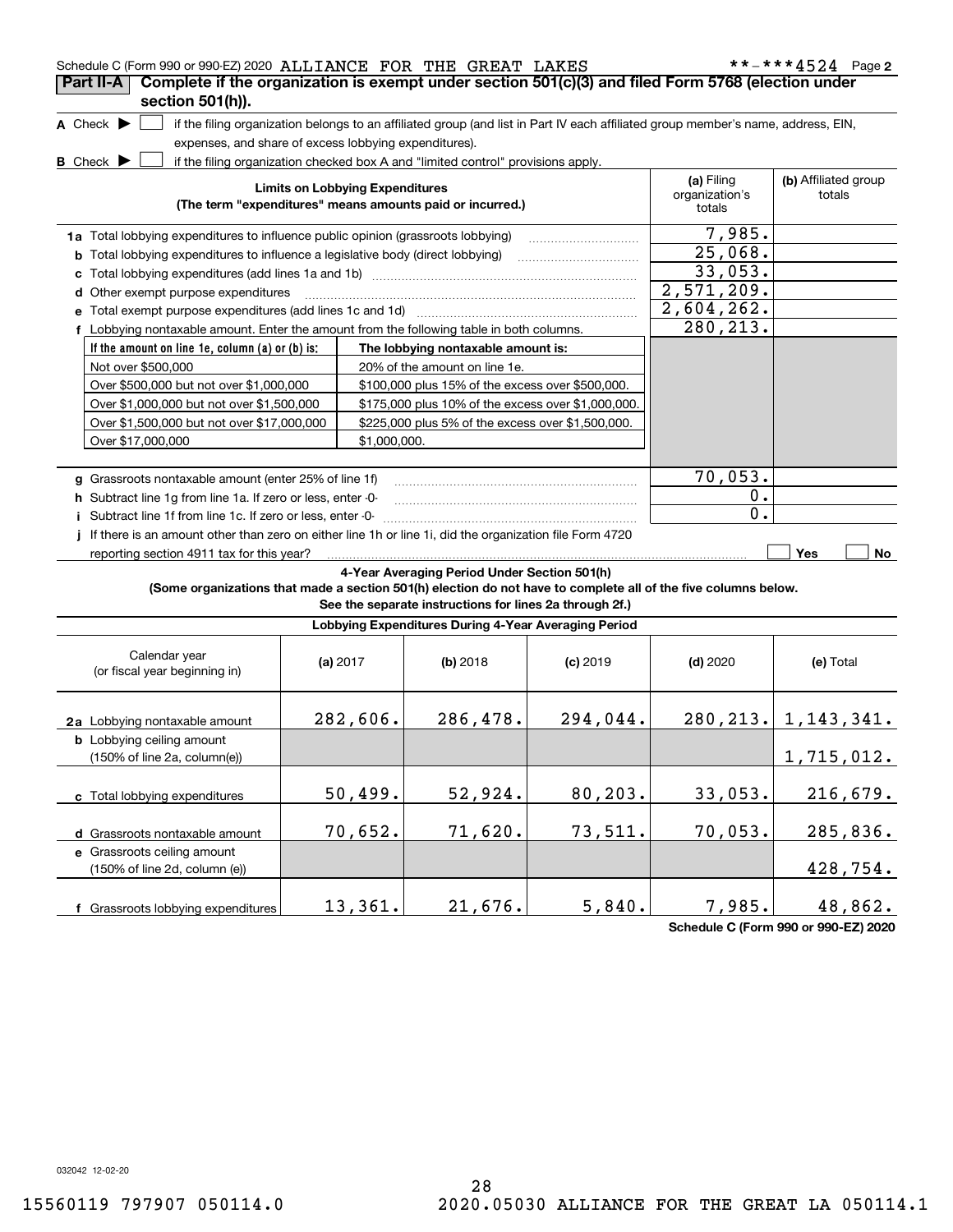#### Schedule C (Form 990 or 990-EZ) 2020 Page ALLIANCE FOR THE GREAT LAKES \*\*-\*\*\*4524

#### **3**

#### **Part II-B** Complete if the organization is exempt under section 501(c)(3) and has NOT filed Form 5768 **(election under section 501(h)).**

|   | For each "Yes" response on lines 1a through 1i below, provide in Part IV a detailed description                                                                                                                                           | (a) |                | (b)    |    |
|---|-------------------------------------------------------------------------------------------------------------------------------------------------------------------------------------------------------------------------------------------|-----|----------------|--------|----|
|   | of the lobbying activity.                                                                                                                                                                                                                 | Yes | No             | Amount |    |
| 1 | During the year, did the filing organization attempt to influence foreign, national, state, or<br>local legislation, including any attempt to influence public opinion on a legislative matter<br>or referendum, through the use of:      |     |                |        |    |
|   | <b>b</b> Paid staff or management (include compensation in expenses reported on lines 1c through 1i)?<br>$\sim$                                                                                                                           |     |                |        |    |
|   |                                                                                                                                                                                                                                           |     |                |        |    |
|   | e Publications, or published or broadcast statements?                                                                                                                                                                                     |     |                |        |    |
|   |                                                                                                                                                                                                                                           |     |                |        |    |
|   | g Direct contact with legislators, their staffs, government officials, or a legislative body?                                                                                                                                             |     |                |        |    |
|   | h Rallies, demonstrations, seminars, conventions, speeches, lectures, or any similar means?<br><i>i</i> Other activities?                                                                                                                 |     |                |        |    |
|   |                                                                                                                                                                                                                                           |     |                |        |    |
|   | 2a Did the activities in line 1 cause the organization to be not described in section 501(c)(3)?                                                                                                                                          |     |                |        |    |
|   |                                                                                                                                                                                                                                           |     |                |        |    |
|   | c If "Yes," enter the amount of any tax incurred by organization managers under section 4912                                                                                                                                              |     |                |        |    |
|   | d If the filing organization incurred a section 4912 tax, did it file Form 4720 for this year?                                                                                                                                            |     |                |        |    |
|   | Part III-A Complete if the organization is exempt under section 501(c)(4), section 501(c)(5), or section<br>501(c)(6).                                                                                                                    |     |                |        |    |
|   |                                                                                                                                                                                                                                           |     |                | Yes    | No |
| 1 |                                                                                                                                                                                                                                           |     | $\mathbf{1}$   |        |    |
| 2 |                                                                                                                                                                                                                                           |     | $\mathbf{2}$   |        |    |
| 3 | Did the organization agree to carry over lobbying and political campaign activity expenditures from the prior year?                                                                                                                       |     | 3              |        |    |
|   | Part III-B Complete if the organization is exempt under section 501(c)(4), section 501(c)(5), or section<br>501(c)(6) and if either (a) BOTH Part III-A, lines 1 and 2, are answered "No" OR (b) Part III-A, line 3, is                   |     |                |        |    |
|   | answered "Yes."                                                                                                                                                                                                                           |     |                |        |    |
| 1 | Dues, assessments and similar amounts from members [11] matter continuum matter assessments and similar amounts from members [11] matter continuum matter assessments and similar amounts from members [11] matter and the sta            |     | 1.             |        |    |
| 2 | Section 162(e) nondeductible lobbying and political expenditures (do not include amounts of political                                                                                                                                     |     |                |        |    |
|   | expenses for which the section 527(f) tax was paid).                                                                                                                                                                                      |     |                |        |    |
|   | <b>a</b> Current year <b>contract to the contract of the contract of the contract of contract of contract of contract of contract of contract of contract of contract of contract of contract of contract of contract of contract of </b> |     | 2a             |        |    |
|   | <b>b</b> Carryover from last year manufactured and contained a state of the contract of the contained and contained a state of the contained and contained a state of the contained and contained a state of the contained and cont       |     | 2 <sub>b</sub> |        |    |
|   |                                                                                                                                                                                                                                           |     | 2c             |        |    |
| з | Aggregate amount reported in section 6033(e)(1)(A) notices of nondeductible section 162(e) dues                                                                                                                                           |     | 3              |        |    |
| 4 | If notices were sent and the amount on line 2c exceeds the amount on line 3, what portion of the excess                                                                                                                                   |     |                |        |    |
|   | does the organization agree to carryover to the reasonable estimate of nondeductible lobbying and political                                                                                                                               |     |                |        |    |
|   |                                                                                                                                                                                                                                           |     | 4              |        |    |
| 5 | <b>Part IV</b><br><b>Supplemental Information</b>                                                                                                                                                                                         |     | 5              |        |    |
|   | Provide the descriptions required for Part I-A, line 1; Part I-B, line 4; Part I-C, line 5; Part II-A (affiliated group list); Part II-A, lines 1 and 2 (See                                                                              |     |                |        |    |

instructions); and Part II-B, line 1. Also, complete this part for any additional information.

**Schedule C (Form 990 or 990-EZ) 2020**

032043 12-02-20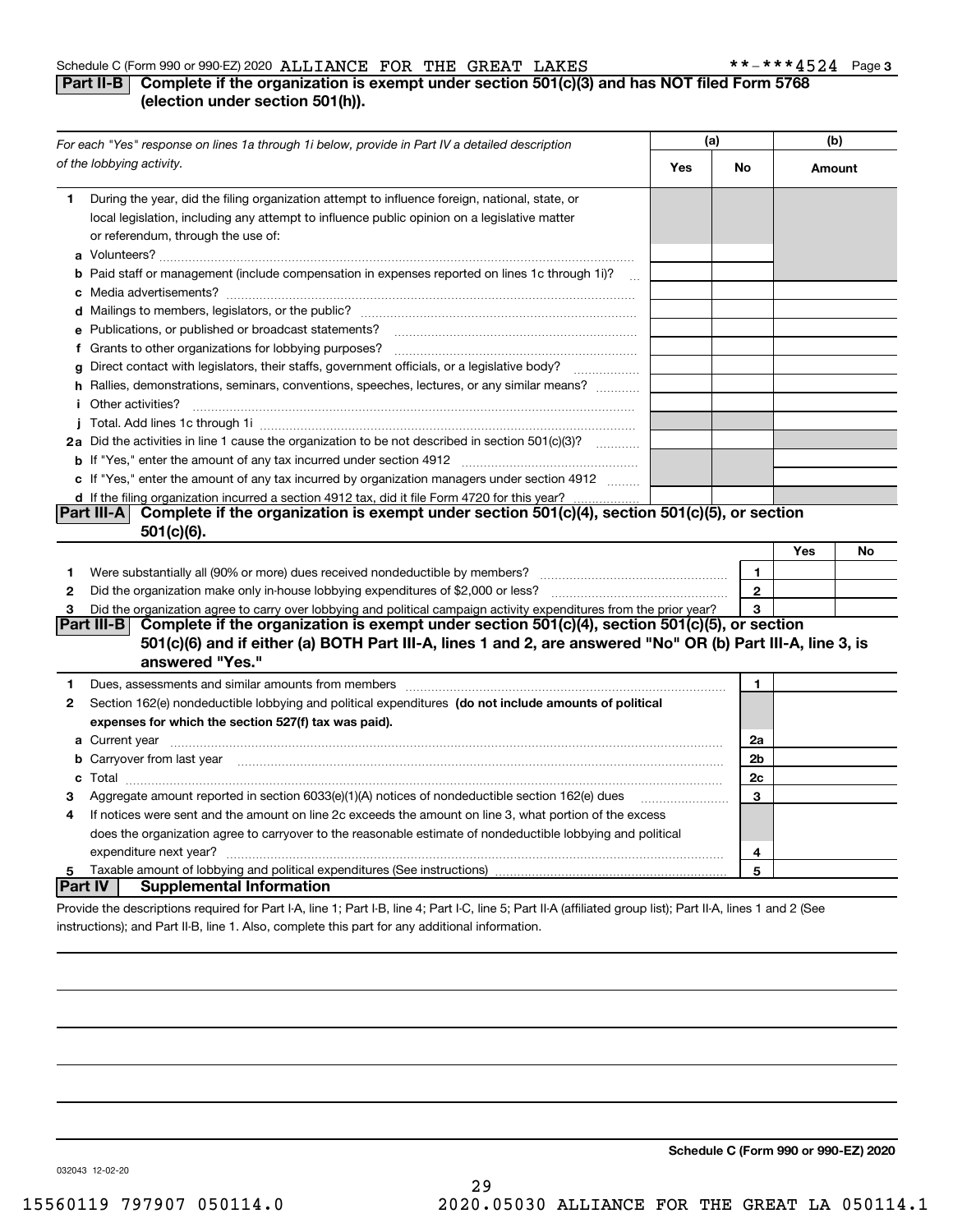| <b>SCHEDULE D</b> |  |
|-------------------|--|
|-------------------|--|

| (Form 990) |  |
|------------|--|
|------------|--|

## **Supplemental Financial Statements**

**(Form 990)** (**Form 990,**<br>Part IV, line 6, 7, 8, 9, 10, 11a, 11b, 11c, 11d, 11e, 11f, 12a, or 12b.<br>Department of the Treasury **and Except Part IV, line 6, 7, 8, 9, 10, 11a, 11b, 11c, 11d, 11e, 11f, 12a, or 12b.** 



|          | Department of the Treasury<br>Internal Revenue Service |                                                                                                                                                                                                                                | $\blacktriangleright$ Attach to Form 990.<br>Go to www.irs.gov/Form990 for instructions and the latest information. |                          | Inspection                            | טוועט ו שטווט |
|----------|--------------------------------------------------------|--------------------------------------------------------------------------------------------------------------------------------------------------------------------------------------------------------------------------------|---------------------------------------------------------------------------------------------------------------------|--------------------------|---------------------------------------|---------------|
|          | Name of the organization                               |                                                                                                                                                                                                                                |                                                                                                                     |                          | <b>Employer identification number</b> |               |
|          |                                                        | ALLIANCE FOR THE GREAT LAKES                                                                                                                                                                                                   |                                                                                                                     |                          | **-***4524                            |               |
| Part I   |                                                        | Organizations Maintaining Donor Advised Funds or Other Similar Funds or Accounts. Complete if the                                                                                                                              |                                                                                                                     |                          |                                       |               |
|          |                                                        | organization answered "Yes" on Form 990, Part IV, line 6.                                                                                                                                                                      |                                                                                                                     |                          |                                       |               |
|          |                                                        |                                                                                                                                                                                                                                | (a) Donor advised funds                                                                                             |                          | (b) Funds and other accounts          |               |
| 1        |                                                        |                                                                                                                                                                                                                                |                                                                                                                     |                          |                                       |               |
| 2        |                                                        | Aggregate value of contributions to (during year)                                                                                                                                                                              |                                                                                                                     |                          |                                       |               |
| З        |                                                        | Aggregate value of grants from (during year)                                                                                                                                                                                   |                                                                                                                     |                          |                                       |               |
| 4        |                                                        |                                                                                                                                                                                                                                |                                                                                                                     |                          |                                       |               |
| 5        |                                                        | Did the organization inform all donors and donor advisors in writing that the assets held in donor advised funds                                                                                                               |                                                                                                                     |                          |                                       |               |
|          |                                                        |                                                                                                                                                                                                                                |                                                                                                                     |                          | Yes                                   | No            |
| 6        |                                                        | Did the organization inform all grantees, donors, and donor advisors in writing that grant funds can be used only                                                                                                              |                                                                                                                     |                          |                                       |               |
|          |                                                        | for charitable purposes and not for the benefit of the donor or donor advisor, or for any other purpose conferring                                                                                                             |                                                                                                                     |                          |                                       |               |
|          | impermissible private benefit?                         |                                                                                                                                                                                                                                |                                                                                                                     |                          | Yes                                   | No            |
| Part II  |                                                        | Conservation Easements. Complete if the organization answered "Yes" on Form 990, Part IV, line 7.                                                                                                                              |                                                                                                                     |                          |                                       |               |
| 1        |                                                        | Purpose(s) of conservation easements held by the organization (check all that apply).                                                                                                                                          |                                                                                                                     |                          |                                       |               |
|          |                                                        | Preservation of land for public use (for example, recreation or education)                                                                                                                                                     | Preservation of a historically important land area                                                                  |                          |                                       |               |
|          |                                                        | Protection of natural habitat                                                                                                                                                                                                  | Preservation of a certified historic structure                                                                      |                          |                                       |               |
|          |                                                        | Preservation of open space                                                                                                                                                                                                     |                                                                                                                     |                          |                                       |               |
| 2        |                                                        | Complete lines 2a through 2d if the organization held a qualified conservation contribution in the form of a conservation easement on the last                                                                                 |                                                                                                                     |                          |                                       |               |
|          | day of the tax year.                                   |                                                                                                                                                                                                                                |                                                                                                                     |                          | Held at the End of the Tax Year       |               |
| а        |                                                        | Total number of conservation easements                                                                                                                                                                                         |                                                                                                                     | 2a                       |                                       |               |
| b        |                                                        | Total acreage restricted by conservation easements                                                                                                                                                                             |                                                                                                                     | 2b                       |                                       |               |
| с        |                                                        | Number of conservation easements on a certified historic structure included in (a) manufacture included in (a)                                                                                                                 |                                                                                                                     | 2c                       |                                       |               |
| d        |                                                        | Number of conservation easements included in (c) acquired after 7/25/06, and not on a historic structure                                                                                                                       |                                                                                                                     |                          |                                       |               |
|          |                                                        | listed in the National Register [11, 1200] [12] The National Register [11, 1200] [12] The National Register [11, 1200] [12] The National Register [11, 1200] [12] The National Register [11] The National Register [11] The Na |                                                                                                                     | 2d                       |                                       |               |
| 3        |                                                        | Number of conservation easements modified, transferred, released, extinguished, or terminated by the organization during the tax                                                                                               |                                                                                                                     |                          |                                       |               |
|          | $year \blacktriangleright$                             |                                                                                                                                                                                                                                |                                                                                                                     |                          |                                       |               |
| 4        |                                                        | Number of states where property subject to conservation easement is located                                                                                                                                                    |                                                                                                                     |                          |                                       |               |
| 5        |                                                        | Does the organization have a written policy regarding the periodic monitoring, inspection, handling of                                                                                                                         |                                                                                                                     |                          |                                       |               |
|          |                                                        | violations, and enforcement of the conservation easements it holds?                                                                                                                                                            |                                                                                                                     |                          | Yes                                   | No            |
| 6        |                                                        | Staff and volunteer hours devoted to monitoring, inspecting, handling of violations, and enforcing conservation easements during the year                                                                                      |                                                                                                                     |                          |                                       |               |
|          |                                                        |                                                                                                                                                                                                                                |                                                                                                                     |                          |                                       |               |
| 7        |                                                        | Amount of expenses incurred in monitoring, inspecting, handling of violations, and enforcing conservation easements during the year                                                                                            |                                                                                                                     |                          |                                       |               |
|          | $\blacktriangleright$ S                                |                                                                                                                                                                                                                                |                                                                                                                     |                          |                                       |               |
| 8        |                                                        | Does each conservation easement reported on line 2(d) above satisfy the requirements of section 170(h)(4)(B)(i)                                                                                                                |                                                                                                                     |                          |                                       |               |
|          |                                                        |                                                                                                                                                                                                                                |                                                                                                                     |                          | Yes                                   | No            |
| 9        |                                                        | In Part XIII, describe how the organization reports conservation easements in its revenue and expense statement and                                                                                                            |                                                                                                                     |                          |                                       |               |
|          |                                                        | balance sheet, and include, if applicable, the text of the footnote to the organization's financial statements that describes the                                                                                              |                                                                                                                     |                          |                                       |               |
|          |                                                        | organization's accounting for conservation easements.<br>Organizations Maintaining Collections of Art, Historical Treasures, or Other Similar Assets.                                                                          |                                                                                                                     |                          |                                       |               |
| Part III |                                                        |                                                                                                                                                                                                                                |                                                                                                                     |                          |                                       |               |
|          |                                                        | Complete if the organization answered "Yes" on Form 990, Part IV, line 8.                                                                                                                                                      |                                                                                                                     |                          |                                       |               |
|          |                                                        | 1a If the organization elected, as permitted under FASB ASC 958, not to report in its revenue statement and balance sheet works                                                                                                |                                                                                                                     |                          |                                       |               |
|          |                                                        | of art, historical treasures, or other similar assets held for public exhibition, education, or research in furtherance of public                                                                                              |                                                                                                                     |                          |                                       |               |
|          |                                                        | service, provide in Part XIII the text of the footnote to its financial statements that describes these items.                                                                                                                 |                                                                                                                     |                          |                                       |               |
| b        |                                                        | If the organization elected, as permitted under FASB ASC 958, to report in its revenue statement and balance sheet works of                                                                                                    |                                                                                                                     |                          |                                       |               |
|          |                                                        | art, historical treasures, or other similar assets held for public exhibition, education, or research in furtherance of public service,                                                                                        |                                                                                                                     |                          |                                       |               |
|          |                                                        | provide the following amounts relating to these items:                                                                                                                                                                         |                                                                                                                     |                          |                                       |               |
|          |                                                        |                                                                                                                                                                                                                                |                                                                                                                     |                          | $\sim$                                |               |
|          |                                                        | (ii) Assets included in Form 990, Part X                                                                                                                                                                                       |                                                                                                                     | $\blacktriangleright$ s  |                                       |               |
| 2        |                                                        | If the organization received or held works of art, historical treasures, or other similar assets for financial gain, provide                                                                                                   |                                                                                                                     |                          |                                       |               |
|          |                                                        | the following amounts required to be reported under FASB ASC 958 relating to these items:                                                                                                                                      |                                                                                                                     |                          |                                       |               |
| а        |                                                        | Revenue included on Form 990, Part VIII, line 1                                                                                                                                                                                |                                                                                                                     | $\blacktriangleright$ \$ |                                       |               |

**b** Assets included in Form 990, Part X

032051 12-01-20 **For Paperwork Reduction Act Notice, see the Instructions for Form 990. Schedule D (Form 990) 2020** LHA

30

15560119 797907 050114.0 2020.05030 ALLIANCE FOR THE GREAT LA 050114.1

 $\blacktriangleright$  \$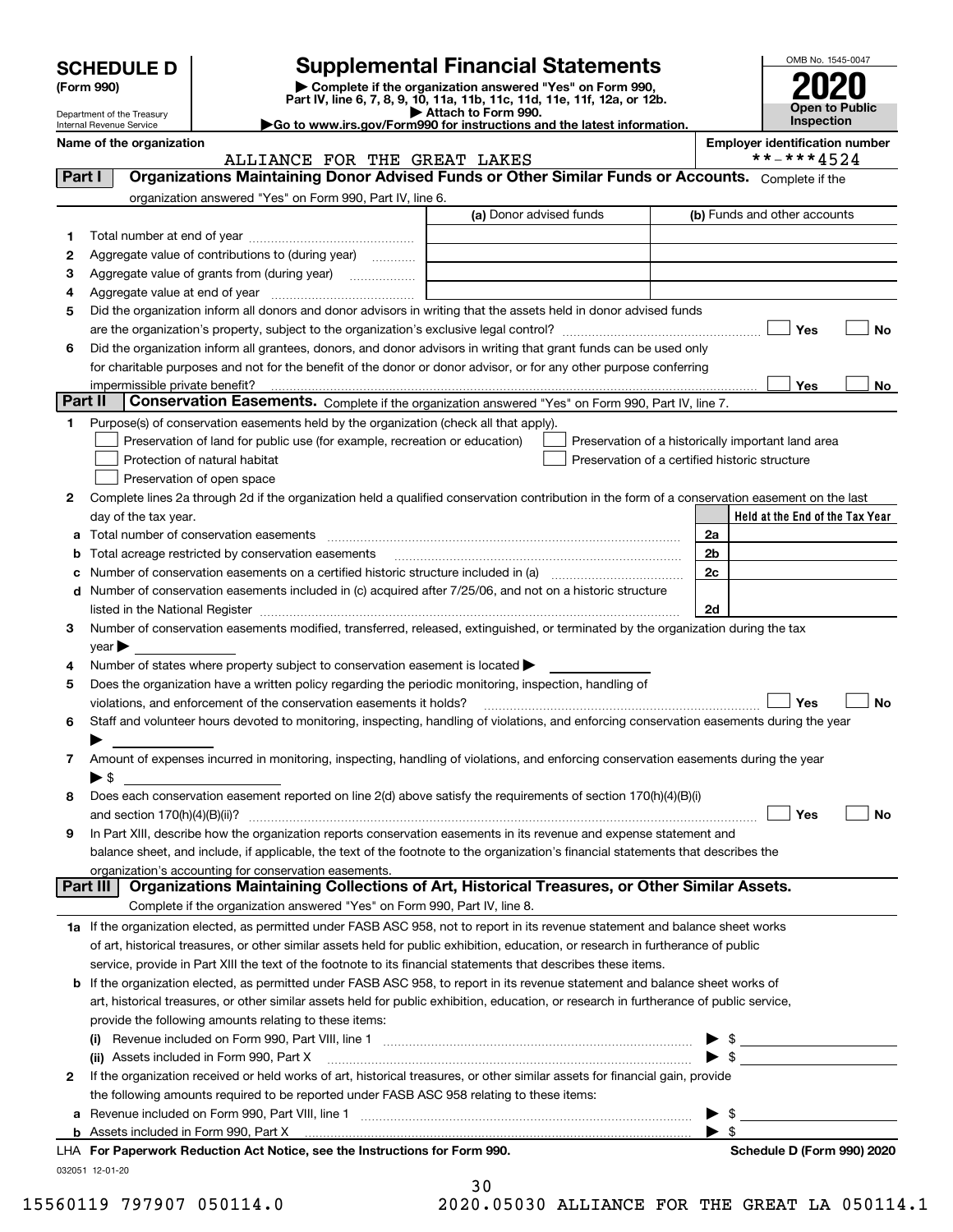|          | Schedule D (Form 990) 2020                                                                                                                                                                                                                                                                                                                           | ALLIANCE FOR THE GREAT LAKES |                |                                                                                                                                                                                                                               |                 | **-***4524 Page 2          |                     |            |    |
|----------|------------------------------------------------------------------------------------------------------------------------------------------------------------------------------------------------------------------------------------------------------------------------------------------------------------------------------------------------------|------------------------------|----------------|-------------------------------------------------------------------------------------------------------------------------------------------------------------------------------------------------------------------------------|-----------------|----------------------------|---------------------|------------|----|
| Part III | Organizations Maintaining Collections of Art, Historical Treasures, or Other Similar Assets (continued)                                                                                                                                                                                                                                              |                              |                |                                                                                                                                                                                                                               |                 |                            |                     |            |    |
| 3        | Using the organization's acquisition, accession, and other records, check any of the following that make significant use of its                                                                                                                                                                                                                      |                              |                |                                                                                                                                                                                                                               |                 |                            |                     |            |    |
|          | collection items (check all that apply):                                                                                                                                                                                                                                                                                                             |                              |                |                                                                                                                                                                                                                               |                 |                            |                     |            |    |
| a        | Public exhibition                                                                                                                                                                                                                                                                                                                                    |                              |                | Loan or exchange program                                                                                                                                                                                                      |                 |                            |                     |            |    |
| b        | Scholarly research                                                                                                                                                                                                                                                                                                                                   | e                            |                | Other and the contract of the contract of the contract of the contract of the contract of the contract of the contract of the contract of the contract of the contract of the contract of the contract of the contract of the |                 |                            |                     |            |    |
| c        | Preservation for future generations                                                                                                                                                                                                                                                                                                                  |                              |                |                                                                                                                                                                                                                               |                 |                            |                     |            |    |
| 4        | Provide a description of the organization's collections and explain how they further the organization's exempt purpose in Part XIII.                                                                                                                                                                                                                 |                              |                |                                                                                                                                                                                                                               |                 |                            |                     |            |    |
| 5        | During the year, did the organization solicit or receive donations of art, historical treasures, or other similar assets                                                                                                                                                                                                                             |                              |                |                                                                                                                                                                                                                               |                 |                            |                     |            |    |
|          | to be sold to raise funds rather than to be maintained as part of the organization's collection?                                                                                                                                                                                                                                                     |                              |                |                                                                                                                                                                                                                               |                 |                            | Yes                 |            | No |
|          | <b>Part IV</b><br>Escrow and Custodial Arrangements. Complete if the organization answered "Yes" on Form 990, Part IV, line 9, or                                                                                                                                                                                                                    |                              |                |                                                                                                                                                                                                                               |                 |                            |                     |            |    |
|          | reported an amount on Form 990, Part X, line 21.                                                                                                                                                                                                                                                                                                     |                              |                |                                                                                                                                                                                                                               |                 |                            |                     |            |    |
|          | 1a Is the organization an agent, trustee, custodian or other intermediary for contributions or other assets not included                                                                                                                                                                                                                             |                              |                |                                                                                                                                                                                                                               |                 |                            |                     |            |    |
|          |                                                                                                                                                                                                                                                                                                                                                      |                              |                |                                                                                                                                                                                                                               |                 |                            | Yes                 |            | No |
|          | <b>b</b> If "Yes," explain the arrangement in Part XIII and complete the following table:                                                                                                                                                                                                                                                            |                              |                |                                                                                                                                                                                                                               |                 |                            |                     |            |    |
|          |                                                                                                                                                                                                                                                                                                                                                      |                              |                |                                                                                                                                                                                                                               |                 |                            | Amount              |            |    |
|          |                                                                                                                                                                                                                                                                                                                                                      |                              |                |                                                                                                                                                                                                                               | 1c              |                            |                     |            |    |
| c        | Beginning balance <b>contract to the contract of the contract of the contract of the contract of the contract of t</b>                                                                                                                                                                                                                               |                              |                |                                                                                                                                                                                                                               | 1d              |                            |                     |            |    |
|          |                                                                                                                                                                                                                                                                                                                                                      |                              |                |                                                                                                                                                                                                                               | 1e              |                            |                     |            |    |
|          | Distributions during the year manufactured and an account of the state of the state of the state of the state of the state of the state of the state of the state of the state of the state of the state of the state of the s                                                                                                                       |                              |                |                                                                                                                                                                                                                               | 1f              |                            |                     |            |    |
|          | Ending balance manufactured and all and all and all and all and all and all and all and all and all and all and and all and all and all and all and all and all and all and all and all and all and all and all and all and al<br>2a Did the organization include an amount on Form 990, Part X, line 21, for escrow or custodial account liability? |                              |                |                                                                                                                                                                                                                               |                 |                            | Yes                 |            | No |
|          | <b>b</b> If "Yes," explain the arrangement in Part XIII. Check here if the explanation has been provided on Part XIII                                                                                                                                                                                                                                |                              |                |                                                                                                                                                                                                                               |                 |                            |                     |            |    |
| Part V   | Endowment Funds. Complete if the organization answered "Yes" on Form 990, Part IV, line 10.                                                                                                                                                                                                                                                          |                              |                |                                                                                                                                                                                                                               |                 |                            |                     |            |    |
|          |                                                                                                                                                                                                                                                                                                                                                      | (a) Current year             | (b) Prior year | (c) Two years back                                                                                                                                                                                                            |                 | (d) Three years back       | (e) Four years back |            |    |
|          | Beginning of year balance                                                                                                                                                                                                                                                                                                                            | 4, 137, 053.                 | 3, 178, 534.   | 2,685,669.                                                                                                                                                                                                                    |                 | 2,104,557.                 |                     | 2,261,866. |    |
| 1a       |                                                                                                                                                                                                                                                                                                                                                      | 920,050.                     | 2,345,449.     | 1,917,913.                                                                                                                                                                                                                    |                 | 1,897,001.                 |                     | 1,248,827. |    |
| b        |                                                                                                                                                                                                                                                                                                                                                      | 296,331.                     | 125,953.       | 8,049.                                                                                                                                                                                                                        |                 | 92,299.                    | 61,229.             |            |    |
|          | Net investment earnings, gains, and losses                                                                                                                                                                                                                                                                                                           |                              |                |                                                                                                                                                                                                                               |                 |                            |                     |            |    |
| d        |                                                                                                                                                                                                                                                                                                                                                      |                              |                |                                                                                                                                                                                                                               |                 |                            |                     |            |    |
|          | e Other expenditures for facilities                                                                                                                                                                                                                                                                                                                  |                              |                |                                                                                                                                                                                                                               |                 |                            |                     |            |    |
|          | and programs                                                                                                                                                                                                                                                                                                                                         | 2,522,952.                   | 1,512,883.     | 1,433,097.                                                                                                                                                                                                                    |                 | 1,408,188.                 |                     | 1,467,365. |    |
|          |                                                                                                                                                                                                                                                                                                                                                      |                              |                |                                                                                                                                                                                                                               |                 |                            |                     |            |    |
| g        | End of year balance                                                                                                                                                                                                                                                                                                                                  | 2,830,482.                   | 4, 137, 053.   | 3, 178, 534.                                                                                                                                                                                                                  |                 | 2,685,669.                 |                     | 2,104,557. |    |
| 2        | Provide the estimated percentage of the current year end balance (line 1g, column (a)) held as:                                                                                                                                                                                                                                                      |                              |                |                                                                                                                                                                                                                               |                 |                            |                     |            |    |
|          | Board designated or quasi-endowment >                                                                                                                                                                                                                                                                                                                | 58.2930                      | %              |                                                                                                                                                                                                                               |                 |                            |                     |            |    |
| b        | .0000<br>Permanent endowment                                                                                                                                                                                                                                                                                                                         | %                            |                |                                                                                                                                                                                                                               |                 |                            |                     |            |    |
| c        | Term endowment $\blacktriangleright$ $\_\_\_$ 41.7070                                                                                                                                                                                                                                                                                                | - %                          |                |                                                                                                                                                                                                                               |                 |                            |                     |            |    |
|          | The percentages on lines 2a, 2b, and 2c should equal 100%.                                                                                                                                                                                                                                                                                           |                              |                |                                                                                                                                                                                                                               |                 |                            |                     |            |    |
|          | 3a Are there endowment funds not in the possession of the organization that are held and administered for the organization                                                                                                                                                                                                                           |                              |                |                                                                                                                                                                                                                               |                 |                            |                     |            |    |
|          | by:                                                                                                                                                                                                                                                                                                                                                  |                              |                |                                                                                                                                                                                                                               |                 |                            |                     | Yes        | No |
|          | (i)                                                                                                                                                                                                                                                                                                                                                  |                              |                |                                                                                                                                                                                                                               |                 |                            | 3a(i)               |            | х  |
|          |                                                                                                                                                                                                                                                                                                                                                      |                              |                |                                                                                                                                                                                                                               |                 |                            | 3a(ii)              |            | X  |
| b        |                                                                                                                                                                                                                                                                                                                                                      |                              |                |                                                                                                                                                                                                                               |                 |                            | 3b                  |            |    |
|          | Describe in Part XIII the intended uses of the organization's endowment funds.                                                                                                                                                                                                                                                                       |                              |                |                                                                                                                                                                                                                               |                 |                            |                     |            |    |
|          | Land, Buildings, and Equipment.<br><b>Part VI</b>                                                                                                                                                                                                                                                                                                    |                              |                |                                                                                                                                                                                                                               |                 |                            |                     |            |    |
|          | Complete if the organization answered "Yes" on Form 990, Part IV, line 11a. See Form 990, Part X, line 10.                                                                                                                                                                                                                                           |                              |                |                                                                                                                                                                                                                               |                 |                            |                     |            |    |
|          | Description of property                                                                                                                                                                                                                                                                                                                              | (a) Cost or other            |                | (b) Cost or other                                                                                                                                                                                                             | (c) Accumulated |                            | (d) Book value      |            |    |
|          |                                                                                                                                                                                                                                                                                                                                                      | basis (investment)           |                | basis (other)                                                                                                                                                                                                                 | depreciation    |                            |                     |            |    |
|          |                                                                                                                                                                                                                                                                                                                                                      |                              |                |                                                                                                                                                                                                                               |                 |                            |                     |            |    |
| b        |                                                                                                                                                                                                                                                                                                                                                      |                              |                |                                                                                                                                                                                                                               |                 |                            |                     |            |    |
|          |                                                                                                                                                                                                                                                                                                                                                      |                              |                | 32,948.                                                                                                                                                                                                                       | 24,333.         |                            |                     | 8,615.     |    |
| d        |                                                                                                                                                                                                                                                                                                                                                      |                              |                | 488,976.                                                                                                                                                                                                                      | 380, 162.       |                            | 108,814.            |            |    |
|          | e Other                                                                                                                                                                                                                                                                                                                                              |                              |                |                                                                                                                                                                                                                               |                 |                            |                     |            |    |
|          | Total. Add lines 1a through 1e. (Column (d) must equal Form 990. Part X, column (B), line 10c.)                                                                                                                                                                                                                                                      |                              |                |                                                                                                                                                                                                                               |                 |                            | 117,429.            |            |    |
|          |                                                                                                                                                                                                                                                                                                                                                      |                              |                |                                                                                                                                                                                                                               |                 | Schedule D (Form 990) 2020 |                     |            |    |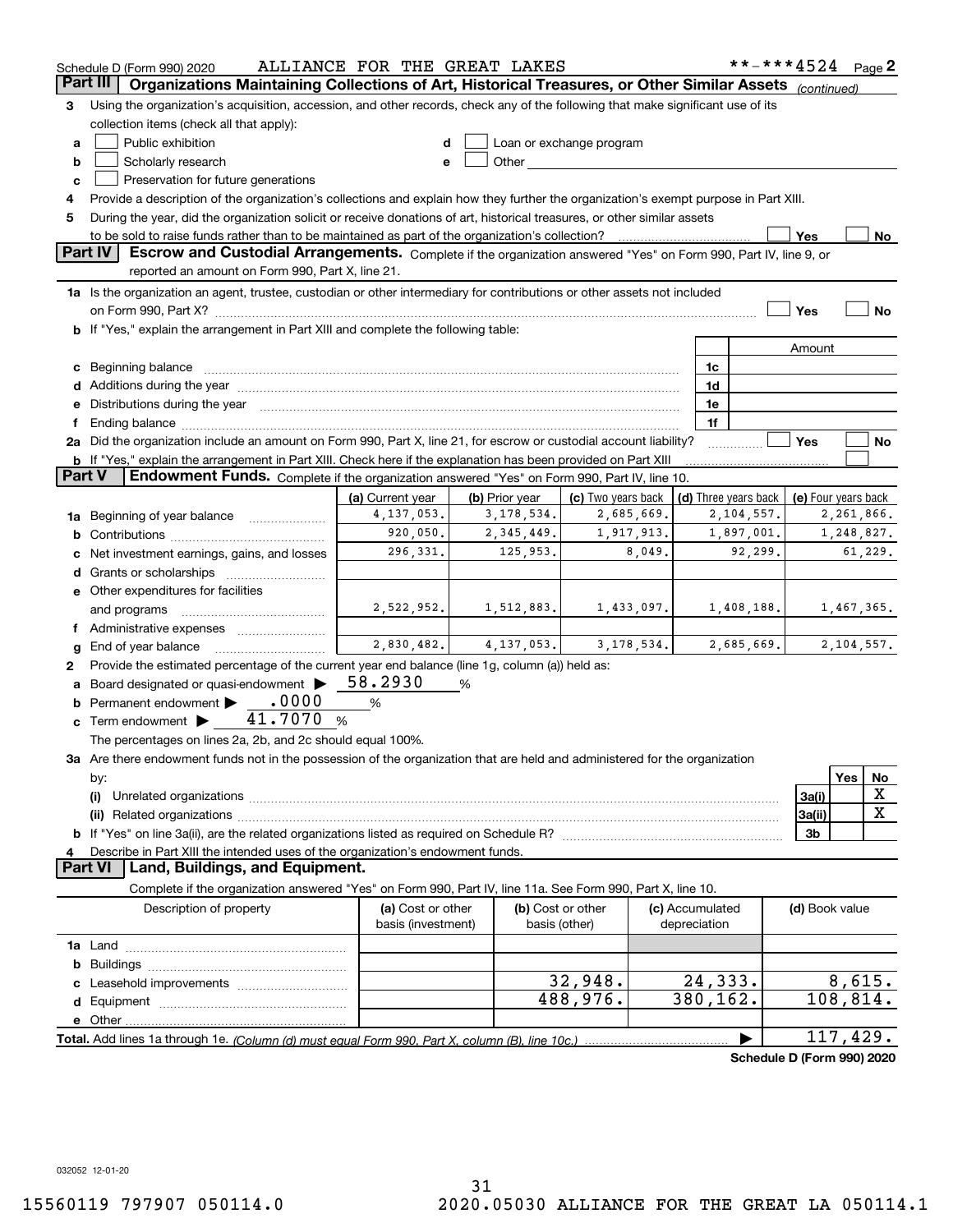| Schedule D (Form 990) 2020 |  | ALLIANCE FOR THE GREAT LAKES |  |  |  |  | **-***4524 | Page |  |
|----------------------------|--|------------------------------|--|--|--|--|------------|------|--|
|----------------------------|--|------------------------------|--|--|--|--|------------|------|--|

#### **Part VII Investments - Other Securities.**

Complete if the organization answered "Yes" on Form 990, Part IV, line 11b. See Form 990, Part X, line 12.

| (a) Description of security or category (including name of security)                          | (b) Book value | (c) Method of valuation: Cost or end-of-year market value |
|-----------------------------------------------------------------------------------------------|----------------|-----------------------------------------------------------|
| (1) Financial derivatives                                                                     |                |                                                           |
| (2) Closely held equity interests                                                             |                |                                                           |
| $(3)$ Other                                                                                   |                |                                                           |
| (A)                                                                                           |                |                                                           |
| (B)                                                                                           |                |                                                           |
| (C)                                                                                           |                |                                                           |
| (D)                                                                                           |                |                                                           |
| (E)                                                                                           |                |                                                           |
| (F)                                                                                           |                |                                                           |
| (G)                                                                                           |                |                                                           |
| (H)                                                                                           |                |                                                           |
| <b>Total.</b> (Col. (b) must equal Form 990, Part X, col. (B) line 12.) $\blacktriangleright$ |                |                                                           |

#### **Part VIII Investments - Program Related.**

Complete if the organization answered "Yes" on Form 990, Part IV, line 11c. See Form 990, Part X, line 13.

| (a) Description of investment                                    | (b) Book value | (c) Method of valuation: Cost or end-of-year market value |
|------------------------------------------------------------------|----------------|-----------------------------------------------------------|
| (1)                                                              |                |                                                           |
| (2)                                                              |                |                                                           |
| (3)                                                              |                |                                                           |
| (4)                                                              |                |                                                           |
| $\left(5\right)$                                                 |                |                                                           |
| (6)                                                              |                |                                                           |
| (7)                                                              |                |                                                           |
| (8)                                                              |                |                                                           |
| (9)                                                              |                |                                                           |
| Total. (Col. (b) must equal Form 990, Part X, col. (B) line 13.) |                |                                                           |

#### **Part IX Other Assets.**

Complete if the organization answered "Yes" on Form 990, Part IV, line 11d. See Form 990, Part X, line 15.

| (a) Description                                                                                                                       | (b) Book value |
|---------------------------------------------------------------------------------------------------------------------------------------|----------------|
| (1)                                                                                                                                   |                |
| (2)                                                                                                                                   |                |
| (3)                                                                                                                                   |                |
| (4)                                                                                                                                   |                |
| (5)                                                                                                                                   |                |
| (6)                                                                                                                                   |                |
|                                                                                                                                       |                |
| (8)                                                                                                                                   |                |
| (9)                                                                                                                                   |                |
|                                                                                                                                       |                |
| Total. (Column (b) must equal Form 990, Part X, col. (B) line 15.) ………………………………………………………………………………………<br>  Part X   Other Liabilities. |                |

**1.(a)** Description of liability **Book value** Book value Book value Book value Book value **Total.**  *(Column (b) must equal Form 990, Part X, col. (B) line 25.)* Complete if the organization answered "Yes" on Form 990, Part IV, line 11e or 11f. See Form 990, Part X, line 25. (1)(2)(3)(4)(5) (6)(7)(8)(9)Federal income taxes  $\blacktriangleright$ DEFERRED RENT 51,974. 51,974.

**2.**Liability for uncertain tax positions. In Part XIII, provide the text of the footnote to the organization's financial statements that reports the organization's liability for uncertain tax positions under FASB ASC 740. Check here if the text of the footnote has been provided in Part XIII  $\boxed{\text{X}}$ 

**Schedule D (Form 990) 2020**

032053 12-01-20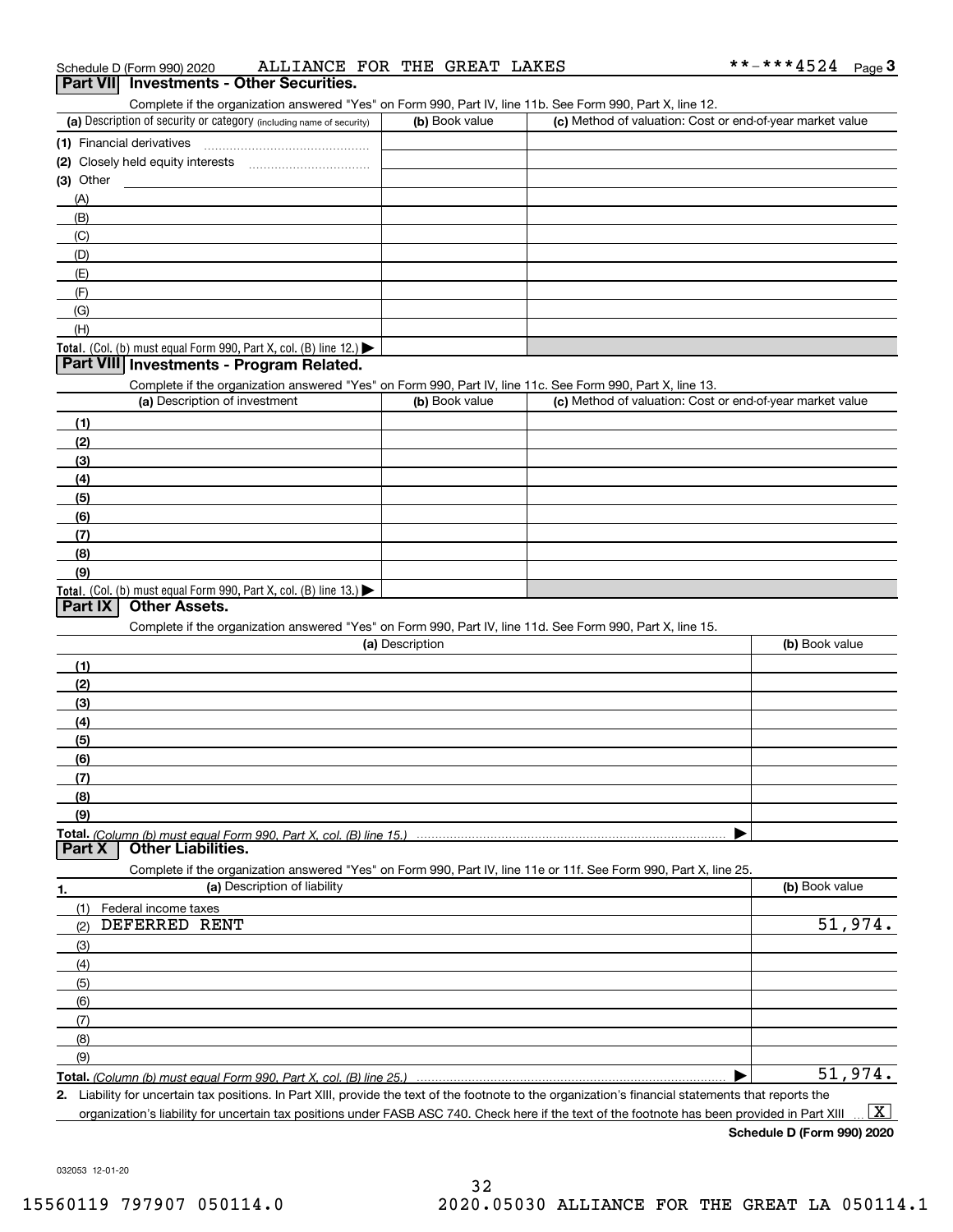|    | ALLIANCE FOR THE GREAT LAKES<br>Schedule D (Form 990) 2020                                                                                                                                                                           |                |            |                | **-***4524<br>Page 4 |
|----|--------------------------------------------------------------------------------------------------------------------------------------------------------------------------------------------------------------------------------------|----------------|------------|----------------|----------------------|
|    | Reconciliation of Revenue per Audited Financial Statements With Revenue per Return.<br>Part XI                                                                                                                                       |                |            |                |                      |
|    | Complete if the organization answered "Yes" on Form 990, Part IV, line 12a.                                                                                                                                                          |                |            |                |                      |
| 1  | Total revenue, gains, and other support per audited financial statements                                                                                                                                                             |                |            | $\blacksquare$ | 3,777,532.           |
| 2  | Amounts included on line 1 but not on Form 990, Part VIII, line 12:                                                                                                                                                                  |                |            |                |                      |
| a  |                                                                                                                                                                                                                                      | 2a             | 284,039.   |                |                      |
| b  |                                                                                                                                                                                                                                      | 2 <sub>b</sub> | 12,738.    |                |                      |
|    |                                                                                                                                                                                                                                      | 2 <sub>c</sub> |            |                |                      |
| d  | Other (Describe in Part XIII.) <b>2006</b> 2007 2010 2010 2010 2010 2011 2012 2013 2014 2015 2016 2017 2018 2019 2016 2016 2017 2018 2019 2016 2017 2018 2019 2016 2017 2018 2019 2018 2019 2016 2017 2018 2019 2018 2019 2018 2019  | 2d             | 64,727.    |                |                      |
| е  | Add lines 2a through 2d                                                                                                                                                                                                              |                |            | 2e             | 361,504.             |
| З  |                                                                                                                                                                                                                                      |                |            | $\mathbf{3}$   | 3,416,028.           |
| 4  | Amounts included on Form 990, Part VIII, line 12, but not on line 1:                                                                                                                                                                 |                |            |                |                      |
| a  | Investment expenses not included on Form 990, Part VIII, line 7b [100] [100] [100] [100] [100] [100] [100] [10                                                                                                                       | 4a             |            |                |                      |
|    |                                                                                                                                                                                                                                      | 4 <sub>b</sub> |            |                |                      |
| c. | Add lines 4a and 4b                                                                                                                                                                                                                  |                |            | 4c             |                      |
|    |                                                                                                                                                                                                                                      | 5              | 3,416,028. |                |                      |
|    |                                                                                                                                                                                                                                      |                |            |                |                      |
|    | Part XII   Reconciliation of Expenses per Audited Financial Statements With Expenses per Return.                                                                                                                                     |                |            |                |                      |
|    | Complete if the organization answered "Yes" on Form 990, Part IV, line 12a.                                                                                                                                                          |                |            |                |                      |
| 1  | Total expenses and losses per audited financial statements                                                                                                                                                                           |                |            | $\blacksquare$ | 3,442,022.           |
| 2  | Amounts included on line 1 but not on Form 990, Part IX, line 25:                                                                                                                                                                    |                |            |                |                      |
| a  |                                                                                                                                                                                                                                      | 2a             | 12,738.    |                |                      |
| b  |                                                                                                                                                                                                                                      | 2 <sub>b</sub> |            |                |                      |
|    | Other losses                                                                                                                                                                                                                         | 2 <sub>c</sub> |            |                |                      |
| d  | Other (Describe in Part XIII.) (1990) (2000) (2000) (2000) (2000) (2000) (2000) (2000) (2000) (2000) (2000) (2000) (2000) (2000) (2000) (2000) (2000) (2000) (2000) (2000) (2000) (2000) (2000) (2000) (2000) (2000) (2000) (2       | 2d             | 64,727.    |                |                      |
| е  | Add lines 2a through 2d <b>continuum contract and all contract and all contract and all contract and all contract and all contract and all contract and all contract and all contract and all contract and all contract and all </b> |                |            | 2e             | 77,465.              |
| 3  |                                                                                                                                                                                                                                      |                |            | 3              | 3,364,557.           |
| 4  | Amounts included on Form 990, Part IX, line 25, but not on line 1:                                                                                                                                                                   |                |            |                |                      |
| a  | Investment expenses not included on Form 990, Part VIII, line 7b [1000000000000000000000000000000000                                                                                                                                 | 4a             |            |                |                      |
| b  | Other (Describe in Part XIII.)                                                                                                                                                                                                       | 4 <sub>b</sub> |            |                |                      |
| c. | Add lines 4a and 4b                                                                                                                                                                                                                  |                |            | 4c             |                      |
|    | Part XIII Supplemental Information.                                                                                                                                                                                                  |                |            | 5              | 3,364,557.           |

ALLIANCE FOR THE GREAT LAKES \*\*-\*\*\*4524

Provide the descriptions required for Part II, lines 3, 5, and 9; Part III, lines 1a and 4; Part IV, lines 1b and 2b; Part V, line 4; Part X, line 2; Part XI, lines 2d and 4b; and Part XII, lines 2d and 4b. Also complete this part to provide any additional information.

PART V, LINE 4:

THE ORGANIZATION'S ENDOWMENT CONSISTS OF DONOR-RESTRICTED FUNDS TO BE USED

FOR SPECIFIC ENVIRONMENTAL PROJECTS AS WELL AS BOARD-DESIGNATED FUNDS

WHICH ARE INTENDED AS A FINANCIAL RESERVE TO SUPPORT THE GROWTH AND

SUSTAINABILITY OF THE ORGANIZATION.

PART X, LINE 2:

MANAGEMENT PERIODICALLY REVIEWS ITS TAX POSITIONS AND HAS DETERMINED THAT

THERE ARE NO MATERIAL UNCERTAIN TAX POSITIONS THAT REQUIRE RECOGNITION IN

33

THE FINANCIAL STATEMENTS.

PART XI, LINE 2D - OTHER ADJUSTMENTS:

032054 12-01-20

**Schedule D (Form 990) 2020**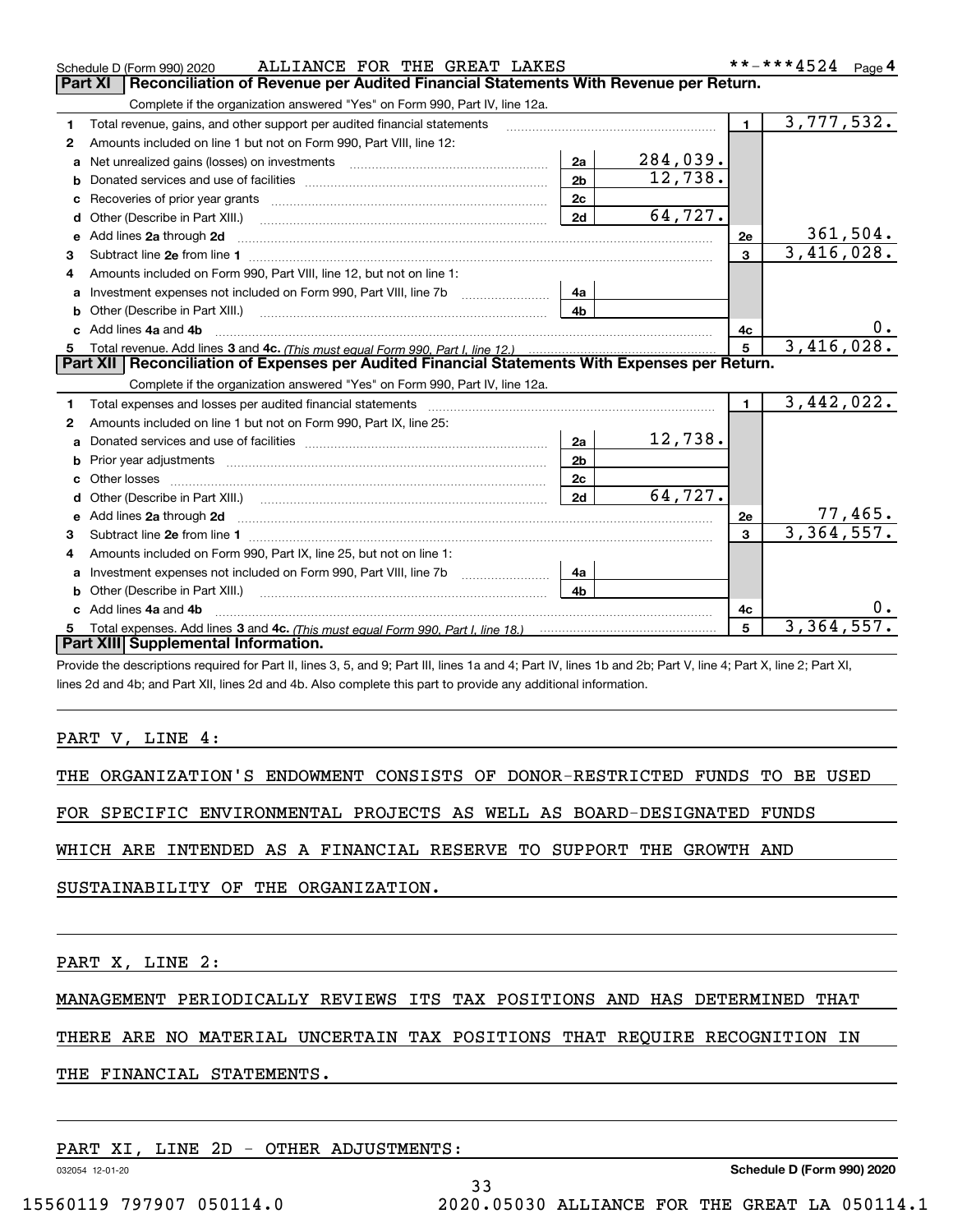| ALLIANCE FOR THE GREAT LAKES                                                            |                            |
|-----------------------------------------------------------------------------------------|----------------------------|
| Schedule D (Form 990) 2020 ALLIANCE F<br>Part XIII Supplemental Information (continued) |                            |
|                                                                                         |                            |
| FUND RAISING EVENT EXPENSES NETTED AGAINST EVENT REVENUES.                              | 64,727.                    |
|                                                                                         |                            |
|                                                                                         |                            |
| PART XII, LINE 2D - OTHER ADJUSTMENTS:                                                  |                            |
|                                                                                         |                            |
| FUND RAISING EVENT EXPENSES NETTED AGAINST EVENT REVENUES.                              | 64,727.                    |
|                                                                                         |                            |
|                                                                                         |                            |
|                                                                                         |                            |
|                                                                                         |                            |
|                                                                                         |                            |
|                                                                                         |                            |
|                                                                                         |                            |
|                                                                                         |                            |
|                                                                                         |                            |
|                                                                                         |                            |
|                                                                                         |                            |
|                                                                                         |                            |
|                                                                                         |                            |
|                                                                                         |                            |
|                                                                                         |                            |
|                                                                                         |                            |
|                                                                                         |                            |
|                                                                                         |                            |
|                                                                                         |                            |
|                                                                                         |                            |
|                                                                                         |                            |
|                                                                                         |                            |
|                                                                                         |                            |
|                                                                                         |                            |
|                                                                                         |                            |
|                                                                                         |                            |
|                                                                                         |                            |
|                                                                                         |                            |
|                                                                                         |                            |
|                                                                                         |                            |
|                                                                                         |                            |
|                                                                                         |                            |
|                                                                                         |                            |
|                                                                                         |                            |
|                                                                                         |                            |
|                                                                                         |                            |
|                                                                                         |                            |
|                                                                                         |                            |
|                                                                                         |                            |
|                                                                                         |                            |
| 0000EE 10.01.00                                                                         | Schedule D (Form 990) 2020 |

032055 12-01-20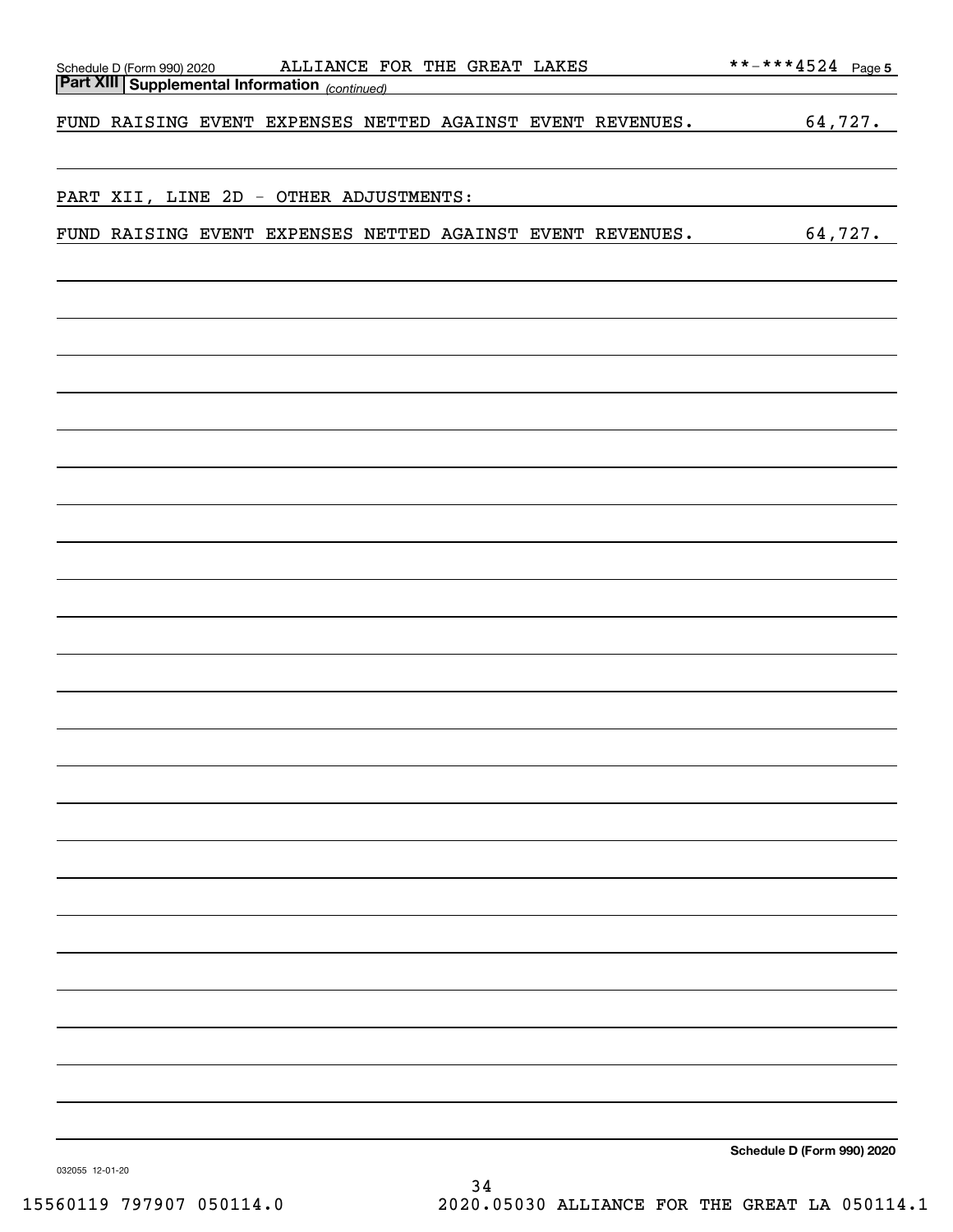| <b>SCHEDULE G</b>                                            |                                                                                                                                                                     | <b>Supplemental Information Regarding Fundraising or Gaming Activities</b>                                                                         |                                 |    |                                       |  |                                   | OMB No. 1545-0047                       |
|--------------------------------------------------------------|---------------------------------------------------------------------------------------------------------------------------------------------------------------------|----------------------------------------------------------------------------------------------------------------------------------------------------|---------------------------------|----|---------------------------------------|--|-----------------------------------|-----------------------------------------|
| (Form 990 or 990-EZ)                                         | Complete if the organization answered "Yes" on Form 990, Part IV, line 17, 18, or 19, or if the<br>organization entered more than \$15,000 on Form 990-EZ, line 6a. |                                                                                                                                                    |                                 |    |                                       |  |                                   | 2021                                    |
| Department of the Treasury                                   | Attach to Form 990 or Form 990-EZ.                                                                                                                                  |                                                                                                                                                    |                                 |    |                                       |  |                                   | <b>Open to Public</b>                   |
| Internal Revenue Service                                     |                                                                                                                                                                     | Go to www.irs.gov/Form990 for instructions and the latest information.                                                                             |                                 |    |                                       |  |                                   | Inspection                              |
| Name of the organization                                     |                                                                                                                                                                     |                                                                                                                                                    |                                 |    |                                       |  |                                   | <b>Employer identification number</b>   |
|                                                              |                                                                                                                                                                     | ALLIANCE FOR THE GREAT LAKES                                                                                                                       |                                 |    |                                       |  | **-***4524                        |                                         |
| Part I                                                       | required to complete this part.                                                                                                                                     | Fundraising Activities. Complete if the organization answered "Yes" on Form 990, Part IV, line 17. Form 990-EZ filers are not                      |                                 |    |                                       |  |                                   |                                         |
|                                                              |                                                                                                                                                                     | 1 Indicate whether the organization raised funds through any of the following activities. Check all that apply.                                    |                                 |    |                                       |  |                                   |                                         |
| Mail solicitations<br>a                                      |                                                                                                                                                                     | e                                                                                                                                                  |                                 |    | Solicitation of non-government grants |  |                                   |                                         |
| b                                                            | Internet and email solicitations                                                                                                                                    | f                                                                                                                                                  |                                 |    | Solicitation of government grants     |  |                                   |                                         |
| Phone solicitations<br>c                                     |                                                                                                                                                                     | Special fundraising events<br>g                                                                                                                    |                                 |    |                                       |  |                                   |                                         |
| In-person solicitations<br>d                                 |                                                                                                                                                                     | 2 a Did the organization have a written or oral agreement with any individual (including officers, directors, trustees, or                         |                                 |    |                                       |  |                                   |                                         |
|                                                              |                                                                                                                                                                     | key employees listed in Form 990, Part VII) or entity in connection with professional fundraising services?                                        |                                 |    |                                       |  | Yes                               | No                                      |
|                                                              |                                                                                                                                                                     | <b>b</b> If "Yes," list the 10 highest paid individuals or entities (fundraisers) pursuant to agreements under which the fundraiser is to be       |                                 |    |                                       |  |                                   |                                         |
| compensated at least \$5,000 by the organization.            |                                                                                                                                                                     |                                                                                                                                                    |                                 |    |                                       |  |                                   |                                         |
|                                                              |                                                                                                                                                                     |                                                                                                                                                    | (iii) Did                       |    |                                       |  | (v) Amount paid                   |                                         |
| (i) Name and address of individual<br>or entity (fundraiser) |                                                                                                                                                                     | (ii) Activity                                                                                                                                      | fundraiser<br>have custody      |    | (iv) Gross receipts<br>from activity  |  | to (or retained by)<br>fundraiser | (vi) Amount paid<br>to (or retained by) |
|                                                              |                                                                                                                                                                     |                                                                                                                                                    | or control of<br>contributions? |    |                                       |  | listed in col. (i)                | organization                            |
|                                                              |                                                                                                                                                                     |                                                                                                                                                    | Yes                             | No |                                       |  |                                   |                                         |
|                                                              |                                                                                                                                                                     |                                                                                                                                                    |                                 |    |                                       |  |                                   |                                         |
|                                                              |                                                                                                                                                                     |                                                                                                                                                    |                                 |    |                                       |  |                                   |                                         |
|                                                              |                                                                                                                                                                     |                                                                                                                                                    |                                 |    |                                       |  |                                   |                                         |
|                                                              |                                                                                                                                                                     |                                                                                                                                                    |                                 |    |                                       |  |                                   |                                         |
|                                                              |                                                                                                                                                                     |                                                                                                                                                    |                                 |    |                                       |  |                                   |                                         |
|                                                              |                                                                                                                                                                     |                                                                                                                                                    |                                 |    |                                       |  |                                   |                                         |
|                                                              |                                                                                                                                                                     |                                                                                                                                                    |                                 |    |                                       |  |                                   |                                         |
|                                                              |                                                                                                                                                                     |                                                                                                                                                    |                                 |    |                                       |  |                                   |                                         |
|                                                              |                                                                                                                                                                     |                                                                                                                                                    |                                 |    |                                       |  |                                   |                                         |
|                                                              |                                                                                                                                                                     |                                                                                                                                                    |                                 |    |                                       |  |                                   |                                         |
|                                                              |                                                                                                                                                                     |                                                                                                                                                    |                                 |    |                                       |  |                                   |                                         |
|                                                              |                                                                                                                                                                     |                                                                                                                                                    |                                 |    |                                       |  |                                   |                                         |
|                                                              |                                                                                                                                                                     |                                                                                                                                                    |                                 |    |                                       |  |                                   |                                         |
|                                                              |                                                                                                                                                                     |                                                                                                                                                    |                                 |    |                                       |  |                                   |                                         |
|                                                              |                                                                                                                                                                     |                                                                                                                                                    |                                 |    |                                       |  |                                   |                                         |
|                                                              |                                                                                                                                                                     |                                                                                                                                                    |                                 |    |                                       |  |                                   |                                         |
|                                                              |                                                                                                                                                                     |                                                                                                                                                    |                                 |    |                                       |  |                                   |                                         |
| Total                                                        |                                                                                                                                                                     | 3 List all states in which the organization is registered or licensed to solicit contributions or has been notified it is exempt from registration |                                 |    |                                       |  |                                   |                                         |
| or licensing.                                                |                                                                                                                                                                     |                                                                                                                                                    |                                 |    |                                       |  |                                   |                                         |
|                                                              |                                                                                                                                                                     |                                                                                                                                                    |                                 |    |                                       |  |                                   |                                         |
|                                                              |                                                                                                                                                                     |                                                                                                                                                    |                                 |    |                                       |  |                                   |                                         |
|                                                              |                                                                                                                                                                     |                                                                                                                                                    |                                 |    |                                       |  |                                   |                                         |
|                                                              |                                                                                                                                                                     |                                                                                                                                                    |                                 |    |                                       |  |                                   |                                         |
|                                                              |                                                                                                                                                                     |                                                                                                                                                    |                                 |    |                                       |  |                                   |                                         |
|                                                              |                                                                                                                                                                     |                                                                                                                                                    |                                 |    |                                       |  |                                   |                                         |
|                                                              |                                                                                                                                                                     |                                                                                                                                                    |                                 |    |                                       |  |                                   |                                         |
|                                                              |                                                                                                                                                                     |                                                                                                                                                    |                                 |    |                                       |  |                                   |                                         |
|                                                              |                                                                                                                                                                     |                                                                                                                                                    |                                 |    |                                       |  |                                   |                                         |
|                                                              |                                                                                                                                                                     | LHA For Paperwork Reduction Act Notice, see the Instructions for Form 990 or 990-EZ.                                                               |                                 |    |                                       |  |                                   | Schedule G (Form 990 or 990-EZ) 2020    |

032081 11-25-20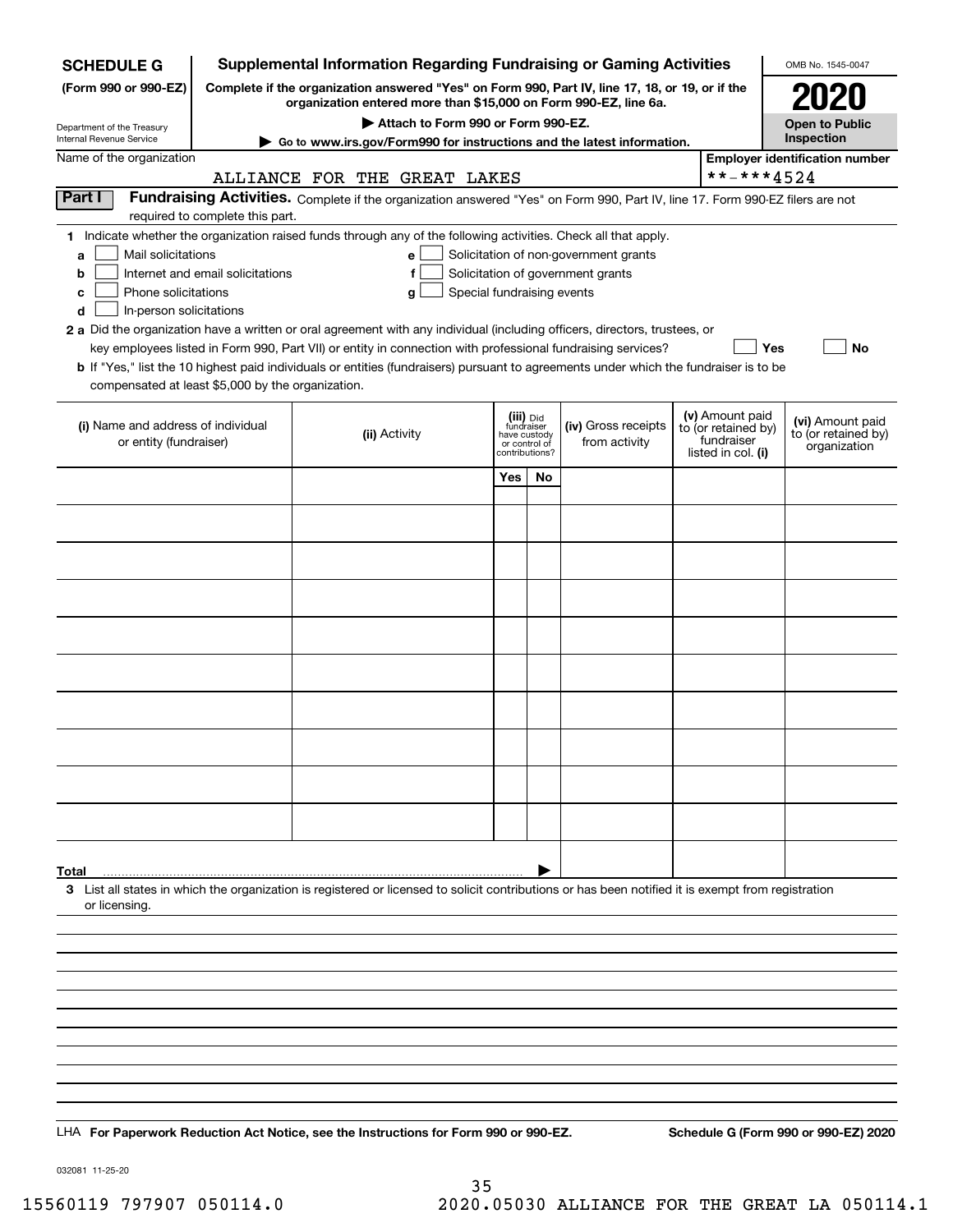#### Schedule G (Form 990 or 990-EZ) 2020 Page ALLIANCE FOR THE GREAT LAKES \*\*-\*\*\*4524

**2**

**Part II** | Fundraising Events. Complete if the organization answered "Yes" on Form 990, Part IV, line 18, or reported more than \$15,000

|                 |          | of fundraising event contributions and gross income on Form 990-EZ, lines 1 and 6b. List events with gross receipts greater than \$5,000. |                   |                         |                  |                            |
|-----------------|----------|-------------------------------------------------------------------------------------------------------------------------------------------|-------------------|-------------------------|------------------|----------------------------|
|                 |          |                                                                                                                                           | (a) Event #1      | (b) Event #2            | (c) Other events | (d) Total events           |
|                 |          |                                                                                                                                           | <b>GREAT BLUE</b> |                         | <b>NONE</b>      | (add col. (a) through      |
|                 |          |                                                                                                                                           | BENEFIT           |                         |                  | col. (c)                   |
|                 |          |                                                                                                                                           | (event type)      | (event type)            | (total number)   |                            |
|                 |          |                                                                                                                                           |                   |                         |                  |                            |
| Revenue         |          |                                                                                                                                           | 101,853.          |                         |                  | <u> 101,853.</u>           |
|                 |          |                                                                                                                                           |                   |                         |                  |                            |
|                 |          |                                                                                                                                           | 101,853.          |                         |                  | 101,853.                   |
|                 |          |                                                                                                                                           |                   |                         |                  |                            |
|                 | 3        | Gross income (line 1 minus line 2)                                                                                                        |                   |                         |                  |                            |
|                 |          |                                                                                                                                           |                   |                         |                  |                            |
|                 |          |                                                                                                                                           |                   |                         |                  |                            |
|                 |          |                                                                                                                                           |                   |                         |                  |                            |
|                 | 5        |                                                                                                                                           |                   |                         |                  |                            |
|                 |          |                                                                                                                                           |                   |                         |                  |                            |
|                 |          |                                                                                                                                           |                   |                         |                  |                            |
|                 |          | 7 Food and beverages                                                                                                                      |                   |                         |                  |                            |
| Direct Expenses |          |                                                                                                                                           |                   |                         |                  |                            |
|                 | 8        |                                                                                                                                           |                   |                         |                  |                            |
|                 | 9        |                                                                                                                                           | 64,727.           |                         |                  | 64,727.                    |
|                 | 10       | Direct expense summary. Add lines 4 through 9 in column (d)                                                                               |                   |                         |                  | 64, 727.                   |
|                 |          | 11 Net income summary. Subtract line 10 from line 3, column (d)                                                                           |                   |                         |                  | $-64, 727.$                |
|                 | Part III | Gaming. Complete if the organization answered "Yes" on Form 990, Part IV, line 19, or reported more than                                  |                   |                         |                  |                            |
|                 |          | \$15,000 on Form 990-EZ, line 6a.                                                                                                         |                   |                         |                  |                            |
|                 |          |                                                                                                                                           | (a) Bingo         | (b) Pull tabs/instant   | (c) Other gaming | (d) Total gaming (add      |
| Revenue         |          |                                                                                                                                           |                   | bingo/progressive bingo |                  | col. (a) through col. (c)) |
|                 |          |                                                                                                                                           |                   |                         |                  |                            |
|                 | 1        |                                                                                                                                           |                   |                         |                  |                            |
|                 |          |                                                                                                                                           |                   |                         |                  |                            |
|                 |          |                                                                                                                                           |                   |                         |                  |                            |
| Expenses        |          |                                                                                                                                           |                   |                         |                  |                            |
|                 |          |                                                                                                                                           |                   |                         |                  |                            |
| Direct          |          |                                                                                                                                           |                   |                         |                  |                            |
|                 |          |                                                                                                                                           |                   |                         |                  |                            |
|                 |          | 5 Other direct expenses                                                                                                                   |                   |                         |                  |                            |
|                 |          |                                                                                                                                           | $\%$<br>Yes       | $\%$<br>Yes             | Yes<br>%         |                            |
|                 |          | 6 Volunteer labor                                                                                                                         | No                | No                      | No               |                            |
|                 |          |                                                                                                                                           |                   |                         |                  |                            |
|                 | 7        | Direct expense summary. Add lines 2 through 5 in column (d)                                                                               |                   |                         |                  |                            |
|                 |          |                                                                                                                                           |                   |                         |                  |                            |
|                 |          |                                                                                                                                           |                   |                         |                  |                            |
|                 |          |                                                                                                                                           |                   |                         |                  |                            |
|                 |          | <b>9</b> Enter the state(s) in which the organization conducts gaming activities:                                                         |                   |                         |                  |                            |
|                 |          |                                                                                                                                           |                   |                         |                  | Yes<br>No                  |
|                 |          |                                                                                                                                           |                   |                         |                  |                            |
|                 |          |                                                                                                                                           |                   |                         |                  |                            |
|                 |          |                                                                                                                                           |                   |                         |                  |                            |
|                 |          |                                                                                                                                           |                   |                         |                  | Yes<br>No                  |
|                 |          |                                                                                                                                           |                   |                         |                  |                            |
|                 |          |                                                                                                                                           |                   |                         |                  |                            |
|                 |          |                                                                                                                                           |                   |                         |                  |                            |

**Schedule G (Form 990 or 990-EZ) 2020**

032082 11-25-20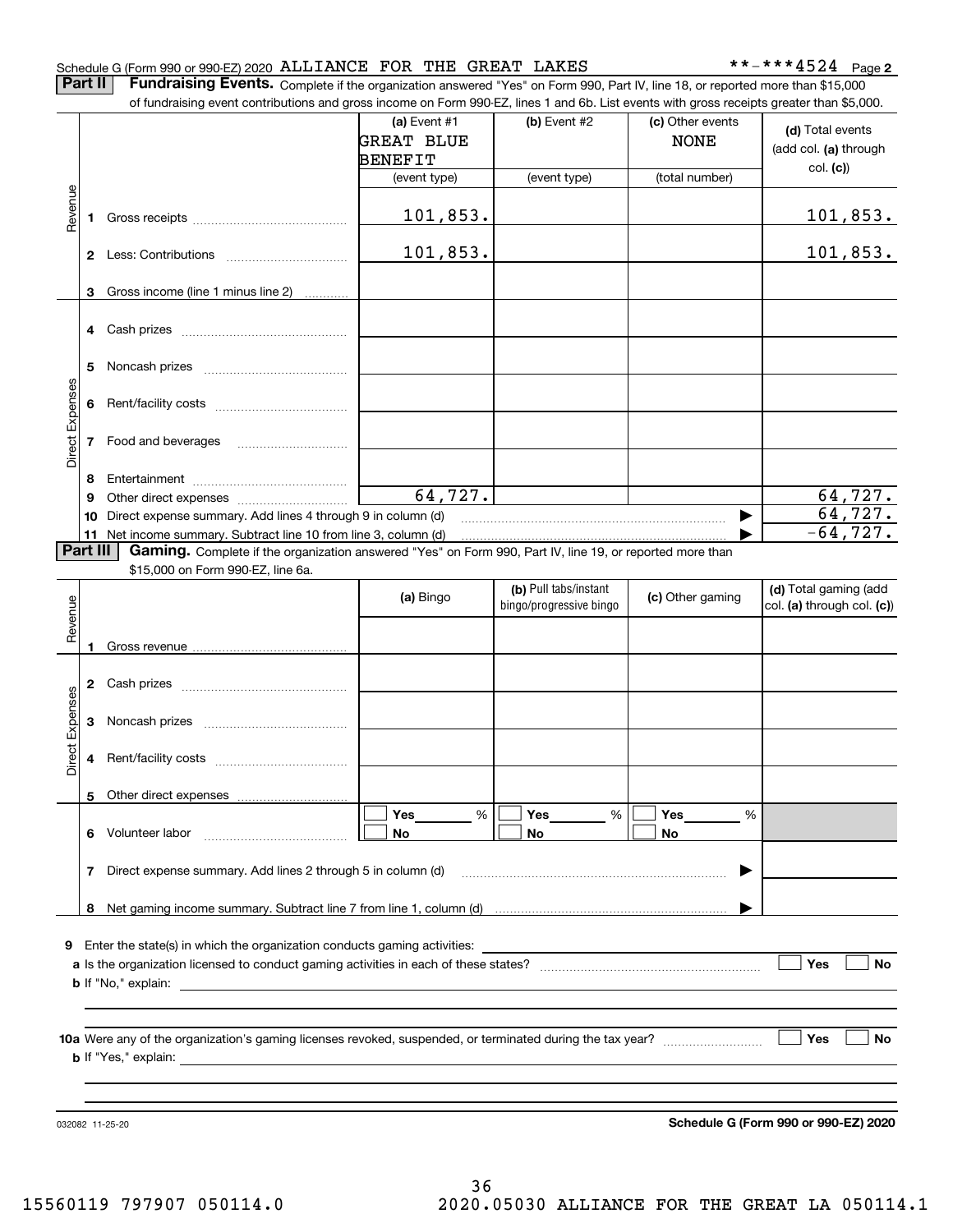|    | Schedule G (Form 990 or 990-EZ) 2020 ALLIANCE FOR THE GREAT LAKES                                                                                                                                                                                 | **-***4524      |            | Page 3 |
|----|---------------------------------------------------------------------------------------------------------------------------------------------------------------------------------------------------------------------------------------------------|-----------------|------------|--------|
| 11 |                                                                                                                                                                                                                                                   |                 | Yes        | No     |
|    | 12 Is the organization a grantor, beneficiary or trustee of a trust, or a member of a partnership or other entity formed                                                                                                                          |                 |            |        |
|    |                                                                                                                                                                                                                                                   |                 | Yes        | No     |
|    | 13 Indicate the percentage of gaming activity conducted in:                                                                                                                                                                                       |                 |            |        |
|    |                                                                                                                                                                                                                                                   | 13а             |            | %      |
|    | <b>b</b> An outside facility <b>contained a contract and a contract of the contract of the contract of the contract of the contract of the contract of the contract of the contract of the contract of the contract of the contract o</b>         | 13 <sub>b</sub> |            | %      |
|    | 14 Enter the name and address of the person who prepares the organization's gaming/special events books and records:                                                                                                                              |                 |            |        |
|    |                                                                                                                                                                                                                                                   |                 |            |        |
|    | Name $\blacktriangleright$                                                                                                                                                                                                                        |                 |            |        |
|    | <u>some started and the started and the started and the started and the started and the started and the started and</u>                                                                                                                           |                 |            |        |
|    |                                                                                                                                                                                                                                                   |                 |            |        |
|    |                                                                                                                                                                                                                                                   |                 |            |        |
|    |                                                                                                                                                                                                                                                   |                 | Yes        | No     |
|    |                                                                                                                                                                                                                                                   |                 |            |        |
|    |                                                                                                                                                                                                                                                   |                 |            |        |
|    |                                                                                                                                                                                                                                                   |                 |            |        |
|    |                                                                                                                                                                                                                                                   |                 |            |        |
|    | c If "Yes," enter name and address of the third party:                                                                                                                                                                                            |                 |            |        |
|    |                                                                                                                                                                                                                                                   |                 |            |        |
|    | Name $\blacktriangleright$<br><u> 1989 - Andrea Stadt Britain, amerikansk politiker (</u>                                                                                                                                                         |                 |            |        |
|    |                                                                                                                                                                                                                                                   |                 |            |        |
|    | Address ><br><u>state and the state of the state of the state of the state of the state of the state of the state of the state of the state of the state of the state of the state of the state of the state of the state of the state of the</u> |                 |            |        |
|    |                                                                                                                                                                                                                                                   |                 |            |        |
|    | <b>16</b> Gaming manager information:                                                                                                                                                                                                             |                 |            |        |
|    |                                                                                                                                                                                                                                                   |                 |            |        |
|    | Name $\blacktriangleright$                                                                                                                                                                                                                        |                 |            |        |
|    |                                                                                                                                                                                                                                                   |                 |            |        |
|    | Gaming manager compensation > \$                                                                                                                                                                                                                  |                 |            |        |
|    |                                                                                                                                                                                                                                                   |                 |            |        |
|    | Description of services provided ><br><u> 1989 - Jan Samuel Barbara, martin da shekara tsara 1989 - Andrea Samuel Barbara, mashrida a shekara tsara 19</u>                                                                                        |                 |            |        |
|    |                                                                                                                                                                                                                                                   |                 |            |        |
|    |                                                                                                                                                                                                                                                   |                 |            |        |
|    |                                                                                                                                                                                                                                                   |                 |            |        |
|    | Director/officer<br>Employee<br>Independent contractor                                                                                                                                                                                            |                 |            |        |
|    |                                                                                                                                                                                                                                                   |                 |            |        |
|    | <b>17</b> Mandatory distributions:                                                                                                                                                                                                                |                 |            |        |
|    | a Is the organization required under state law to make charitable distributions from the gaming proceeds to                                                                                                                                       |                 |            |        |
|    | retain the state gaming license?                                                                                                                                                                                                                  |                 | $\Box$ Yes |        |
|    | <b>b</b> Enter the amount of distributions required under state law to be distributed to other exempt organizations or spent in the                                                                                                               |                 |            |        |
|    | organization's own exempt activities during the tax year $\triangleright$ \$                                                                                                                                                                      |                 |            |        |
|    | <b>Part IV</b><br>Supplemental Information. Provide the explanations required by Part I, line 2b, columns (iii) and (v); and Part III, lines 9, 9b, 10b,                                                                                          |                 |            |        |
|    | 15b, 15c, 16, and 17b, as applicable. Also provide any additional information. See instructions.                                                                                                                                                  |                 |            |        |
|    |                                                                                                                                                                                                                                                   |                 |            |        |
|    |                                                                                                                                                                                                                                                   |                 |            |        |
|    |                                                                                                                                                                                                                                                   |                 |            |        |
|    |                                                                                                                                                                                                                                                   |                 |            |        |
|    |                                                                                                                                                                                                                                                   |                 |            |        |
|    |                                                                                                                                                                                                                                                   |                 |            |        |
|    |                                                                                                                                                                                                                                                   |                 |            |        |
|    |                                                                                                                                                                                                                                                   |                 |            |        |
|    |                                                                                                                                                                                                                                                   |                 |            |        |
|    |                                                                                                                                                                                                                                                   |                 |            |        |
|    |                                                                                                                                                                                                                                                   |                 |            |        |
|    |                                                                                                                                                                                                                                                   |                 |            |        |
|    |                                                                                                                                                                                                                                                   |                 |            |        |
|    |                                                                                                                                                                                                                                                   |                 |            |        |
|    |                                                                                                                                                                                                                                                   |                 |            |        |
|    |                                                                                                                                                                                                                                                   |                 |            |        |
|    |                                                                                                                                                                                                                                                   |                 |            |        |
|    | Schedule G (Form 990 or 990-EZ) 2020<br>032083 11-25-20                                                                                                                                                                                           |                 |            |        |
|    | 37                                                                                                                                                                                                                                                |                 |            |        |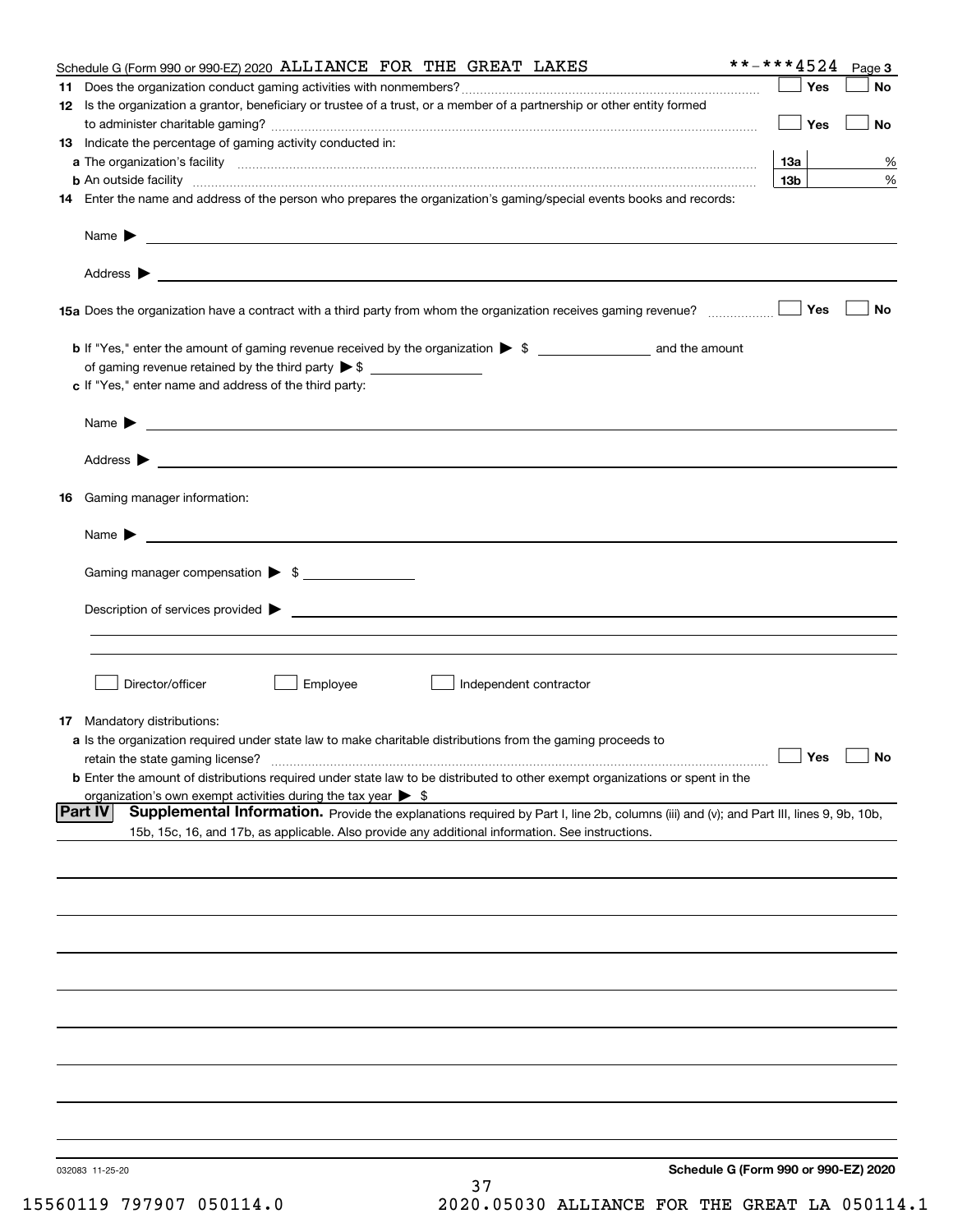|  |  | Schedule G (Form 990 or 990-EZ) |
|--|--|---------------------------------|

032084 04-01-20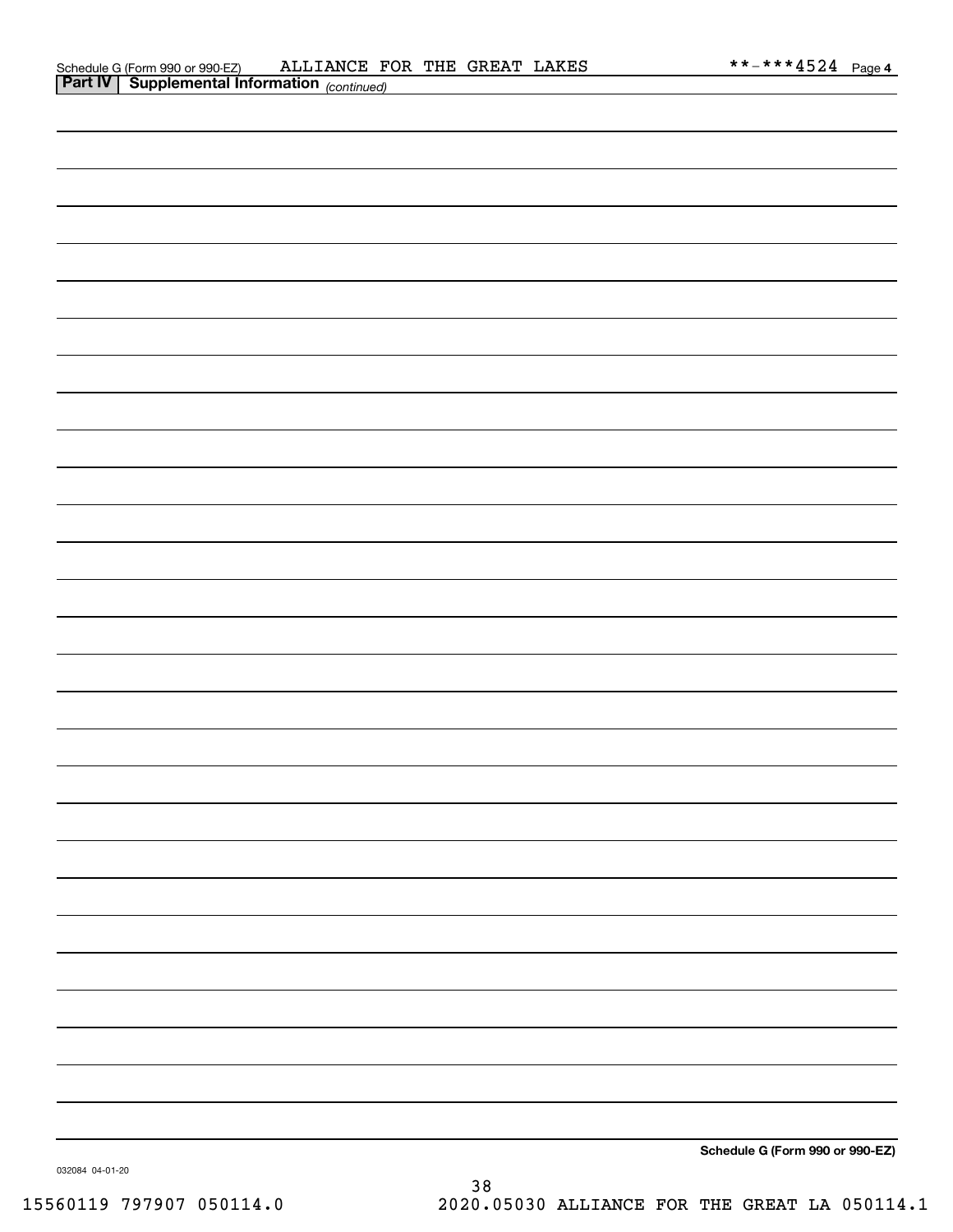|   | <b>SCHEDULE J</b>                                      | <b>Compensation Information</b>                                                                                                  |                                       | OMB No. 1545-0047          |     |                              |
|---|--------------------------------------------------------|----------------------------------------------------------------------------------------------------------------------------------|---------------------------------------|----------------------------|-----|------------------------------|
|   | (Form 990)                                             | For certain Officers, Directors, Trustees, Key Employees, and Highest                                                            |                                       |                            |     |                              |
|   | <b>Compensated Employees</b>                           |                                                                                                                                  |                                       |                            |     |                              |
|   |                                                        | Complete if the organization answered "Yes" on Form 990, Part IV, line 23.                                                       |                                       | <b>Open to Public</b>      |     |                              |
|   | Department of the Treasury<br>Internal Revenue Service | Attach to Form 990.<br>Go to www.irs.gov/Form990 for instructions and the latest information.                                    |                                       | Inspection                 |     |                              |
|   | Name of the organization                               |                                                                                                                                  | <b>Employer identification number</b> |                            |     |                              |
|   |                                                        | ALLIANCE FOR THE GREAT LAKES                                                                                                     |                                       | **-***4524                 |     |                              |
|   | Part I                                                 | <b>Questions Regarding Compensation</b>                                                                                          |                                       |                            |     |                              |
|   |                                                        |                                                                                                                                  |                                       |                            | Yes | No                           |
|   |                                                        | <b>1a</b> Check the appropriate box(es) if the organization provided any of the following to or for a person listed on Form 990, |                                       |                            |     |                              |
|   |                                                        | Part VII, Section A, line 1a. Complete Part III to provide any relevant information regarding these items.                       |                                       |                            |     |                              |
|   | First-class or charter travel                          | Housing allowance or residence for personal use                                                                                  |                                       |                            |     |                              |
|   | Travel for companions                                  | Payments for business use of personal residence                                                                                  |                                       |                            |     |                              |
|   |                                                        | Health or social club dues or initiation fees<br>Tax indemnification and gross-up payments                                       |                                       |                            |     |                              |
|   |                                                        | Discretionary spending account<br>Personal services (such as maid, chauffeur, chef)                                              |                                       |                            |     |                              |
|   |                                                        |                                                                                                                                  |                                       |                            |     |                              |
|   |                                                        | <b>b</b> If any of the boxes on line 1a are checked, did the organization follow a written policy regarding payment or           |                                       |                            |     |                              |
|   |                                                        | reimbursement or provision of all of the expenses described above? If "No," complete Part III to explain                         |                                       | 1b                         |     |                              |
| 2 |                                                        | Did the organization require substantiation prior to reimbursing or allowing expenses incurred by all directors,                 |                                       |                            |     |                              |
|   |                                                        |                                                                                                                                  |                                       | $\mathbf{2}$               |     |                              |
|   |                                                        |                                                                                                                                  |                                       |                            |     |                              |
| З |                                                        | Indicate which, if any, of the following the organization used to establish the compensation of the organization's               |                                       |                            |     |                              |
|   |                                                        | CEO/Executive Director. Check all that apply. Do not check any boxes for methods used by a related organization to               |                                       |                            |     |                              |
|   |                                                        | establish compensation of the CEO/Executive Director, but explain in Part III.                                                   |                                       |                            |     |                              |
|   | Compensation committee                                 | $X$ Written employment contract                                                                                                  |                                       |                            |     |                              |
|   |                                                        | Compensation survey or study<br>Independent compensation consultant                                                              |                                       |                            |     |                              |
|   |                                                        | Approval by the board or compensation committee<br>Form 990 of other organizations                                               |                                       |                            |     |                              |
|   |                                                        |                                                                                                                                  |                                       |                            |     |                              |
| 4 |                                                        | During the year, did any person listed on Form 990, Part VII, Section A, line 1a, with respect to the filing                     |                                       |                            |     |                              |
|   | organization or a related organization:                |                                                                                                                                  |                                       |                            |     |                              |
| а |                                                        | Receive a severance payment or change-of-control payment?                                                                        |                                       | 4a                         |     | x<br>$\overline{\textbf{X}}$ |
|   |                                                        | Participate in or receive payment from a supplemental nonqualified retirement plan?                                              |                                       | 4b                         |     | $\overline{\mathbf{x}}$      |
|   |                                                        | c Participate in or receive payment from an equity-based compensation arrangement?                                               |                                       | 4c                         |     |                              |
|   |                                                        | If "Yes" to any of lines 4a-c, list the persons and provide the applicable amounts for each item in Part III.                    |                                       |                            |     |                              |
|   |                                                        | Only section 501(c)(3), 501(c)(4), and 501(c)(29) organizations must complete lines 5-9.                                         |                                       |                            |     |                              |
| 5 |                                                        | For persons listed on Form 990, Part VII, Section A, line 1a, did the organization pay or accrue any compensation                |                                       |                            |     |                              |
|   | contingent on the revenues of:                         |                                                                                                                                  |                                       |                            |     |                              |
|   |                                                        |                                                                                                                                  |                                       | 5a                         |     | x                            |
|   |                                                        |                                                                                                                                  |                                       | 5b                         |     | $\overline{\mathbf{x}}$      |
|   |                                                        | If "Yes" on line 5a or 5b, describe in Part III.                                                                                 |                                       |                            |     |                              |
|   |                                                        | 6 For persons listed on Form 990, Part VII, Section A, line 1a, did the organization pay or accrue any compensation              |                                       |                            |     |                              |
|   | contingent on the net earnings of:                     |                                                                                                                                  |                                       |                            |     |                              |
|   |                                                        |                                                                                                                                  |                                       | 6a                         |     | x                            |
|   |                                                        |                                                                                                                                  |                                       | 6b                         |     | $\overline{\mathbf{x}}$      |
|   |                                                        | If "Yes" on line 6a or 6b, describe in Part III.                                                                                 |                                       |                            |     |                              |
|   |                                                        | 7 For persons listed on Form 990, Part VII, Section A, line 1a, did the organization provide any nonfixed payments               |                                       |                            |     |                              |
|   |                                                        |                                                                                                                                  |                                       | 7                          |     | х                            |
| 8 |                                                        | Were any amounts reported on Form 990, Part VII, paid or accrued pursuant to a contract that was subject to the                  |                                       |                            |     |                              |
|   |                                                        |                                                                                                                                  |                                       | 8                          |     | х                            |
| 9 |                                                        | If "Yes" on line 8, did the organization also follow the rebuttable presumption procedure described in                           |                                       |                            |     |                              |
|   |                                                        |                                                                                                                                  |                                       | 9                          |     |                              |
|   |                                                        | LHA For Paperwork Reduction Act Notice, see the Instructions for Form 990.                                                       |                                       | Schedule J (Form 990) 2020 |     |                              |

032111 12-07-20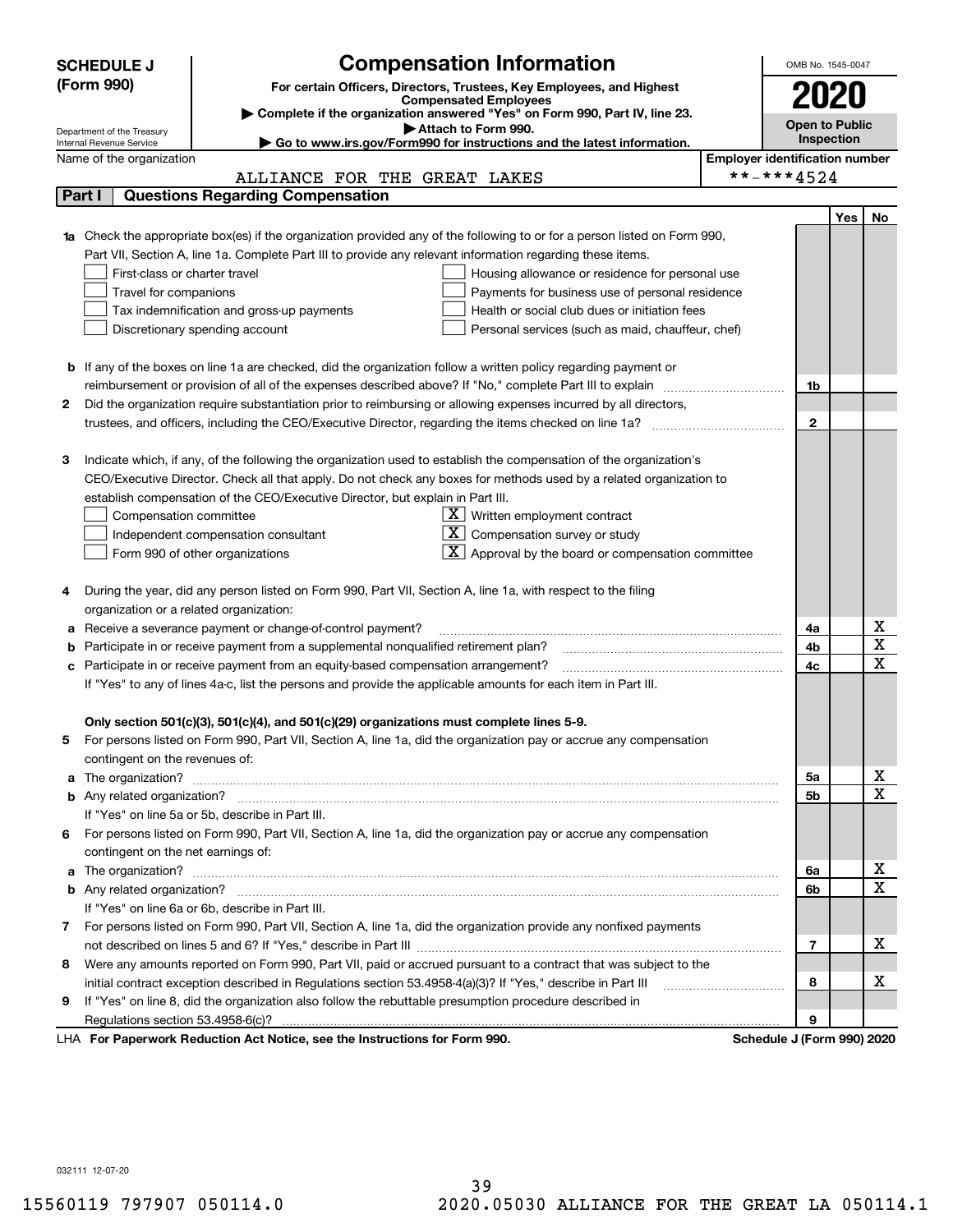\*\*-\*\*\*4524

# **Part II Officers, Directors, Trustees, Key Employees, and Highest Compensated Employees.**  Schedule J (Form 990) 2020 Page Use duplicate copies if additional space is needed.

For each individual whose compensation must be reported on Schedule J, report compensation from the organization on row (i) and from related organizations, described in the instructions, on row (ii). Do not list any individuals that aren't listed on Form 990, Part VII.

**Note:**  The sum of columns (B)(i)-(iii) for each listed individual must equal the total amount of Form 990, Part VII, Section A, line 1a, applicable column (D) and (E) amounts for that individual.

| (A) Name and Title      |      |                          | (B) Breakdown of W-2 and/or 1099-MISC compensation |                                           | (C) Retirement and<br>(D) Nontaxable<br>other deferred<br>benefits | (E) Total of columns<br>$(B)(i)-(D)$ | (F) Compensation<br>in column (B) |                                           |
|-------------------------|------|--------------------------|----------------------------------------------------|-------------------------------------------|--------------------------------------------------------------------|--------------------------------------|-----------------------------------|-------------------------------------------|
|                         |      | (i) Base<br>compensation | (ii) Bonus &<br>incentive<br>compensation          | (iii) Other<br>reportable<br>compensation | compensation                                                       |                                      |                                   | reported as deferred<br>on prior Form 990 |
| JOEL BRAMMEIER<br>(1)   | (i)  | 170,396.                 | $\overline{0}$ .                                   | $\overline{0}$ .                          | 7,200.                                                             | 12,549.                              | 190, 145.                         | 0.                                        |
| PRESIDENT & CEO         | (ii) | $\overline{0}$ .         | $\overline{0}$ .                                   | $\overline{0}$ .                          | $\overline{0}$ .                                                   | $\overline{0}$ .                     | $\overline{0}$ .                  | $\overline{0}$ .                          |
| MOLLY FLANAGAN<br>(2)   | (i)  | 146, 355.                | $\overline{0}$ .                                   | $\overline{0}$ .                          | 6,000.                                                             | 5,619.                               | 157,974.                          | $\overline{0}$ .                          |
| CHIEF OPERATING OFFICER | (ii) | 0.                       | $\overline{0}$ .                                   | $\overline{0}$ .                          | $\overline{0}$ .                                                   | 0.                                   | $\overline{0}$ .                  | $\overline{0}$ .                          |
|                         | (i)  |                          |                                                    |                                           |                                                                    |                                      |                                   |                                           |
|                         | (ii) |                          |                                                    |                                           |                                                                    |                                      |                                   |                                           |
|                         | (i)  |                          |                                                    |                                           |                                                                    |                                      |                                   |                                           |
|                         | (ii) |                          |                                                    |                                           |                                                                    |                                      |                                   |                                           |
|                         | (i)  |                          |                                                    |                                           |                                                                    |                                      |                                   |                                           |
|                         | (ii) |                          |                                                    |                                           |                                                                    |                                      |                                   |                                           |
|                         | (i)  |                          |                                                    |                                           |                                                                    |                                      |                                   |                                           |
|                         | (ii) |                          |                                                    |                                           |                                                                    |                                      |                                   |                                           |
|                         | (i)  |                          |                                                    |                                           |                                                                    |                                      |                                   |                                           |
|                         | (ii) |                          |                                                    |                                           |                                                                    |                                      |                                   |                                           |
|                         | (i)  |                          |                                                    |                                           |                                                                    |                                      |                                   |                                           |
|                         | (ii) |                          |                                                    |                                           |                                                                    |                                      |                                   |                                           |
|                         | (i)  |                          |                                                    |                                           |                                                                    |                                      |                                   |                                           |
|                         | (ii) |                          |                                                    |                                           |                                                                    |                                      |                                   |                                           |
|                         | (i)  |                          |                                                    |                                           |                                                                    |                                      |                                   |                                           |
|                         | (ii) |                          |                                                    |                                           |                                                                    |                                      |                                   |                                           |
|                         | (i)  |                          |                                                    |                                           |                                                                    |                                      |                                   |                                           |
|                         | (ii) |                          |                                                    |                                           |                                                                    |                                      |                                   |                                           |
|                         | (i)  |                          |                                                    |                                           |                                                                    |                                      |                                   |                                           |
|                         | (ii) |                          |                                                    |                                           |                                                                    |                                      |                                   |                                           |
|                         | (i)  |                          |                                                    |                                           |                                                                    |                                      |                                   |                                           |
|                         | (ii) |                          |                                                    |                                           |                                                                    |                                      |                                   |                                           |
|                         | (i)  |                          |                                                    |                                           |                                                                    |                                      |                                   |                                           |
|                         | (ii) |                          |                                                    |                                           |                                                                    |                                      |                                   |                                           |
|                         | (i)  |                          |                                                    |                                           |                                                                    |                                      |                                   |                                           |
|                         | (ii) |                          |                                                    |                                           |                                                                    |                                      |                                   |                                           |
|                         | (i)  |                          |                                                    |                                           |                                                                    |                                      |                                   |                                           |
|                         | (ii) |                          |                                                    |                                           |                                                                    |                                      |                                   |                                           |

**Schedule J (Form 990) 2020**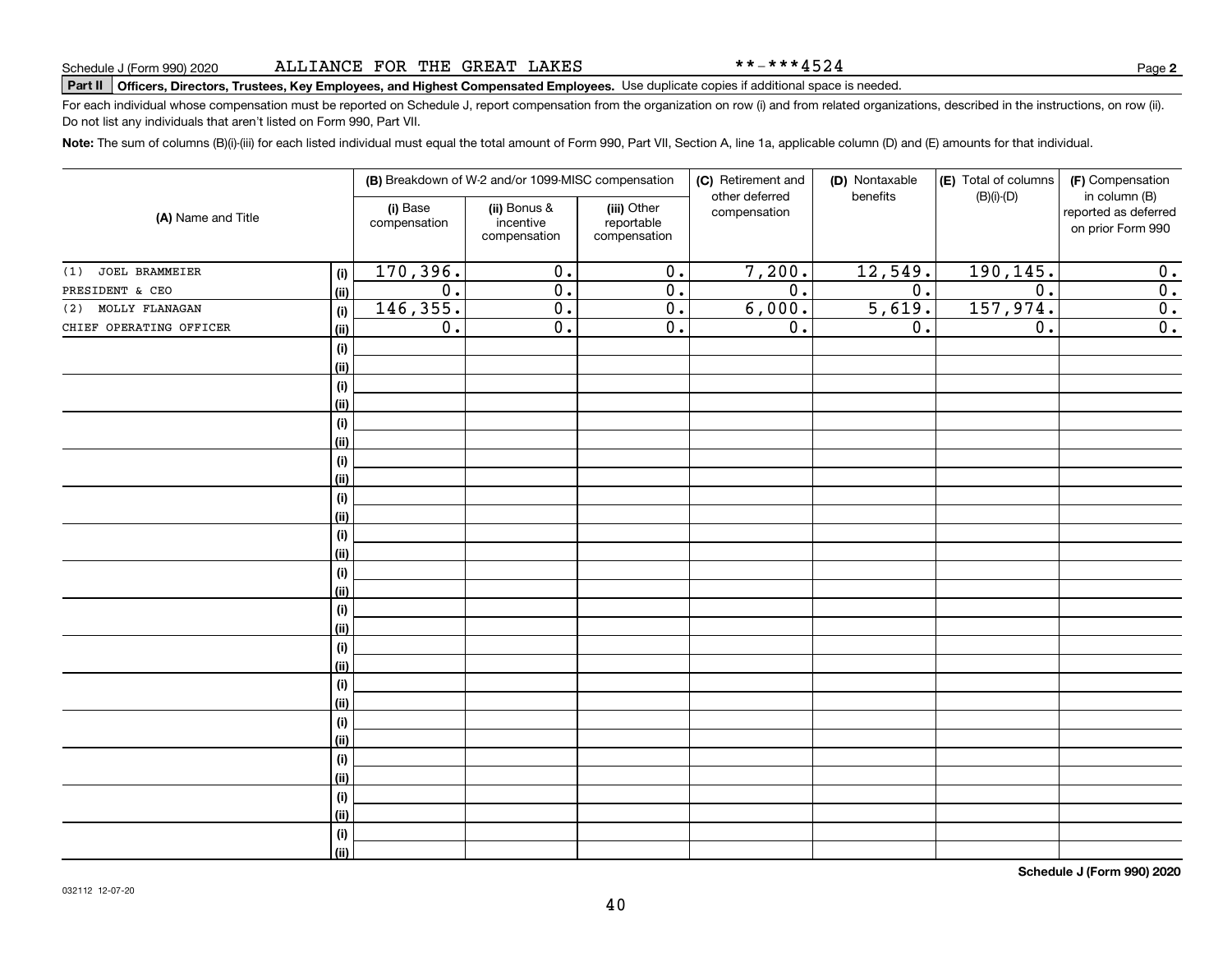#### **Part III Supplemental Information**

Schedule J (Form 990) 2020 ALLIANCE FOR THE GREAT LAKES<br>Part III Supplemental Information<br>Provide the information, explanation, or descriptions required for Part I, lines 1a, 1b, 3, 4a, 4b, 4c, 5a, 5b, 6a, 6b, 7, and 8, a

**Schedule J (Form 990) 2020**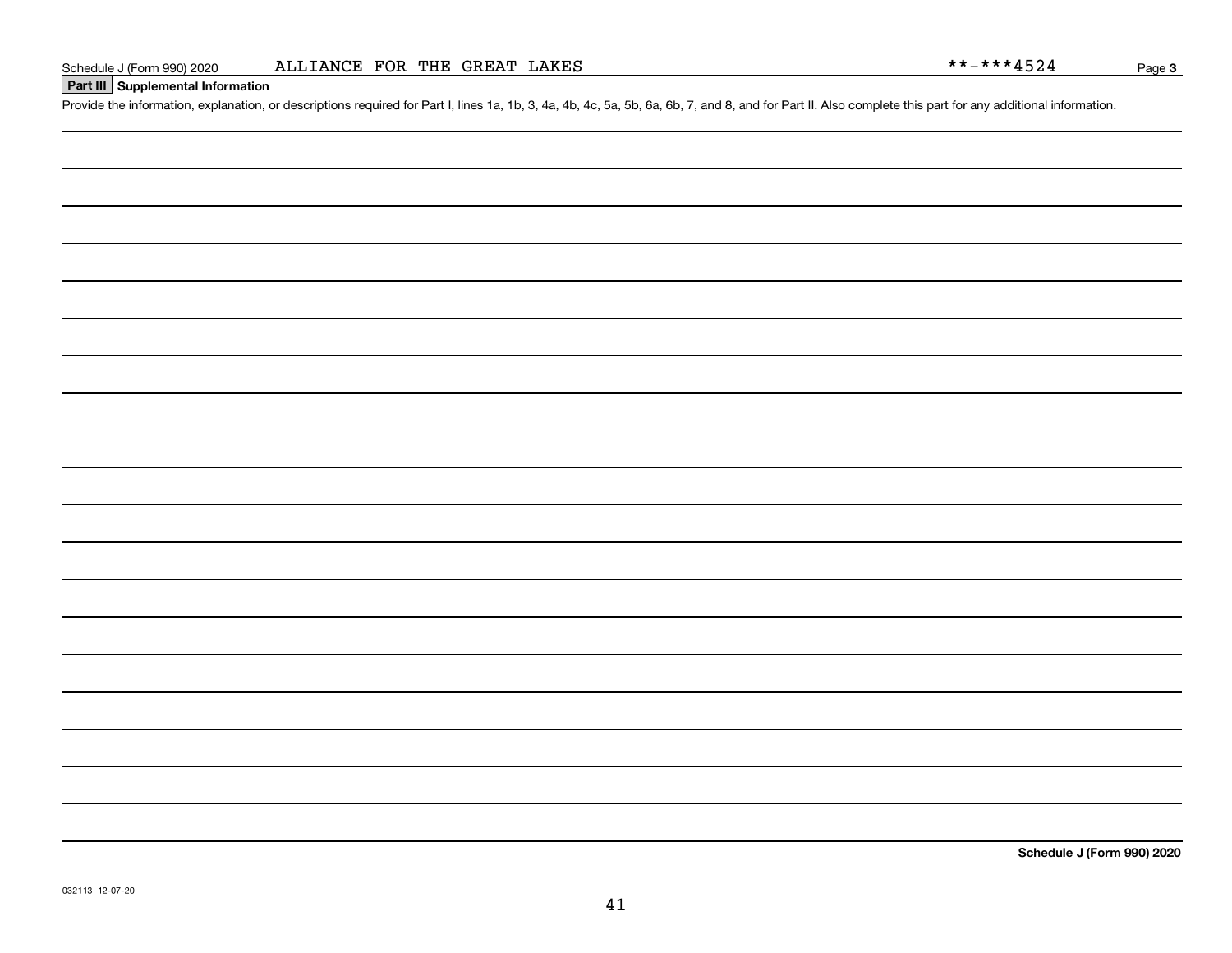#### **SCHEDULE M (Form 990)**

# **Noncash Contributions**

OMB No. 1545-0047

| Department of the Treasury |
|----------------------------|
| Internal Revenue Service   |

**Complete if the organizations answered "Yes" on Form 990, Part IV, lines 29 or 30.** <sup>J</sup>**2020 Attach to Form 990.** J

**Open to Public Inspection**

**Employer identification number**

\*\*-\*\*\*4524

|  | Name of the organization |  |
|--|--------------------------|--|

 $\blacktriangleright$ 

 **Go to www.irs.gov/Form990 for instructions and the latest information.**

### ALLIANCE FOR THE GREAT LAKES

| Part I | <b>Types of Property</b>                                                                                                       |                               |                                      |                                                                                                      |                                                              |            |     |    |
|--------|--------------------------------------------------------------------------------------------------------------------------------|-------------------------------|--------------------------------------|------------------------------------------------------------------------------------------------------|--------------------------------------------------------------|------------|-----|----|
|        |                                                                                                                                | (a)<br>Check if<br>applicable | (b)<br>Number of<br>contributions or | (c)<br>Noncash contribution<br>amounts reported on<br>items contributed Form 990, Part VIII, line 1g | (d)<br>Method of determining<br>noncash contribution amounts |            |     |    |
| 1      |                                                                                                                                |                               |                                      |                                                                                                      |                                                              |            |     |    |
| 2      | Art - Historical treasures                                                                                                     |                               |                                      |                                                                                                      |                                                              |            |     |    |
| з      | Art - Fractional interests                                                                                                     |                               |                                      |                                                                                                      |                                                              |            |     |    |
| 4      | Books and publications                                                                                                         |                               |                                      |                                                                                                      |                                                              |            |     |    |
| 5      | Clothing and household goods                                                                                                   |                               |                                      |                                                                                                      |                                                              |            |     |    |
| 6      |                                                                                                                                |                               |                                      |                                                                                                      |                                                              |            |     |    |
| 7      |                                                                                                                                |                               |                                      |                                                                                                      |                                                              |            |     |    |
| 8      | Intellectual property                                                                                                          |                               |                                      |                                                                                                      |                                                              |            |     |    |
| 9      | Securities - Publicly traded                                                                                                   | $\mathbf x$                   | 11                                   |                                                                                                      | 571,840. MARKET VALUE                                        |            |     |    |
| 10     | Securities - Closely held stock                                                                                                |                               |                                      |                                                                                                      |                                                              |            |     |    |
| 11     | Securities - Partnership, LLC, or                                                                                              |                               |                                      |                                                                                                      |                                                              |            |     |    |
|        | trust interests                                                                                                                |                               |                                      |                                                                                                      |                                                              |            |     |    |
| 12     | Securities - Miscellaneous                                                                                                     |                               |                                      |                                                                                                      |                                                              |            |     |    |
| 13     | Qualified conservation contribution -                                                                                          |                               |                                      |                                                                                                      |                                                              |            |     |    |
|        |                                                                                                                                |                               |                                      |                                                                                                      |                                                              |            |     |    |
| 14     | Qualified conservation contribution - Other                                                                                    |                               |                                      |                                                                                                      |                                                              |            |     |    |
| 15     | Real estate - Residential                                                                                                      |                               |                                      |                                                                                                      |                                                              |            |     |    |
| 16     | Real estate - Commercial                                                                                                       |                               |                                      |                                                                                                      |                                                              |            |     |    |
| 17     |                                                                                                                                |                               |                                      |                                                                                                      |                                                              |            |     |    |
| 18     |                                                                                                                                |                               |                                      |                                                                                                      |                                                              |            |     |    |
| 19     |                                                                                                                                |                               |                                      |                                                                                                      |                                                              |            |     |    |
| 20     | Drugs and medical supplies                                                                                                     |                               |                                      |                                                                                                      |                                                              |            |     |    |
| 21     |                                                                                                                                |                               |                                      |                                                                                                      |                                                              |            |     |    |
| 22     |                                                                                                                                |                               |                                      |                                                                                                      |                                                              |            |     |    |
| 23     |                                                                                                                                |                               |                                      |                                                                                                      |                                                              |            |     |    |
| 24     |                                                                                                                                |                               |                                      |                                                                                                      |                                                              |            |     |    |
| 25     | Other $\blacktriangleright$<br>$\overline{\phantom{a}}$                                                                        |                               |                                      |                                                                                                      |                                                              |            |     |    |
| 26     | Other                                                                                                                          |                               |                                      |                                                                                                      |                                                              |            |     |    |
| 27     | Other                                                                                                                          |                               |                                      |                                                                                                      |                                                              |            |     |    |
| 28     | Other                                                                                                                          |                               |                                      |                                                                                                      |                                                              |            |     |    |
| 29     | Number of Forms 8283 received by the organization during the tax year for contributions                                        |                               |                                      |                                                                                                      |                                                              |            |     |    |
|        | for which the organization completed Form 8283, Part V, Donee Acknowledgement                                                  |                               |                                      | 29                                                                                                   |                                                              |            |     |    |
|        |                                                                                                                                |                               |                                      |                                                                                                      |                                                              |            | Yes | No |
|        | 30a During the year, did the organization receive by contribution any property reported in Part I, lines 1 through 28, that it |                               |                                      |                                                                                                      |                                                              |            |     |    |
|        | must hold for at least three years from the date of the initial contribution, and which isn't required to be used for          |                               |                                      |                                                                                                      |                                                              |            |     |    |
|        | exempt purposes for the entire holding period?                                                                                 |                               |                                      |                                                                                                      |                                                              | <b>30a</b> |     | х  |
|        | <b>b</b> If "Yes," describe the arrangement in Part II.                                                                        |                               |                                      |                                                                                                      |                                                              |            |     |    |
| 31     | Does the organization have a gift acceptance policy that requires the review of any nonstandard contributions?                 |                               |                                      |                                                                                                      |                                                              | 31         | х   |    |
|        | 32a Does the organization hire or use third parties or related organizations to solicit, process, or sell noncash              |                               |                                      |                                                                                                      |                                                              |            |     |    |
|        | contributions?                                                                                                                 |                               |                                      |                                                                                                      |                                                              | 32a        |     | х  |
|        | <b>b</b> If "Yes," describe in Part II.                                                                                        |                               |                                      |                                                                                                      |                                                              |            |     |    |
| 33     | If the organization didn't report an amount in column (c) for a type of property for which column (a) is checked,              |                               |                                      |                                                                                                      |                                                              |            |     |    |
|        | describe in Part II.                                                                                                           |                               |                                      |                                                                                                      |                                                              |            |     |    |

For Paperwork Reduction Act Notice, see the Instructions for Form 990. **Schedule M** (Form 990) 2020 LHA

032141 11-23-20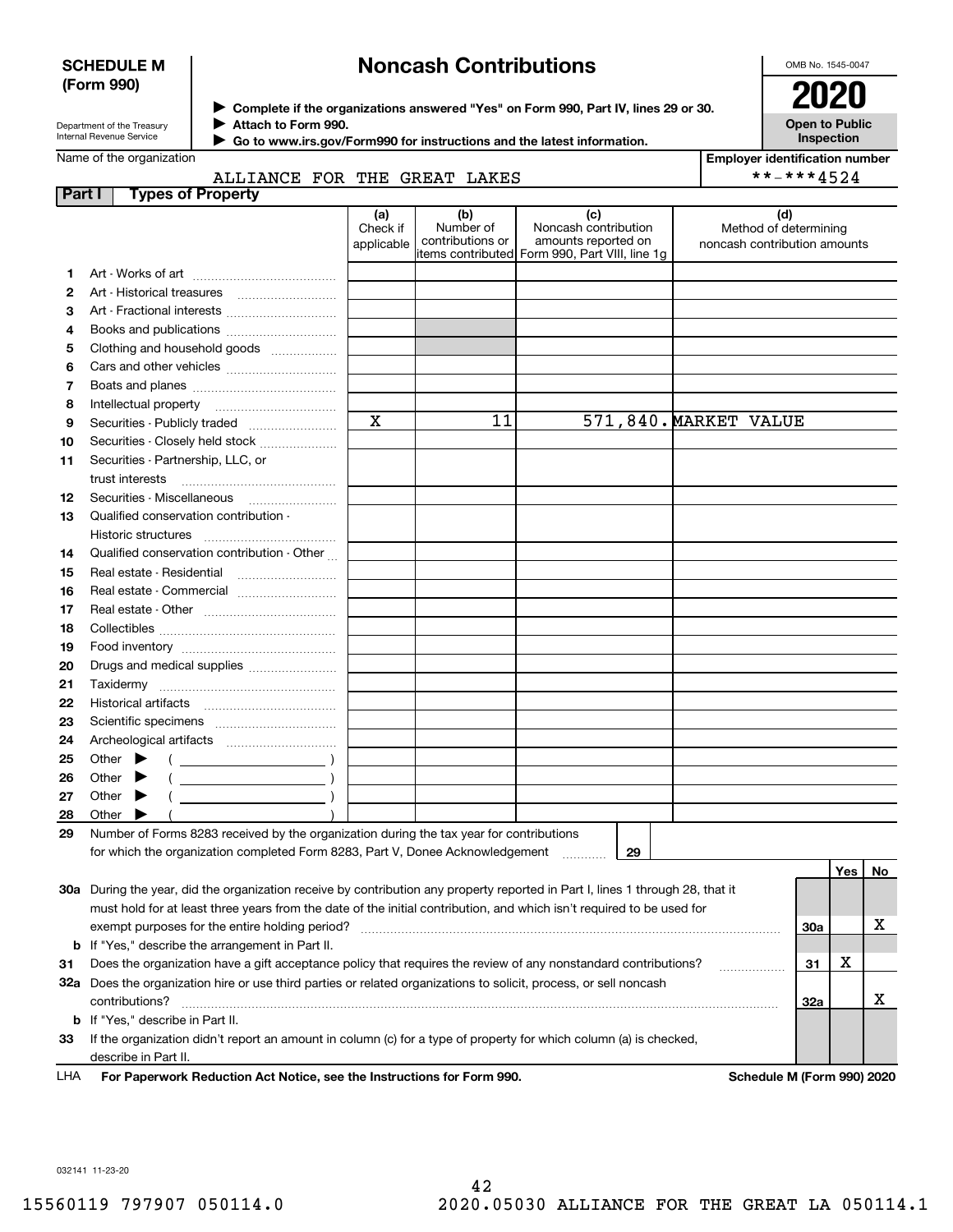| this part for any additional information. |                            |
|-------------------------------------------|----------------------------|
|                                           |                            |
|                                           |                            |
|                                           |                            |
|                                           |                            |
|                                           |                            |
|                                           |                            |
|                                           |                            |
|                                           |                            |
|                                           |                            |
|                                           |                            |
|                                           |                            |
|                                           |                            |
|                                           |                            |
|                                           |                            |
|                                           |                            |
|                                           |                            |
|                                           |                            |
|                                           |                            |
|                                           |                            |
|                                           |                            |
|                                           |                            |
|                                           |                            |
|                                           |                            |
|                                           |                            |
|                                           |                            |
|                                           |                            |
|                                           |                            |
|                                           |                            |
|                                           |                            |
| 032142 11-23-20                           | Schedule M (Form 990) 2020 |

Part II | Supplemental Information. Provide the information required by Part I, lines 30b, 32b, and 33, and whether the organization is reporting in Part I, column (b), the number of contributions, the number of items received, or a combination of both. Also complete this part for any additional information.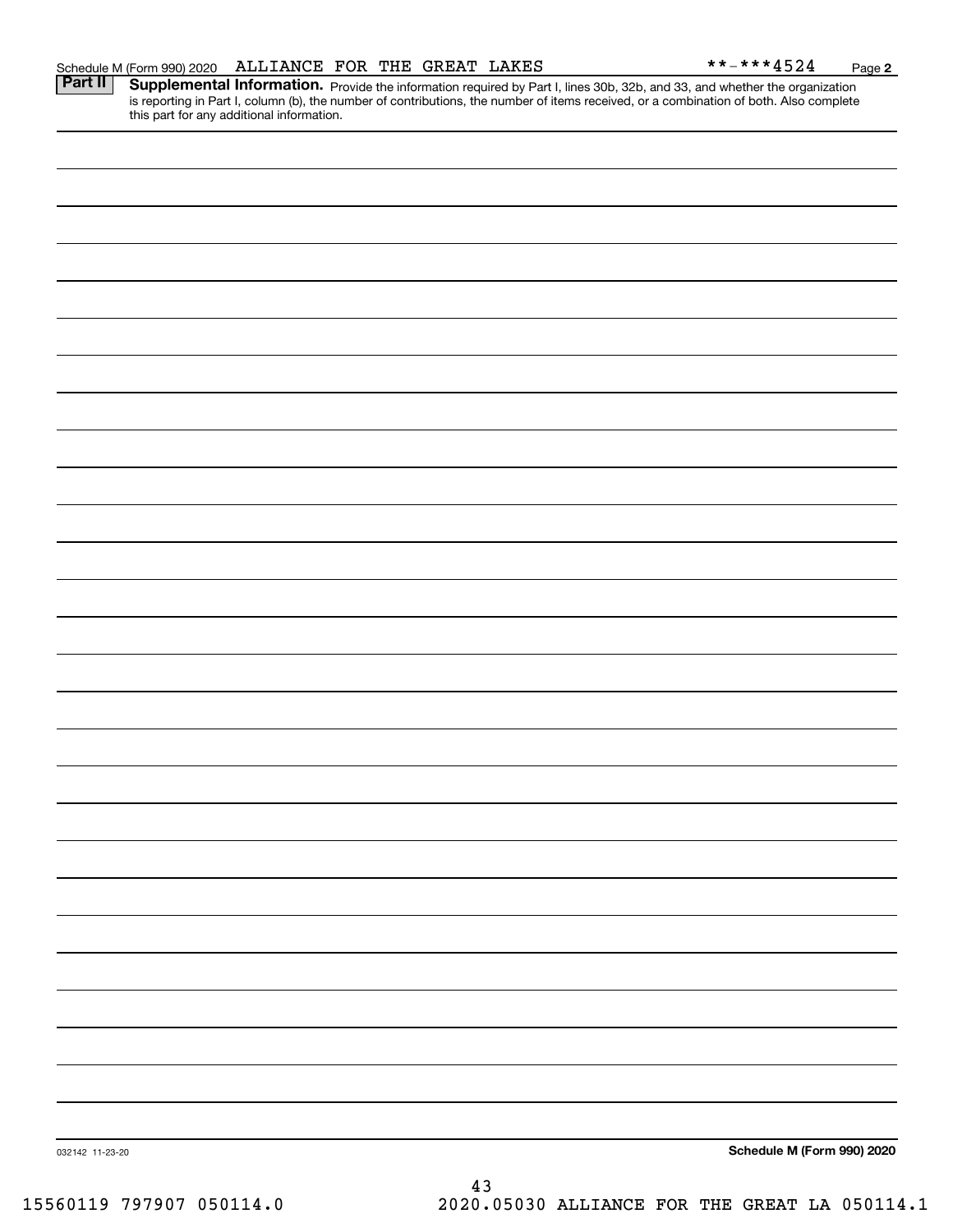Department of the Treasury **(Form 990 or 990-EZ)**

Name of the organization

Internal Revenue Service

**SCHEDULE O Supplemental Information to Form 990 or 990-EZ**

**Complete to provide information for responses to specific questions on Form 990 or 990-EZ or to provide any additional information. | Attach to Form 990 or 990-EZ. | Go to www.irs.gov/Form990 for the latest information.**



ALLIANCE FOR THE GREAT LAKES

**Employer identification number**<br>\*\*-\*\*\*4524

FORM 990, PART I, LINE 1, DESCRIPTION OF ORGANIZATION MISSION:

LOCAL EFFORTS, ENSURING A HEALTHY GREAT LAKES AND CLEAN WATER FOR

GENERATIONS OF PEOPLE AND WILDLIFE.

FORM 990, PART III, LINE 4A, PROGRAM SERVICE ACCOMPLISHMENTS:

NEIGHBORHOODS. IN DETROIT, WE EDUCATED COMMUNITY MEMBERS AND LOCAL

OFFICIALS ON CAUSES OF CATASTROPHIC FLOODING AND SEWAGE OVERFLOWS, AND

ADVANCED POLICY IN SUPPORT OF NATURE-BASED SOLUTIONS TO ALLEVIATE THESE

PROBLEMS. IN CLEVELAND, WE WORKED WITH DOZENS OF PARTNERS ACROSS THE

CLEVELAND AREA TO PRODUCE A CANDIDATE EDUCATION PLATFORM AND

RESIDENTIAL EDUCATION TOOLKIT, WHICH SERVED AS NONPARTISAN INFORMATION

SOURCES TO HIGHLIGHT WATER ISSUES IN ADVANCE OF MUNICIPAL ELECTIONS IN

NOVEMBER. FINALLY, WE CONVENED THE FIRST ENVIRONMENTAL JUSTICE POLICY

FORUM IN OHIO TO SUPPORT AND ORGANIZE PEOPLE OF COLOR WORKING IN THE

ENVIRONMENTAL FIELD.

FORM 990, PART III, LINE 4B, PROGRAM SERVICE ACCOMPLISHMENTS:

MOST URGENT ENVIRONMENTAL NEEDS TO BE ADDRESSED AT THE FEDERAL LEVEL,

AND WROTE EXTENSIVELY ON OUR FEDERAL GREAT LAKES AGENDA IN MEDIA

OUTLETS ACROSS THE REGION.

032211 11-20-20 LHA For Paperwork Reduction Act Notice, see the Instructions for Form 990 or 990-EZ. Schedule O (Form 990 or 990-EZ) 2020 FORM 990, PART III, LINE 4C, PROGRAM SERVICE ACCOMPLISHMENTS: WORKING TO INCREASE THE REPRESENTATION OF COMMUNITIES IMPACTED BY AGRICULTURAL POLLUTION IN STATE POLICY MAKING, AS THESE COMMUNITIES ARE OFTEN LOCATED DOZENS OR HUNDREDS OF MILES FROM THE SOURCE OF THE POLLUTION. IN WISCONSIN, THE ALLIANCE FACILITATES A COALITION OF

44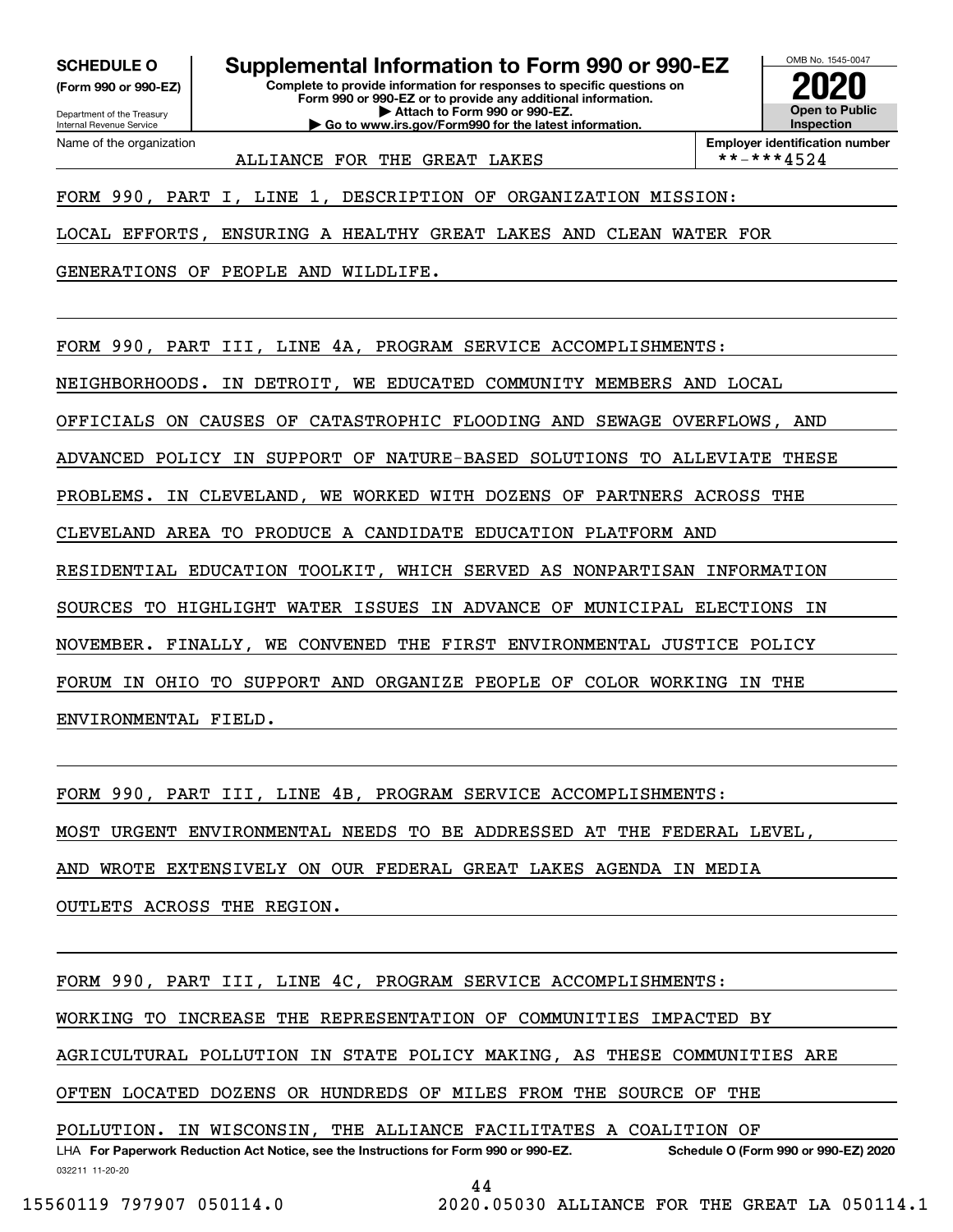| Schedule O (Form 990 or 990-EZ) 2020                                   | Page 2                                              |
|------------------------------------------------------------------------|-----------------------------------------------------|
| Name of the organization<br>ALLIANCE FOR THE GREAT LAKES               | <b>Employer identification number</b><br>**-***4524 |
| AGRICULTURAL, RESEARCH, COUNTY GOVERNMENT, AND<br>ENVIRONMENTAL        |                                                     |
| STAKEHOLDERS IN CREATING A SHARED FRAMEWORK OF<br>GOVERNANCE TO        | REDUCE                                              |
| PHOSPHORUS POLLUTION ENTERING THE LOWER FOX RIVER AND                  | GREEN BAY.<br>THIS                                  |
| SUBMITTED ITS FIRST COST TO COMPLY REPORT,<br><b>GROUP</b><br>RECENTLY | WHICH DETAILS                                       |
| NEEDED AND PARTIES TO BE HELD ACCOUNTABLE TO<br>THE<br>INVESTMENT      | MAKE<br>THESE                                       |
| NEEDED<br>REDUCTIONS<br>OCCUR.                                         |                                                     |

FORM 990, PART VI, SECTION B, LINE 11B:

FORM 990 IS REVIEWED BY THE BOARD TREASURER ON BEHALF OF THE BOARD BEFORE IT IS FILED.

FORM 990, PART VI, SECTION B, LINE 12C:

THE ALLIANCE MONITORS ALL SITUATIONS OR TRANSACTIONS FOR POTENTIAL CONFLICTS OF INTEREST ON AN ONGOING BASIS AND ALSO EXPECTS THAT BOARD MEMBERS AND KEY EMPLOYEES WOULD BRING ANY SUCH POTENTIAL CONFLICTS TO THE ATTENTION OF THE EXECUTIVE COMMITTEE IN COMPLIANCE WITH THE STATED POLICY OF THE ALLIANCE. DETERMINATIONS OF WHETHER CONFLICTS OF INTEREST EXIST ARE MADE BY THE EXECUTIVE COMMITTEE UPON REVIEW OF THE SITUATION OR TRANSACTION IN QUESTION. IF THE EXECUTIVE COMMITTEE DETERMINES THAT THERE IS A PERSON WITH A POTENTIAL CONFLICT OF INTEREST, THAT PERSON IS THEN PROHIBITED FROM PARTICIPATING IN THE GOVERNING BOARD'S DELIBERATIONS AND DECISIONS REGARDING THE SITUATION.

032212 11-20-20 **Schedule O (Form 990 or 990-EZ) 2020** FORM 990, PART VI, SECTION B, LINE 15: COMPENSATION IS DETERMINED BY THE CHARIMAN OF THE BOARD AND APPROPRIATE EXECUTIVE COMMITTEE MEMBERS WITH INPUT FROM INDEPENDENT PERSONS AS DEEMED NECESSARY. INFORMATION IS OBTAINED FROM SURVEYS AND OTHER SOURCES FOR COMPARISON PURPOSES. DELIBERATIONS IN DETERMINING COMPENSATION AND THE 45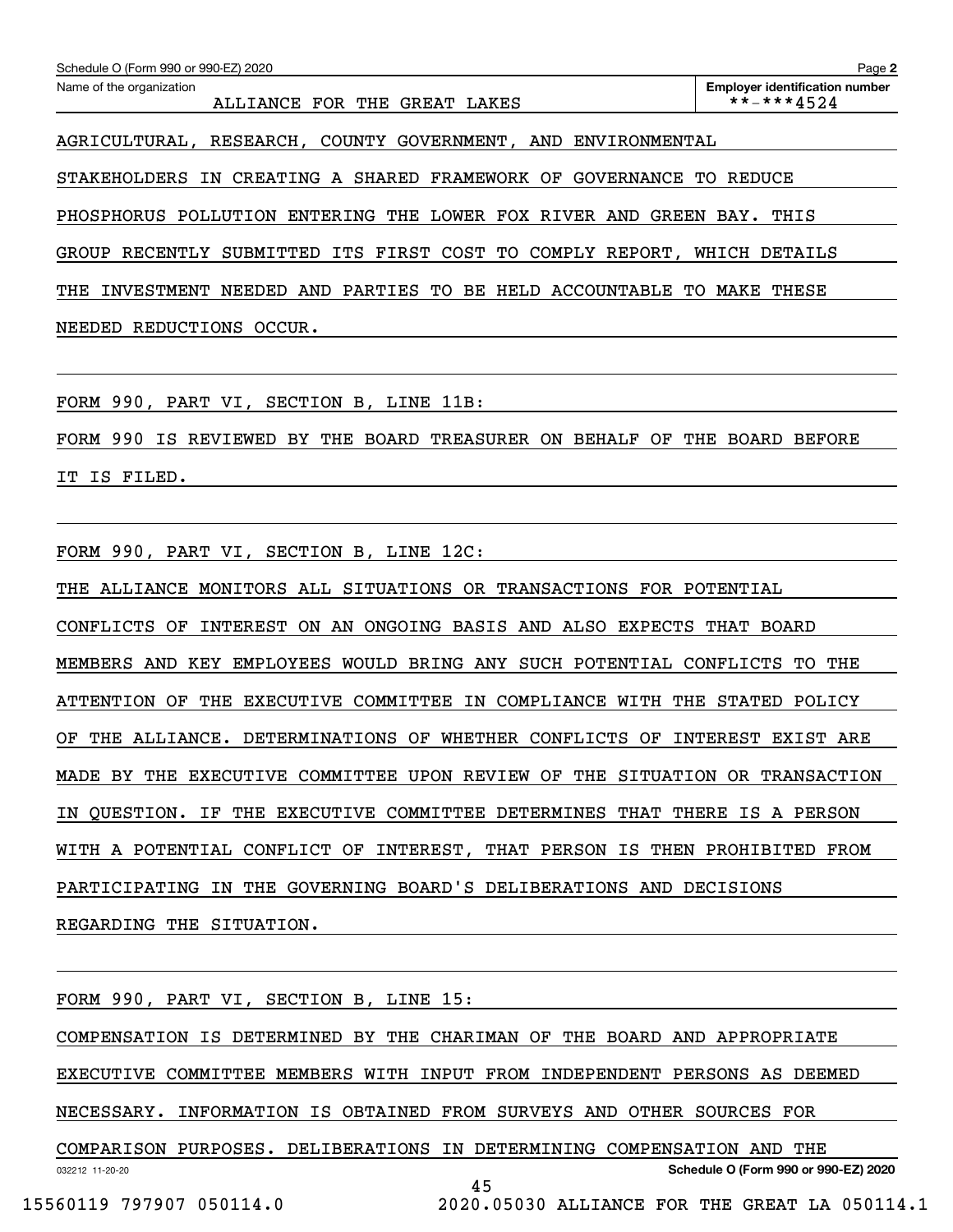| THE ORGANIZATION'S GOVERNING DOCUMENTS AND CONFLICT OF INTEREST POLICY ARE                                                                                                                                                                   |          |
|----------------------------------------------------------------------------------------------------------------------------------------------------------------------------------------------------------------------------------------------|----------|
| AVAILABLE TO THE PUBLIC UPON REQUEST. ITS AUDITED FINANCIAL STATEMENTS ARE                                                                                                                                                                   |          |
| POSTED ON ITS WEBSITE. The contract of the contract of the contract of the contract of the contract of the contract of the contract of the contract of the contract of the contract of the contract of the contract of the con               |          |
|                                                                                                                                                                                                                                              |          |
| FORM 990, PART IX, LINE 11G, OTHER FEES:                                                                                                                                                                                                     |          |
| CONSULTANTS: The CONSULTANTS CONSULTANTS And the CONSULTANTS of the CONSULTANTS of the CONSULTANTS of the CONSULTANT $\sim$                                                                                                                  |          |
| PROGRAM SERVICE EXPENSES PROGRAM SERVICE EXPENSES                                                                                                                                                                                            | 635,525. |
| MANAGEMENT AND GENERAL EXPENSES <b>Extending the Second Contract of Second Contract Contract Contract Contract Contract Contract Contract Contract Contract Contract Contract Contract Contract Contract Contract Contract Contr</b>         | 5,533.   |
| FUNDRAISING EXPENSES 0.                                                                                                                                                                                                                      |          |
| TOTAL EXPENSES                                                                                                                                                                                                                               |          |
|                                                                                                                                                                                                                                              |          |
|                                                                                                                                                                                                                                              |          |
|                                                                                                                                                                                                                                              |          |
|                                                                                                                                                                                                                                              |          |
|                                                                                                                                                                                                                                              |          |
|                                                                                                                                                                                                                                              |          |
| TOTAL OTHER FEES ON FORM 990, PART IX, LINE 11G, COL A 641,058.<br>FORM 990: PART XII, LINE 2C:<br>THE ORGANIZATION HAS AN AUDIT COMMITTEE WITH RESPONSIBILITY FOR<br>OVERSIGHT OF THE AUDIT. THIS PROCESS IS UNCHANGED FROM THE PRIOR YEAR. |          |

MEMBERS.

### ALLIANCE FOR THE GREAT LAKES  $\vert$  \*\*-\*\*\*4524

BASIS FOR DECISIONS REACHED ARE DOCUMENTED BY THE EXECUTIVE COMMITTEE